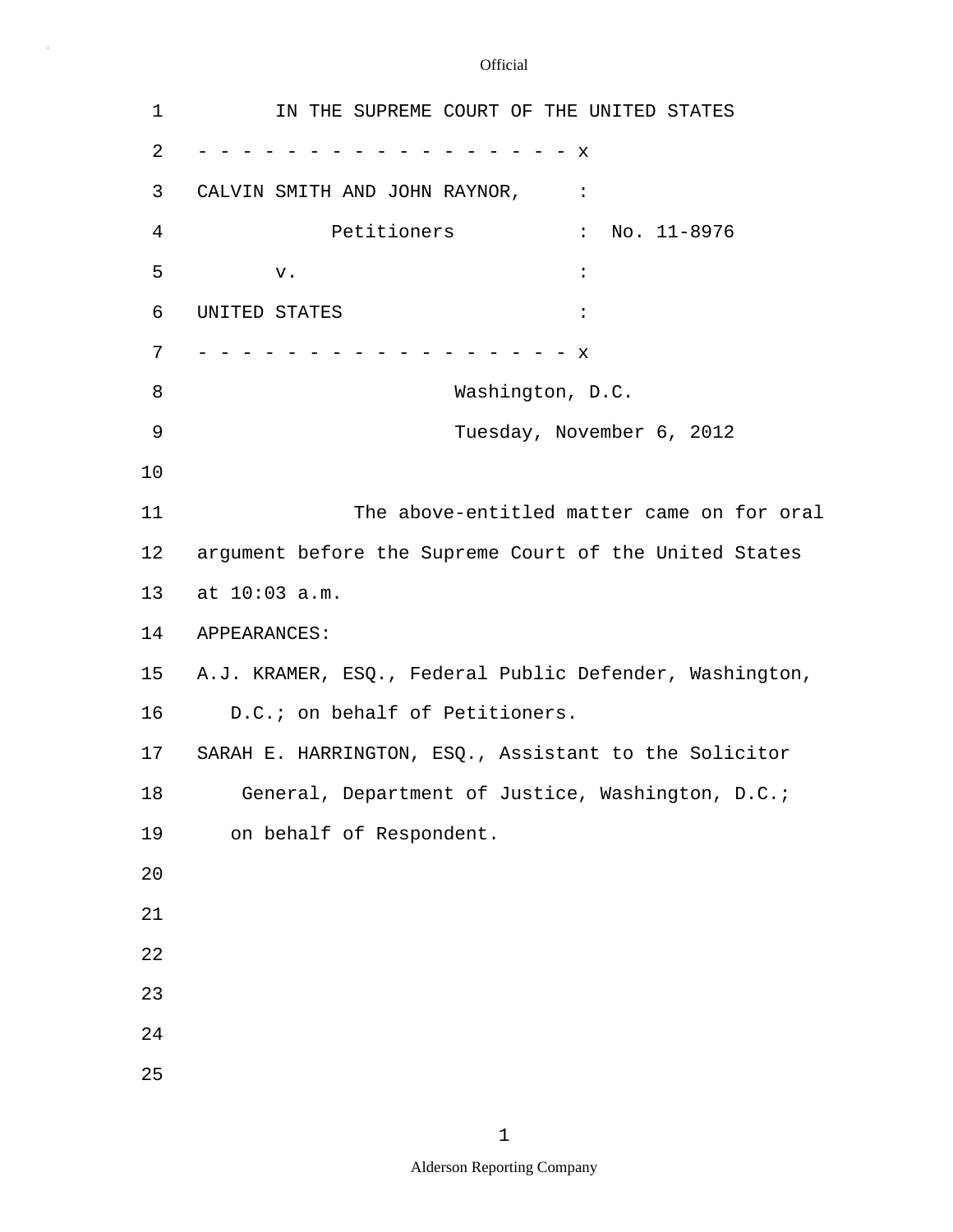| $\mathbf 1$    | CONTENTS                     |      |
|----------------|------------------------------|------|
| 2              | ORAL ARGUMENT OF             | PAGE |
| 3              | A.J. KRAMER, ESQ.            |      |
| $\overline{4}$ | On behalf of the Petitioners | 3    |
| 5              | ORAL ARGUMENT OF             |      |
| 6              | SARAH E. HARRINGTON, ESQ.    |      |
| 7              | On behalf of the Respondent  | 29   |
| 8              | REBUTTAL ARGUMENT OF         |      |
| 9              | A.J. KRAMER, ESQ.            |      |
| 10             | On behalf of the Petitioners | 59   |
| 11             |                              |      |
| 12             |                              |      |
| 13             |                              |      |
| 14             |                              |      |
| 15             |                              |      |
| 16             |                              |      |
| 17             |                              |      |
| $18\,$         |                              |      |
| 19             |                              |      |
| 20             |                              |      |
| 21             |                              |      |
| 22             |                              |      |
| 23             |                              |      |
| 24             |                              |      |
| 25             |                              |      |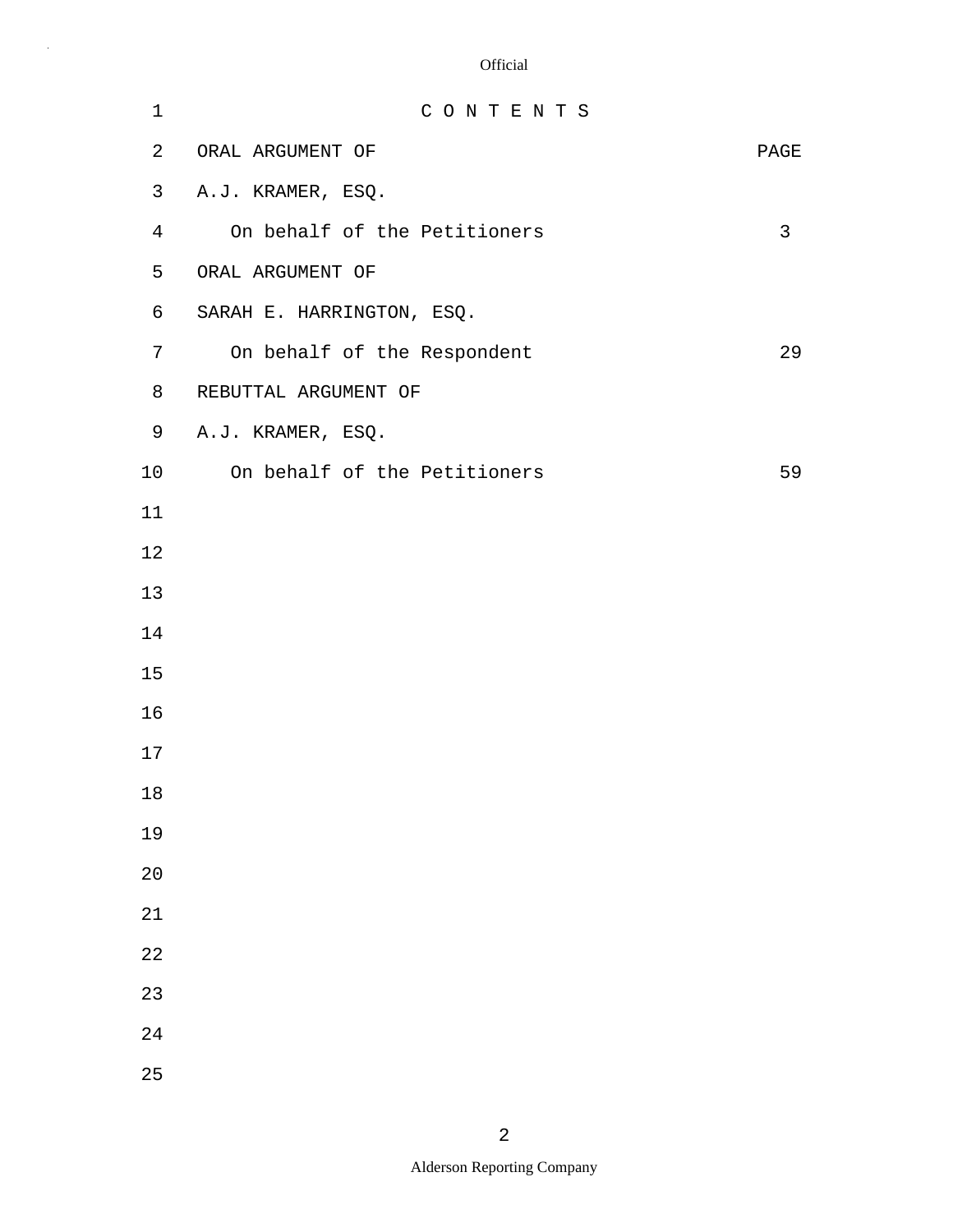| $\mathbf 1$ | PROCEEDINGS                                              |
|-------------|----------------------------------------------------------|
| 2           | (10:03 a.m.)                                             |
| 3           | CHIEF JUSTICE ROBERTS: We'll hear argument               |
| 4           | first this morning in Case 11-8976, Smith v. United      |
| 5           | States.                                                  |
| 6           | Mr. Kramer.                                              |
| 7           | ORAL ARGUMENT OF A.J. KRAMER                             |
| 8           | ON BEHALF OF THE PETITIONERS                             |
| 9           | MR. KRAMER: Mr. Chief Justice, and may it                |
| 10          | please the Court:                                        |
| 11          | From the first Congress in 1790, Congress                |
| 12          | has made the decision that all Federal statutes which    |
| 13          | are, of course, creatures created by Congress in         |
| 14          | statutes, should be subject to a statute of limitations; |
| 15          | in this particular case, five years. When it comes to    |
| 16          | conspiracy cases, as this Court said in Hyde, the        |
| 17          | statute of limitations is treated a little differently   |
| 18          | because conspiracy statutes are -- conspiracy crimes are |
| 19          | continuing offenses.                                     |
| 20          | So the Court said the way we determine --                |
| 21          | one way to determine whether a particular defendant's    |
| 22          | involvement in a conspiracy has ended -- in other words, |
| 23          | his membership has ended -- is by the doctrine of        |
| 24          | withdrawal.                                              |
| 25          | It's the statute of limitations that is the              |

3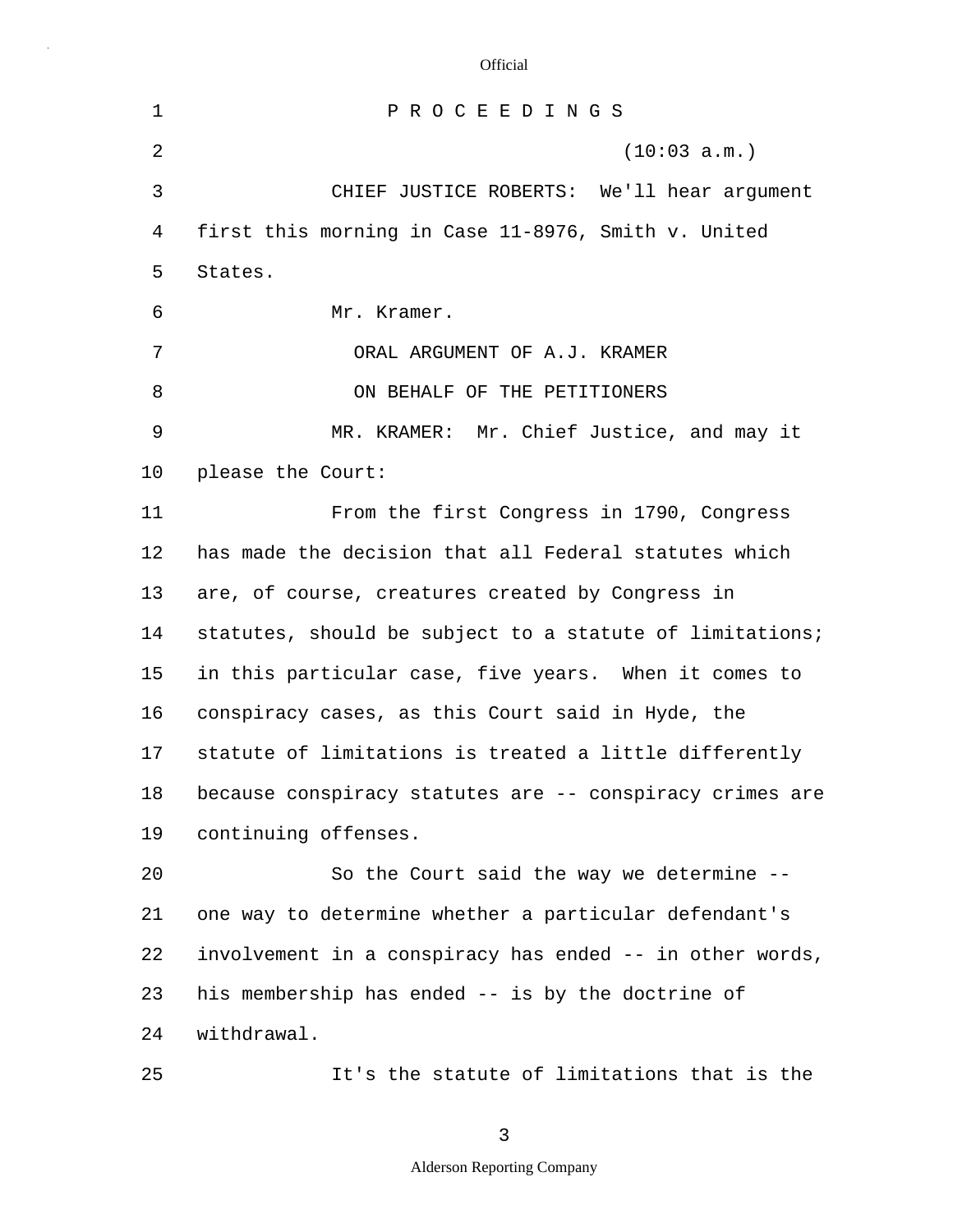| 1       | defense in the case. It's the doctrine of withdrawal     |
|---------|----------------------------------------------------------|
| 2       | that triggers -- that is the triggering event for the    |
| 3       | statute of limitations, which sets the date for when the |
| 4       | statute of limitations starts to run. Withdrawal, in     |
| 5       | and of itself, is not a defense. It's the statute of     |
| 6       | limitations that's the defense.                          |
| 7       | JUSTICE SCALIA: Yes, but that -- is that an              |
| 8       | element of the crime?                                    |
| 9       | MR. KRAMER: No. This Court has called it a               |
| $10 \,$ | defense in the Cook case, in the Oppenheimer case --     |
| 11      | JUSTICE SCALIA: It has to be raised by the               |
| 12      | defendant, right?                                        |
| 13      | MR. KRAMER: It does have to be raised                    |
| 14      | initially -- I'm sorry.                                  |
| 15      | JUSTICE SCALIA: Which means it's not an                  |
| 16      | element, so it doesn't have to be charged in the         |
| 17      | indictment. Now, how can something that goes to the      |
| 18      | existence or non-existence of an affirmative defense be  |
| 19      | an element?                                              |
| 20      | MR. KRAMER: Well, I don't -- it is -- it is              |
| 21      | not an element, I agree with that; but it is -- I would  |
| 22      | say that it's engrafted onto every Federal criminal      |
| 23      | statute by statute. This is not the common law, but by   |
| 24      | Congress' decision. I would also say that even though    |
| 25      | it's not an element of defense -- of the offense, in     |

4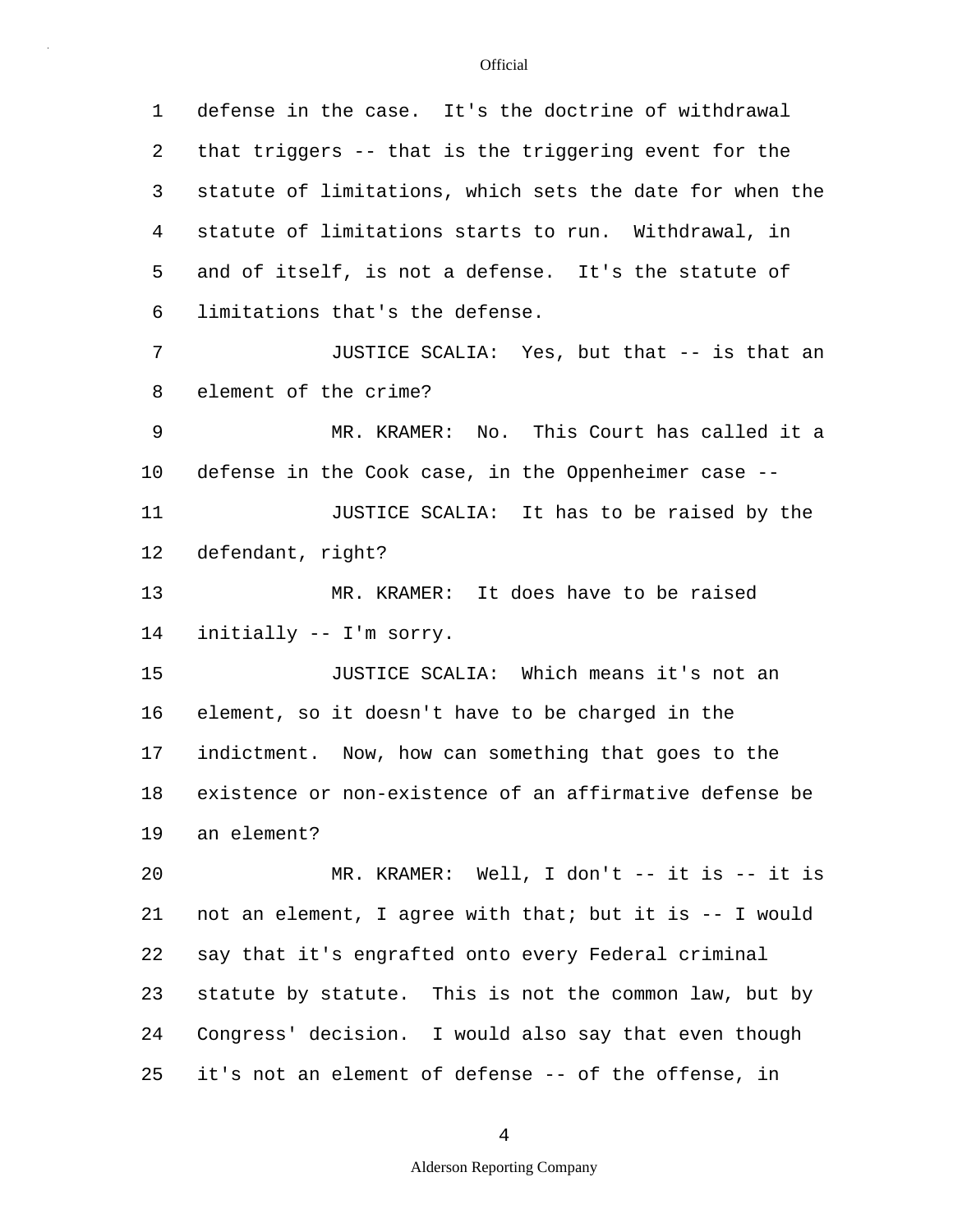5 10 15 20 25 1 Winship, this Court referred to the fact that the 2 government must prove every fact necessary to prove a 3 crime beyond a reasonable doubt. It's a fact 4 necessary -- JUSTICE GINSBURG: But -- but you could 6 prove the crime without a reasonable -- beyond a 7 reasonable doubt, if you never raised the statute of 8 limitations. And statutes of limitations exist for 9 civil claims, as well as criminal claims. And in -- on the civil side, the statute of 11 limitations is an affirmative defense. And it's up to 12 the plaintiff to plead and prove -- both plead and prove 13 it, both the burden of production and persuasion. Why 14 should it be different on the criminal side? MR. KRAMER: I think several reasons. First 16 of all, obviously, the burden of proof is different in 17 criminal cases as the court said in Mullaney v. Wilbur. 18 It has been suggested that, because of the difficulties 19 in negating an argument that a homicide was committed in the heat of passion, the burden of proof should rest on 21 the defendant. 22 And they said the same may be said of the 23 requirement of proof beyond a reasonable doubt of many 24 controverted facts, but this is the traditional burden which our criminal justice system applies. I also think

5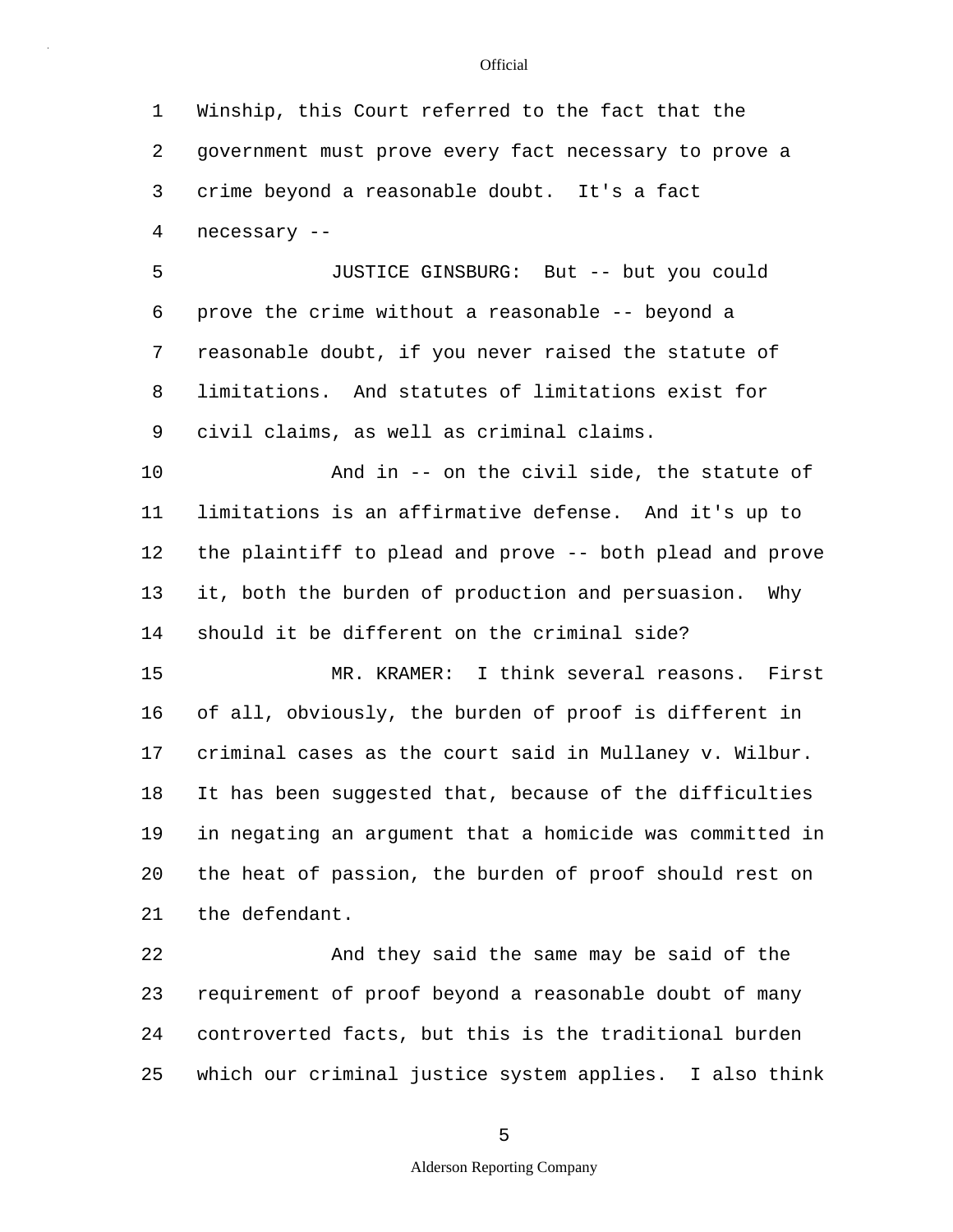1 that the Court has distinguished on some grounds and is 2 the civil statute of limitations from the criminal 3 statute.

5 4 In fact, in the number of cases, this Court has talked about the criminal statute of limitations. 6 It has never referred to it as an affirmative defense. 7 It has said it's a defense, but it has never said that 8 the defendant is required to prove it.

10 9 In fact, the Quick case said it's part of the merits of the case; although it doesn't have to be 11 pleaded in the indictment, and the -- that it has to 12 be -- the government has to present evidence of it and 13 proof of it.

15 14 JUSTICE GINSBURG: But you -- I think you - you recognized that -- that the defendant has the burden 16 of production, not the government, the burden -- burden 17 of coming forward with this defense and producing some 18 evidence of the withdrawal.

20 25 19 MR. KRAMER: Yes, Justice Ginsburg, we do accept that there is a burden of production, as with 21 several other things that are not affirmative defenses, 22 like entrapment or alibi, also have a burden of 23 production before the government has to prove the 24 elements of the crime beyond a reasonable doubt. So it's not --

6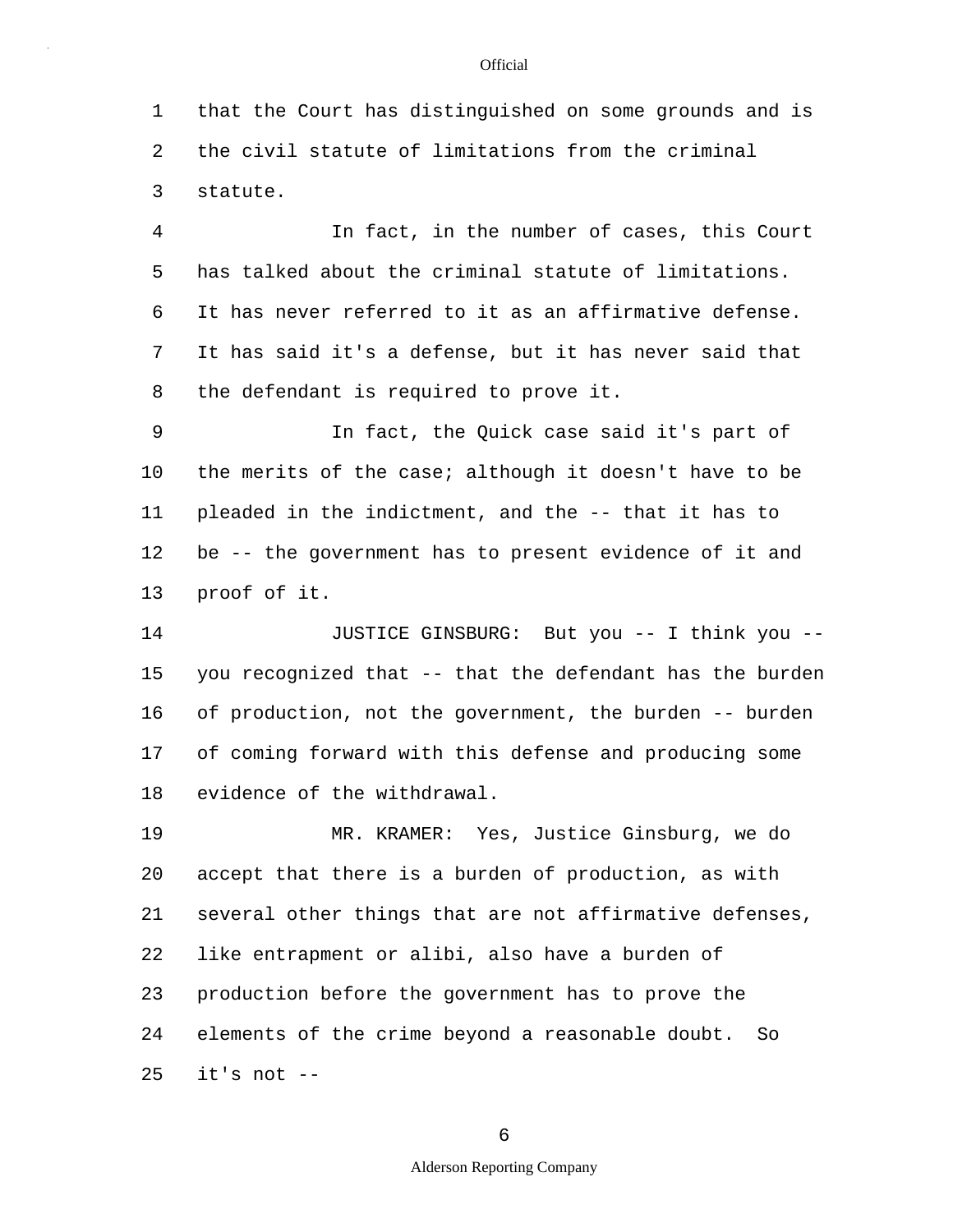| $\mathbf{1}$ | CHIEF JUSTICE ROBERTS: Mr. -- I'm sorry.                |
|--------------|---------------------------------------------------------|
| 2            | I'm sorry. Finish your answer.                          |
| 3            | MR. KRAMER: It's -- it's not dissimilar to              |
| 4            | those in that respect, and it does go to negate an      |
| 5            | element of the crime. In -- in the conspiracy statute,  |
| 6            | the membership in the conspiracy is an element of the   |
| 7            | crime. Withdrawal negates that element of the crime.    |
| 8            | JUSTICE GINSBURG: Not -- only for the later             |
| 9            | period. It doesn't negate that this person was once a   |
| 10           | member of the conspiracy. The government has the burden |
| 11           | to show membership, and it did. So it's not -- it       |
| 12           | doesn't reach back to negate that there was membership  |
| 13           | at some time. It just says, after withdrawal, we no     |
| 14           | longer prosecute.                                       |
| 15           | MR. KRAMER: That's true. What it does is                |
| 16           | extinguish liability for that offense past that time if |
| 17           | the statute of limitations has -- if withdrawal occurs  |
| 18           | before the statute of limitations, someone can no       |
| 19           | longer, as the statute says, "be prosecuted, tried, or  |
| 20           | punished."                                              |
| 21           | JUSTICE SOTOMAYOR: Isn't that like an                   |
| 22           | amnesty? Isn't that how you described it in your brief? |
| 23           | MR. KRAMER: There are some cases that call              |
| 24           | it an amnesty. Some cases call it an extinguishment of  |
| 25           | liability.                                              |

7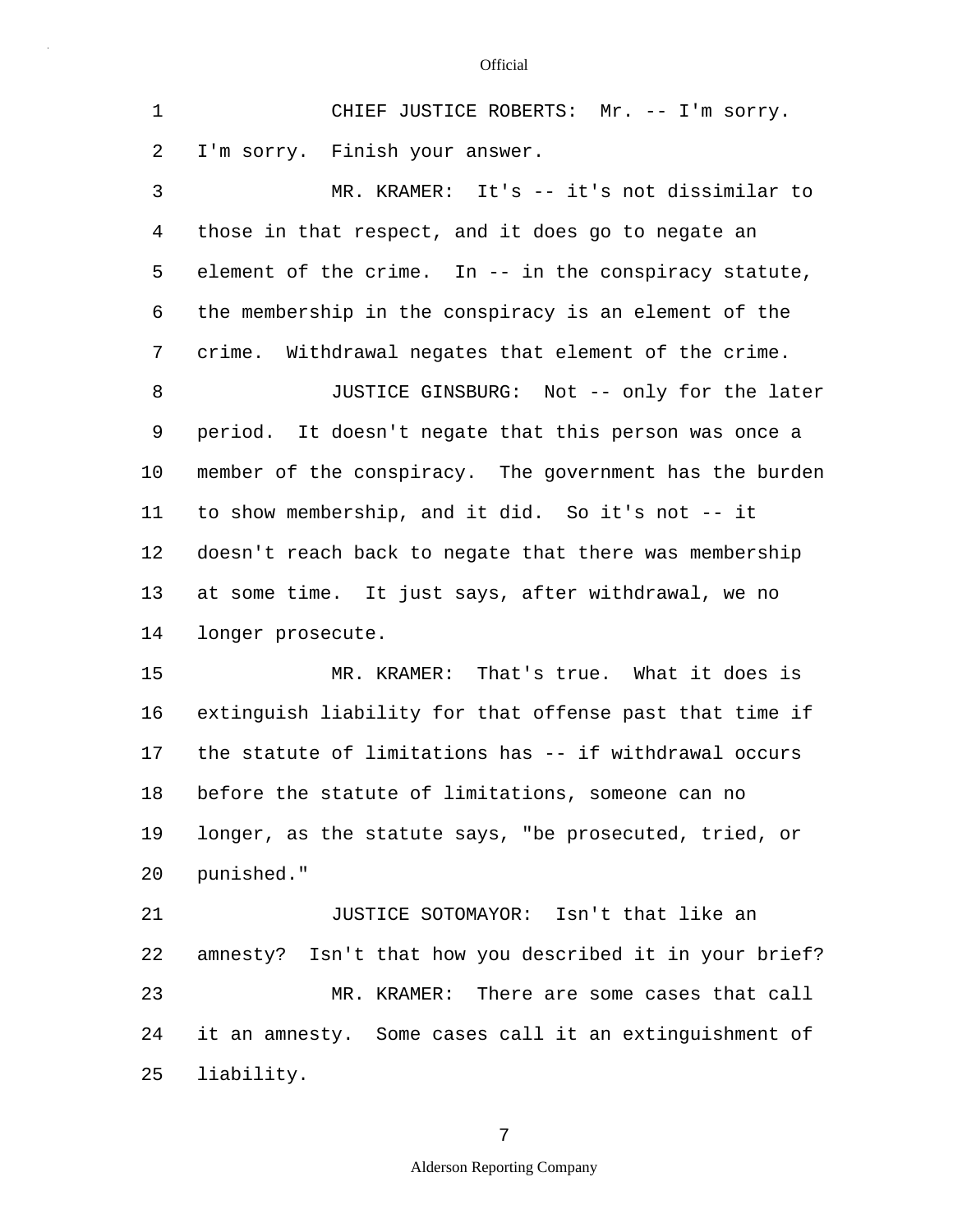| $\mathbf 1$    | JUSTICE SOTOMAYOR: What's the difference                 |
|----------------|----------------------------------------------------------|
| 2              | between the two, in your mind, that makes it an element  |
| 3              | of the crime or a negation of some element of the crime? |
| $\overline{4}$ | MR. KRAMER: In a conspiracy, there's the                 |
| 5              | conspiracy that -- the government has to prove,          |
| 6              | obviously, the conspiracy itself, which is an agreement  |
| 7              | between -- it can be anyone. And then they have to       |
| 8              | prove the defendant's membership in that conspiracy.     |
| 9              | JUSTICE SOTOMAYOR: So you're a member, you               |
| 10             | are liable for all the foreseeable acts of your          |
| 11             | co-conspirators, whether or not you knew they were going |
| 12             | to happen, so long as they were foreseeable?             |
| 13             | MR. KRAMER: Yes. Under Pinkerton, yes.                   |
| 14             | JUSTICE SOTOMAYOR: And you can be liable                 |
| 15             | for as long as you stay, until you prove you withdrew?   |
| 16             | MR. KRAMER: Until --                                     |
| 17             | JUSTICE SOTOMAYOR: And that extinguishes                 |
| 18             | your liability for the continuing conspiracy?            |
| 19             | MR. KRAMER: I would say until you produce                |
| 20             | evidence that you withdrew, yes. And then the            |
| 21             | government has to prove that you were still a member of  |
| 22             | the conspiracy within the statutory limitations period.  |
| 23             | JUSTICE SOTOMAYOR: Why?                                  |
| 24             | MR. KRAMER: This Court has never said in                 |
| 25             | Hyde $--$                                                |

8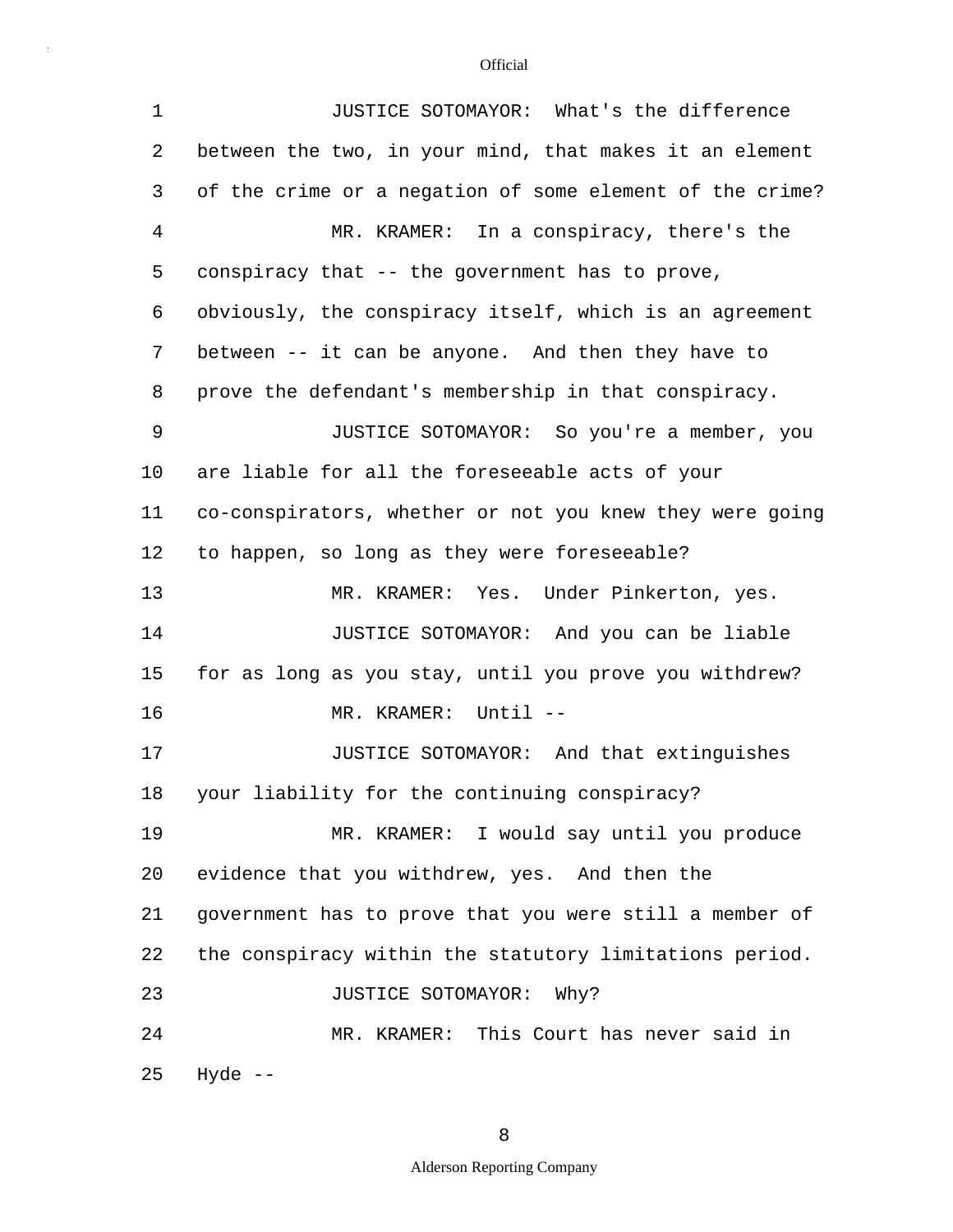| $\mathbf 1$ | JUSTICE SOTOMAYOR: The why is, once you've               |
|-------------|----------------------------------------------------------|
| 2           | joined, you're trying to extinguish liability. Why       |
| 3           | would the government have to prove that you're entitled  |
| 4           | to amnesty or not entitled to amnesty?                   |
| 5           | MR. KRAMER: It -- I think, Justice                       |
| 6           | Sotomayor, that it's really no different than if the     |
| 7           | government has to prove you guilty of a crime in the     |
| 8           | first place. They have to prove that you committed the   |
| 9           | offense. The statute of limitations, which is, as I      |
| $10 \,$     | said, engrafted on every Federal criminal statute --     |
| 11          | almost every statute --                                  |
| 12          | CHIEF JUSTICE ROBERTS: Well, your argument               |
| 13          | basically reduces to the fact that, when it comes to the |
| 14          | statute of limitations, you treat the conspirators as    |
| 15          | individuals, rather than as members of the conspiracy.   |
| 16          | MR. KRAMER: Yes.                                         |
| 17          | CHIEF JUSTICE ROBERTS: Yes, well, that's                 |
| 18          | not true with respect to other aspects of the            |
| 19          | conspiracy. If members of the conspiracy commit a        |
| 20          | murder, and it was anticipated and all that, the person  |
| 21          | that has nothing to do with that, other than being a     |
| 22          | part of the conspiracy, is liable -- criminally liable   |
| 23          | for that as well. Why is there a special rule for        |
| 24          | statutes of limitations? Well, why is he treated as an   |
| 25          | individual, rather than a member of the conspiracy in    |

9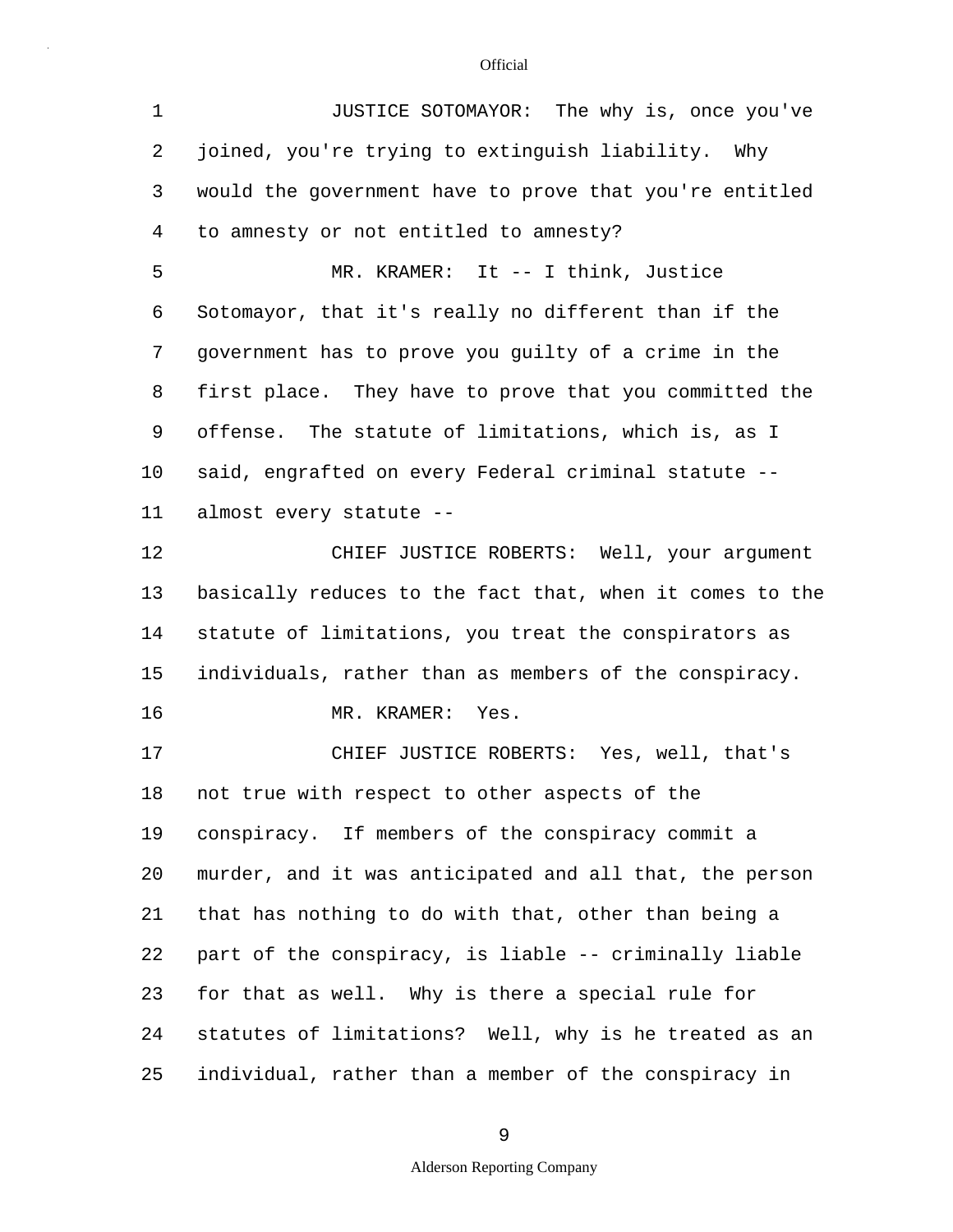1 that respect?

5 2 MR. KRAMER: Well, he would be treated 3 for -- for the withdrawal purpose. If he withdrew, he 4 would also not be liable under Pinkerton. There is a membership element component of Pinkerton as well, for 6 Pinkerton liability.

10 7 CHIEF JUSTICE ROBERTS: No, my point is 8 that, once you prove the conspiracy, a member who 9 doesn't -- that doesn't actually participate in the activities of the conspiracy, is still responsible for 11 them. So it makes sense to say you can prove the 12 statute of limitations with respect to the conspiracy, 13 not with respect to each individual.

15 20 14 MR. KRAMER: Well, I think, actually, it's just the opposite. If -- under -- under Grunewald, the 16 government -- if the defense -- if the claim of 17 termination is raised, the government has to prove that 18 the conspiracy continued into the limitations period and 19 that there was an overt act -- that was an overt act. JUSTICE KENNEDY: But what the Chief Justice

25 21 indicates, it seems to me, is that if we accept your 22 view, then there is going to be a different statute of 23 limitations for each member of the conspiracy. And so 24 you have four or five different statute of limitations. I find that -- I find that puzzling.

### 10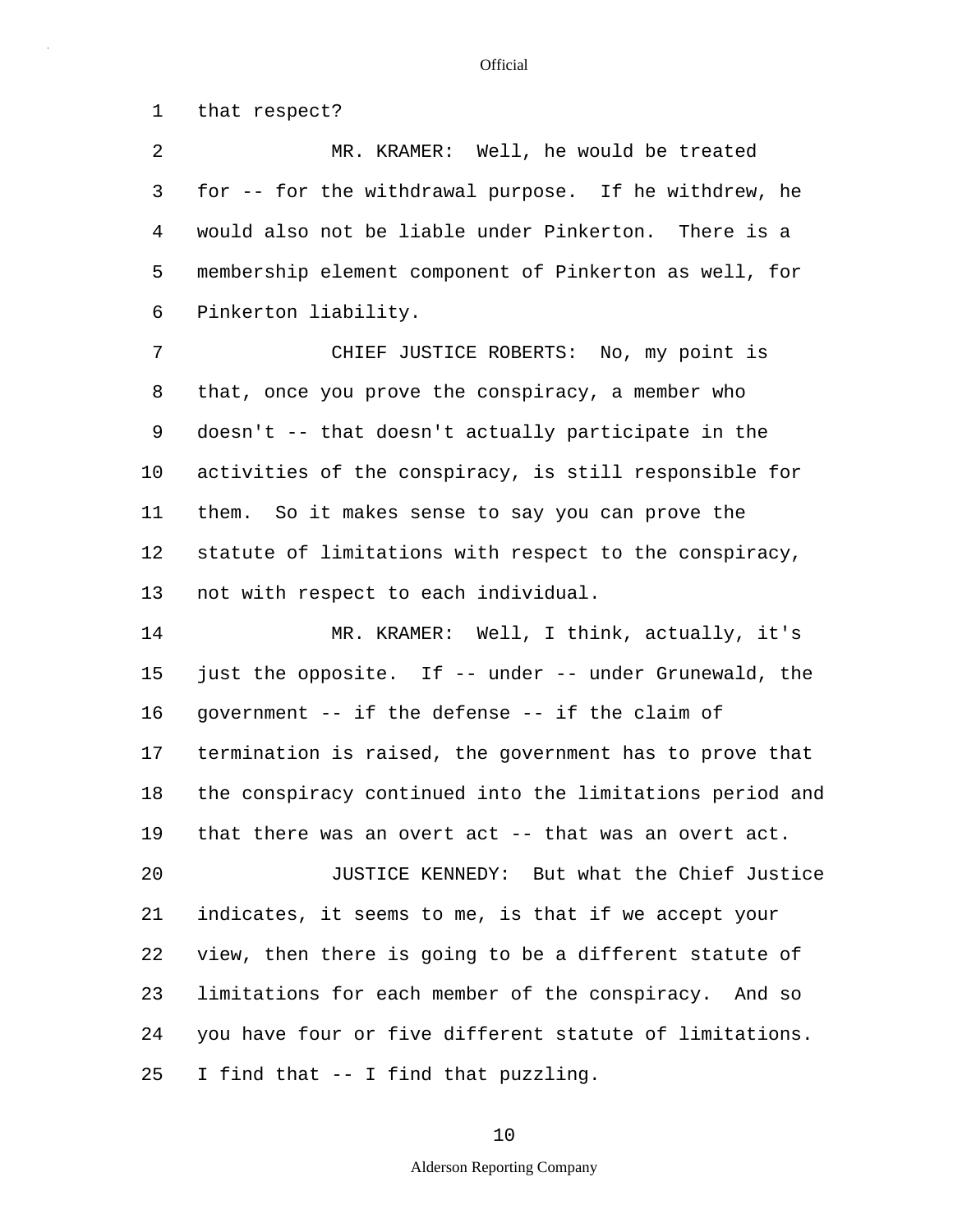5 1 MR. KRAMER: Well, actually, in this case, 2 there was different statutes of -- I believe there were 3 three different statute of limitations that the district 4 court instructed the jury about because there were superseding indictments and people were indicted at 6 different times.

10 7 So there were already, in this case, 8 different statute of limitations. But if one of the 9 reasons for withdrawal is to encourage people to get out of the agreement, Justice Kennedy, then -- and try to -- 11 try to thwart the agreement, then people may have -- may 12 come in and leave at different times during a 13 conspiracy.

15 20 14 JUSTICE BREYER: What is -- is there any --I'm trying to find an analogous instance without the 16 statute of limitations. And what occurred to me, just 17 as an example, that you might have in your practice 18 found a different one, the Thomas Crown Affair. Say 19 that he robs the bank or the art museum, but he has an intent to return it, and he produces evidence that he 21 had an intent to return.

25 22 Now, in such a case, once he produces the 23 evidence, does the government have to prove beyond a 24 reasonable doubt that he didn't have an intent to return? Or does he -- is there any instance in which

### 11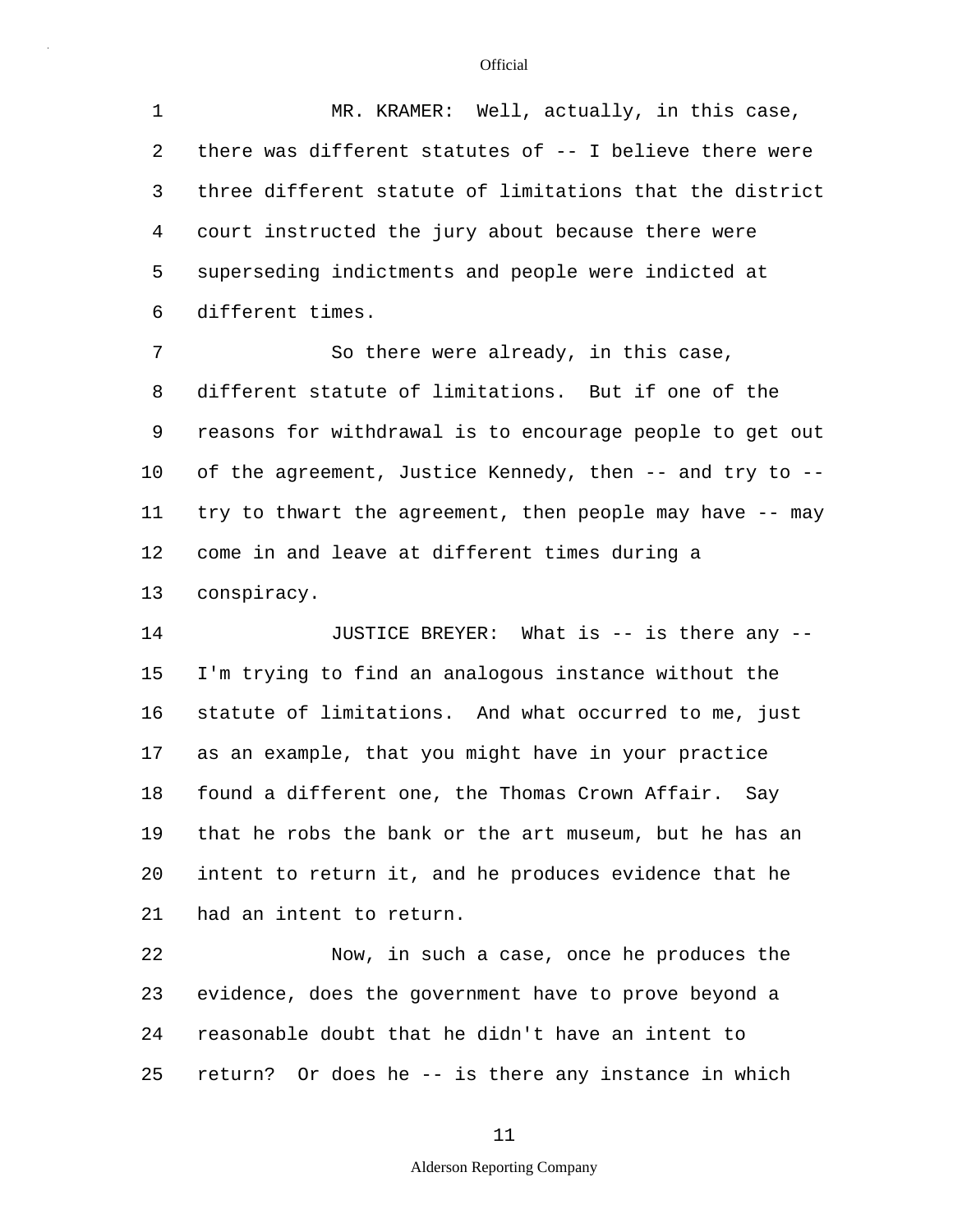1 the burden of persuasion shifts? Do you see what I'm 2 driving at?

5 3 MR. KRAMER: I do, and I think that there -- 4 that an argument can be made if the intent -- if one of the elements of that offense is to deprive the owner 6 permanently of the property and he did not have that 7 intent, the government would have to prove what it would 8 have to prove originally, which is that he intended to 9 deprive the -- the owner --

10 15 JUSTICE BREYER: So you have never found a 11 case -- I will ask the government this -- in the 12 substantive criminal law, no matter what, who is -- even 13 if the defendant is the only one ever likely to know 14 anything about it, you've never found a case where, once the burden's produced, the -- the burden of persuasion 16 remains on the defendant?

17 MR. KRAMER: That the burden of persuasion 18 remains on the defendant?

20 19 JUSTICE BREYER: Yes, because you agree the defendant has the burden of production here.

21 MR. KRAMER: Yes.

25 22 JUSTICE BREYER: And so I was trying to 23 think of some instance -- as I said, I would be 24 repeating myself -- I'm looking for any instance in which, leaving the statute of limitations out of it, the

#### **Official**

Alderson Reporting Company

## 12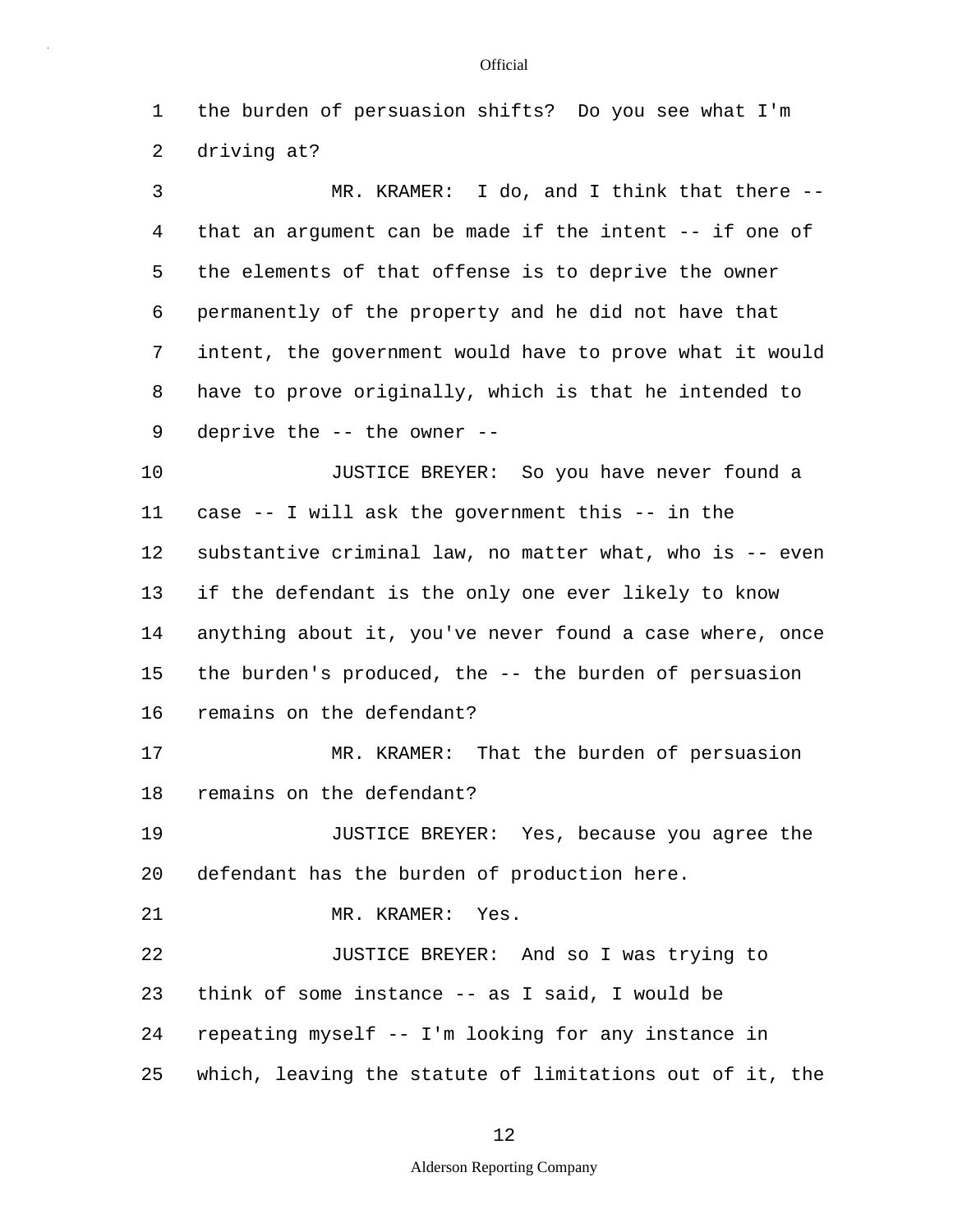5 10 15 20 25 1 burden of persuasion shifts to the defendant. So I'm 2 saying, did you ever find one? The Thomas Crown Affair 3 or some other instance, and your answer is, no, you 4 never have heard of it. MR. KRAMER: Well, I guess -- 6 JUSTICE BREYER: Have you heard of it? So 7 what? 8 MR. KRAMER: Self defense and duress, as the 9 Court said in Dixon, dealing with duress, because it did not negate the elements of the offense, it was an 11 affirmative defense that excused -- 12 JUSTICE BREYER: Well, this is not -- this 13 does not negate the elements of the defense -- this does 14 not negate the elements of the crime. MR. KRAMER: If it doesn't negate the 16 elements of the crime, I would say then this Court has 17 classified it as an affirmative defense. 18 **JUSTICE BREYER:** All right. Well, then if 19 that's so, if it's an affirmative defense and if sometimes where it doesn't negate the elements of the 21 crime the burden of persuasion remains on the defendant, 22 then why shouldn't it here? Because he's the one most 23 likely to know. 24 MR. KRAMER: Well, I don't think, first of all  $--$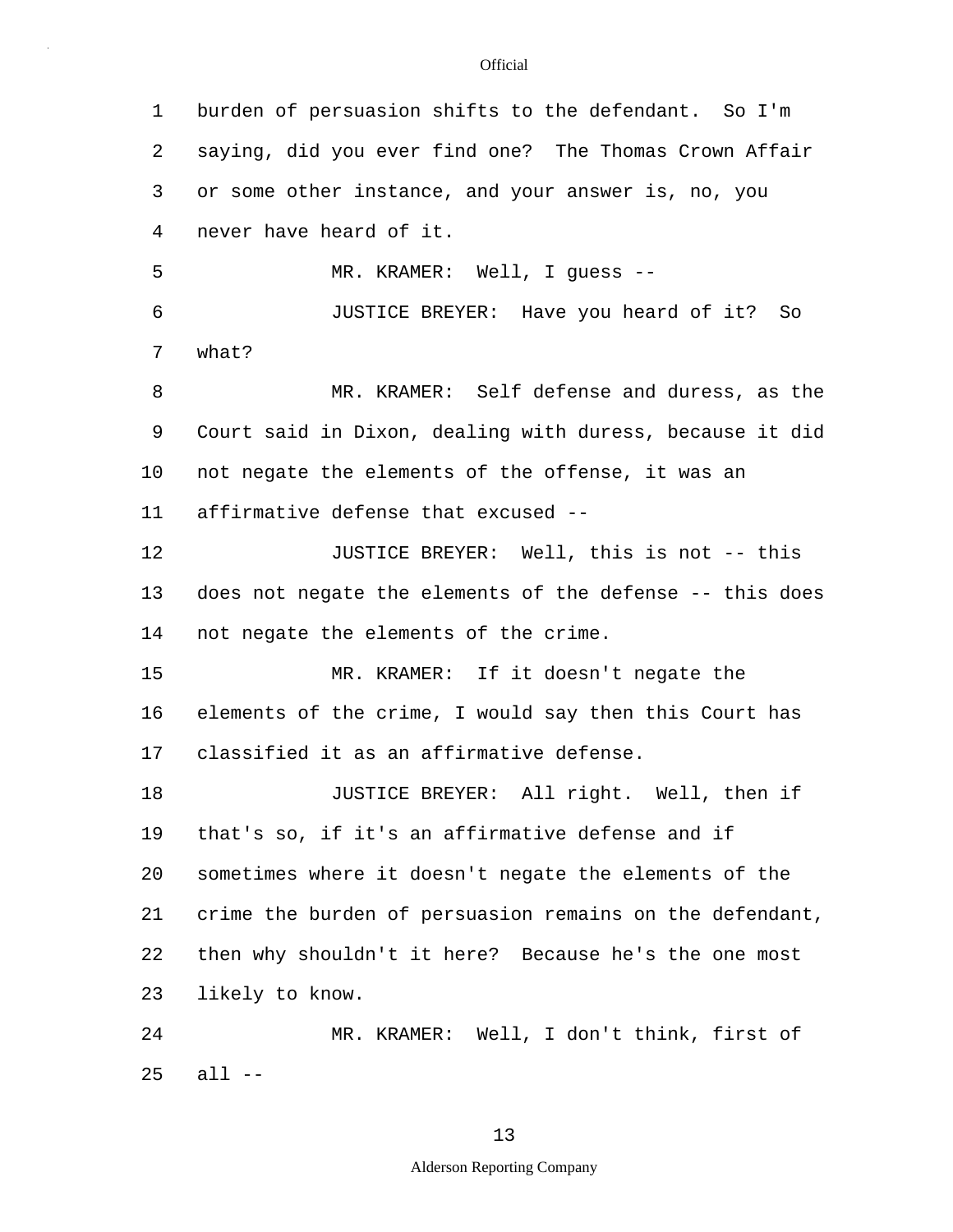5 10 15 20 25 1 JUSTICE BREYER: And how do you prove it? 2 MR. KRAMER: -- that the government has 3 shown -- well, first of all, they -- they have to prove 4 nothing more than what they would have to prove originally, that the defendant was joined -- knowingly 6 and willfully joined the conspiracy. 7 JUSTICE GINSBURG: But you -- you would have 8 the government prove that twice. They prove his 9 membership in the conspiracy. And then you say, once he alleges that he withdrew, they have to prove it again. 11 MR. KRAMER: No, they would not have to 12 prove that twice. They could just rest on what they had 13 done originally. The -- the burden of production on the 14 withdrawal, the government could just say to the jury that that's nonsense, there is no reasonable doubt here. 16 We've proved that he was a member. There is a 17 permissive inference that he's still a member within the 18 limitations period. They would not have to prove it 19 twice. They could rest on what they had done originally. 21 It's very simple for them, however, to rebut 22 this evidence. 23 JUSTICE GINSBURG: What would you -- what 24 would you have to produce to get over your threshold of satisfying the burden of production?

## 14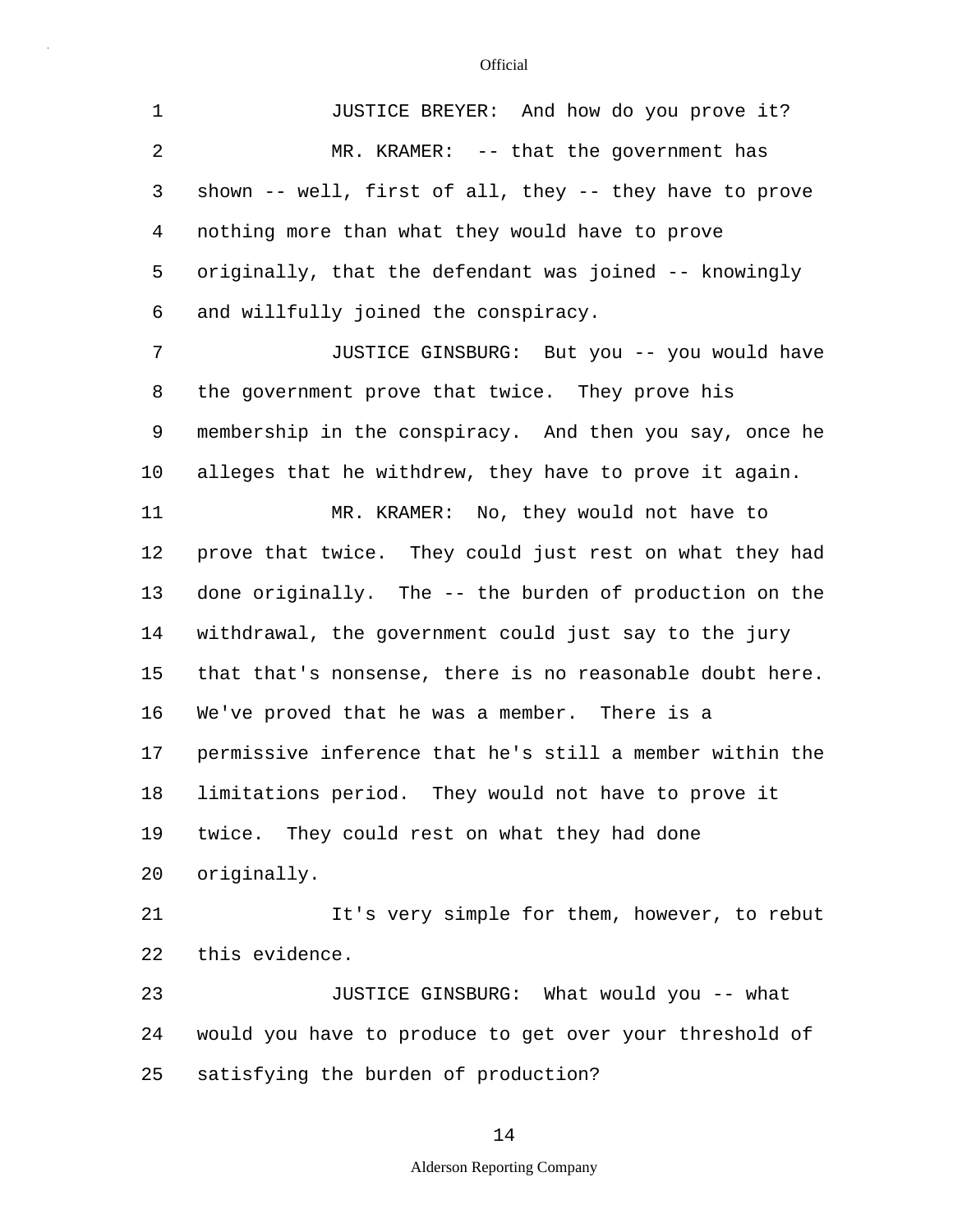| 1              | MR. KRAMER: Well, it's -- it's actually, I               |
|----------------|----------------------------------------------------------|
| 2              | think, a quite high burden of production. You would --   |
| 3              | the defendant -- in most cases, I would think the        |
| $\overline{4}$ | defendant himself would have to testify, which, of       |
| 5              | course, subjects him to extensive cross-examination on   |
| 6              | everything.                                              |
| 7              | He can -- of course, cannot call his                     |
| 8              | co-conspirators as witnesses. He might be able to        |
| 9              | present third-party evidence which, again, would be      |
| 10             | subject to cross-examination. But he has to show that    |
| 11             | he took some -- produce evidence that he took some       |
| 12             | affirmative act to disavow --                            |
| 13             | CHIEF JUSTICE ROBERTS: Well, that's why                  |
| 14             | it's very difficult to put the burden on the government, |
| 15             | because the people -- he says, well, I told so-and-so    |
| 16             | I'm out of this business, I'm not going to do it         |
| 17             | anymore. And so the government, if they had the burden   |
| 18             | of proof, would say, well, I don't think that's true, I  |
| 19             | want to call the person you -- you talked to.            |
| 20             | And the person says, well, I'm not going to              |
| 21             | testify because I take my rights under the Fifth         |
| 22             | Amendment. There is no way the government -- in many     |
| 23             | cases, there would be no way the government can carry    |
| 24             | this burden of proof.                                    |
| 25             | MR. KRAMER: No, I disagree with that. I                  |

MR. KRAMER: No, I disagree with that. I

15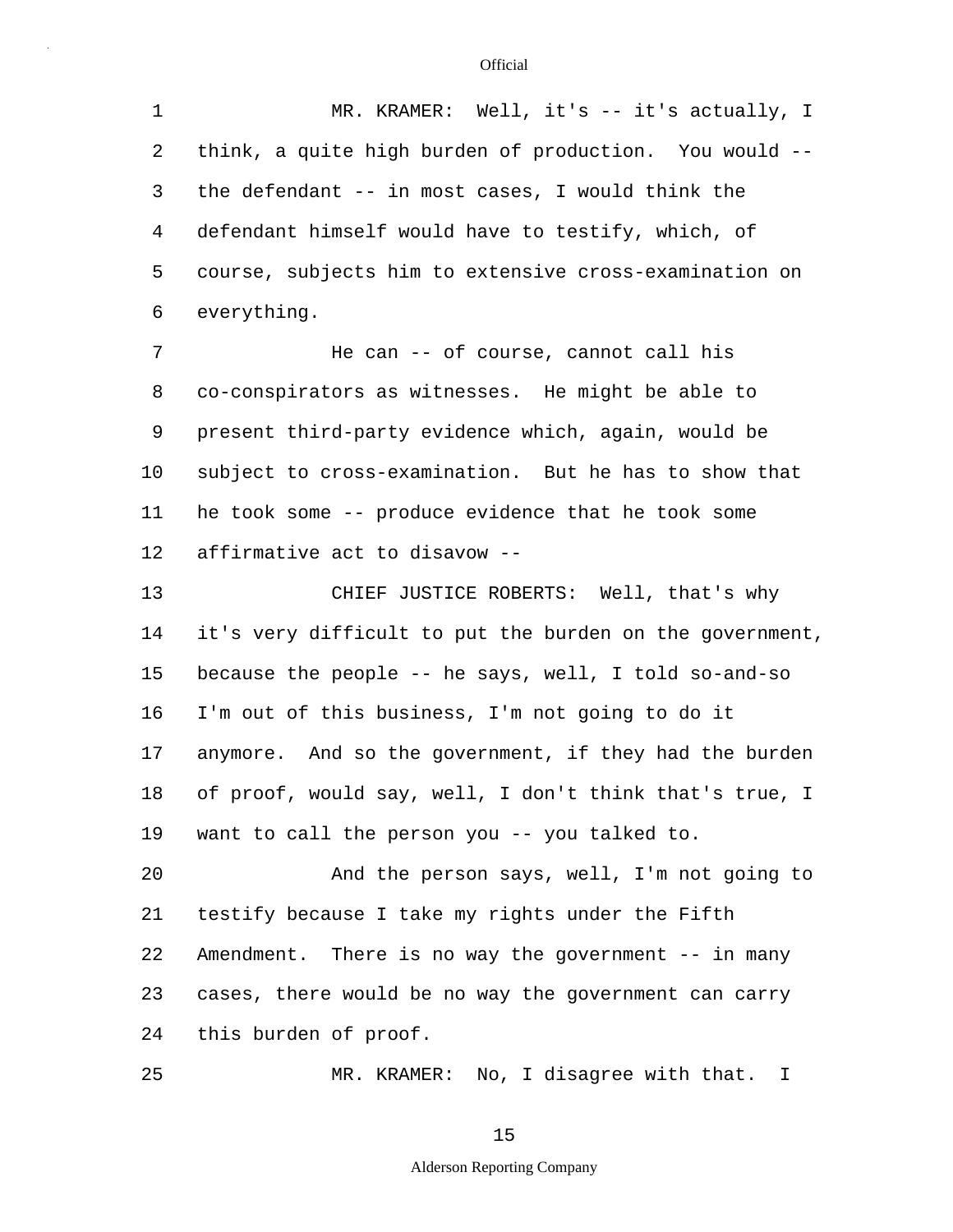5 10 15 20 25 1 think, in every case, it would actually be fairly simple 2 for them. If the defendant can't call that person to 3 support his defense, the government could just say, 4 well, you didn't hear any testimony from that person supporting the defense. That's enough right there to 6 meet our burden. 7 The government, as in this case, had 8 extensive cooperating witnesses, had wiretaps, had 9 documentary evidence -- JUSTICE BREYER: They often do. I just want 11 to go back, get the complete -- insofar as you can help 12 with this. 13 All right. Let's take duress or 14 self-defense. The government shows all the elements of murder. Then the defendant comes in and says, I have 16 evidence here that it was under duress or evidence that 17 it was self-defense. Then to prevail, what's the 18 standard of persuasion? How does it work? 19 Is it then that -- is it that the defendant must show more likely than not? Or is it the defend -- 21 that I was defending myself? Or is it that the 22 government -- how does it work? What's the rule? 23 MR. KRAMER: The defendant -- as I 24 understand it, the defendant has to -- and, of course, it could vary by state.

16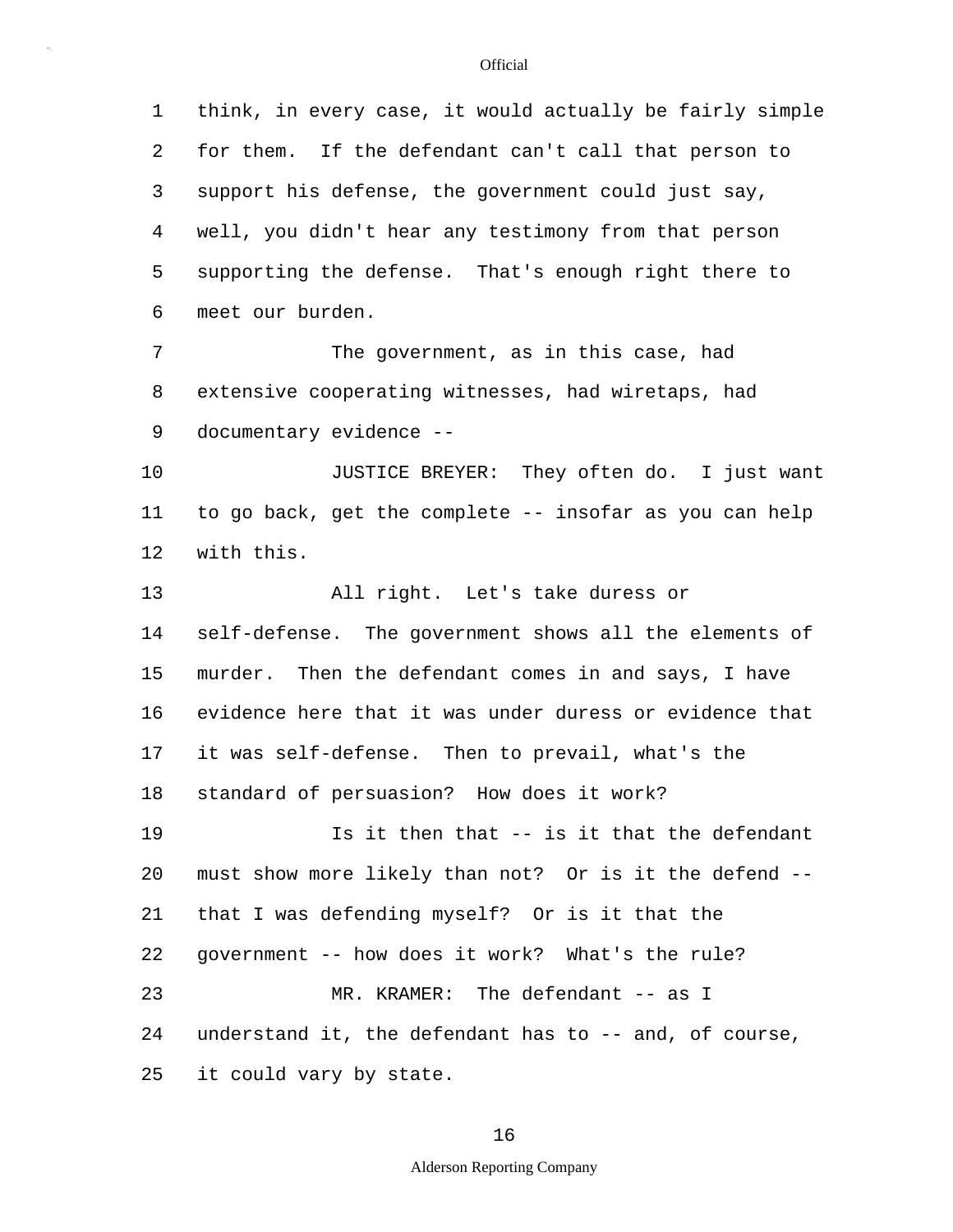| 1              | JUSTICE BREYER: Yes, of course. Of course.               |
|----------------|----------------------------------------------------------|
| $\overline{2}$ | MR. KRAMER: The states may put different                 |
| 3              | burdens. In the Federal system --                        |
| 4              | JUSTICE BREYER: Yes, yes.                                |
| 5              | MR. KRAMER: -- the defendant has the                     |
| 6              | burden, by a preponderance, to prove the duress defense  |
| 7              | or the self-defense defense.                             |
| 8              | JUSTICE BREYER: All right. Well, that's --               |
| 9              | well, then their point is, well, this is awfully         |
| 10             | similar.                                                 |
| 11             | MR. KRAMER: It's not, though, in the sense               |
| 12             | that the only thing that connects an individual          |
| 13             | defendant to a conspiracy is that defendant's            |
| 14             | membership, knowing and willful participation in the     |
| 15             | conspiracy.                                              |
| 16             | JUSTICE BREYER: The fact that there is a                 |
| 17             | statute of limitations makes your case weaker, not       |
| 18             | stronger, because -- because the statute of limitations  |
| 19             | is less directly connected to the elements of the -- the |
| 20             | offense than is self-defense or duress.                  |
| 21             | MR. KRAMER: I actually think it makes it                 |
| 22             | stronger, in the sense that Congress has made this       |
| 23             | choice to require that every crime be proved to have     |
| 24             | been committed within the statute of limitations.        |
| 25             | JUSTICE SCALIA: Well, you say that you --                |

17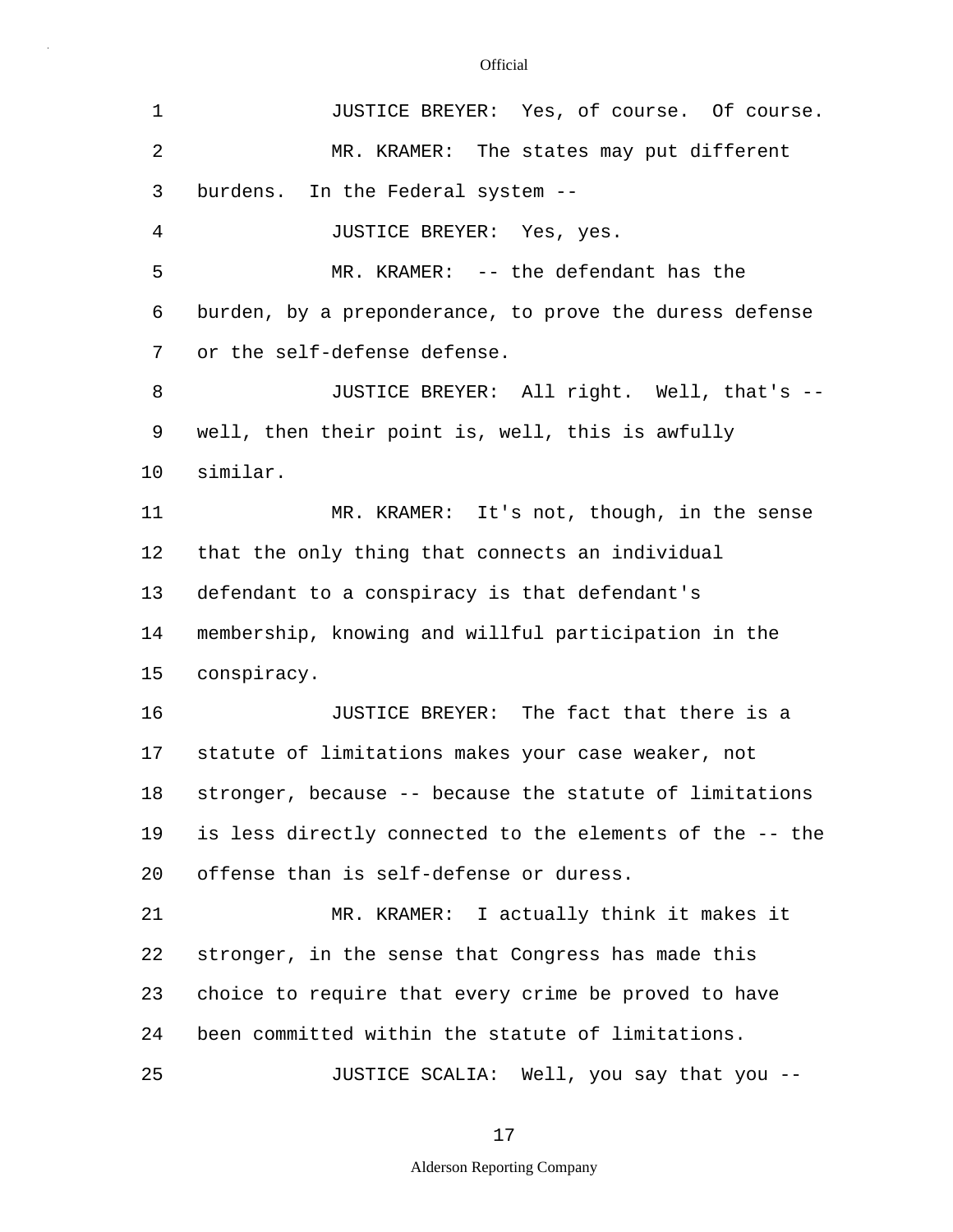| $\mathbf 1$ | you have to prove that the defendant was knowing and     |
|-------------|----------------------------------------------------------|
| 2           | willfully a member of the conspiracy, right?             |
| 3           | MR. KRAMER: That was the --                              |
| 4           | JUSTICE SCALIA: That's what you said?                    |
| 5           | MR. KRAMER: That was the jury instructions               |
| 6           | in this case.                                            |
| 7           | JUSTICE SCALIA: Well, and you agree that                 |
| 8           | that's the rule of law, right?                           |
| 9           | MR. KRAMER: Yes.                                         |
| 10          | JUSTICE SCALIA: Doesn't duress eliminate                 |
| 11          | willfully?                                               |
| 12          | MR. KRAMER: The Court said, in Dixon -- it               |
| 13          | might, to my thinking, but the Court said, in Dixon,     |
| 14          | that it did not negate any of the elements of the        |
| 15          | offense, that the -- that she had to do the acts         |
| 16          | knowingly and willfully in Dixon and that it did not     |
| 17          | negate those elements.                                   |
| 18          | JUSTICE SCALIA: So why is that different                 |
| 19          | from this? If that's not an element, for Pete's sake,    |
| 20          | even though the definition of the crime is knowingly and |
| 21          | willfully, and yet, nonetheless, that's -- that's an     |
| 22          | affirmative defense, why -- why is that any different    |
| 23          | here?                                                    |
| 24          | MR. KRAMER: Because the only way a                       |
| 25          | defendant can prove -- the way a defendant shows that he |

18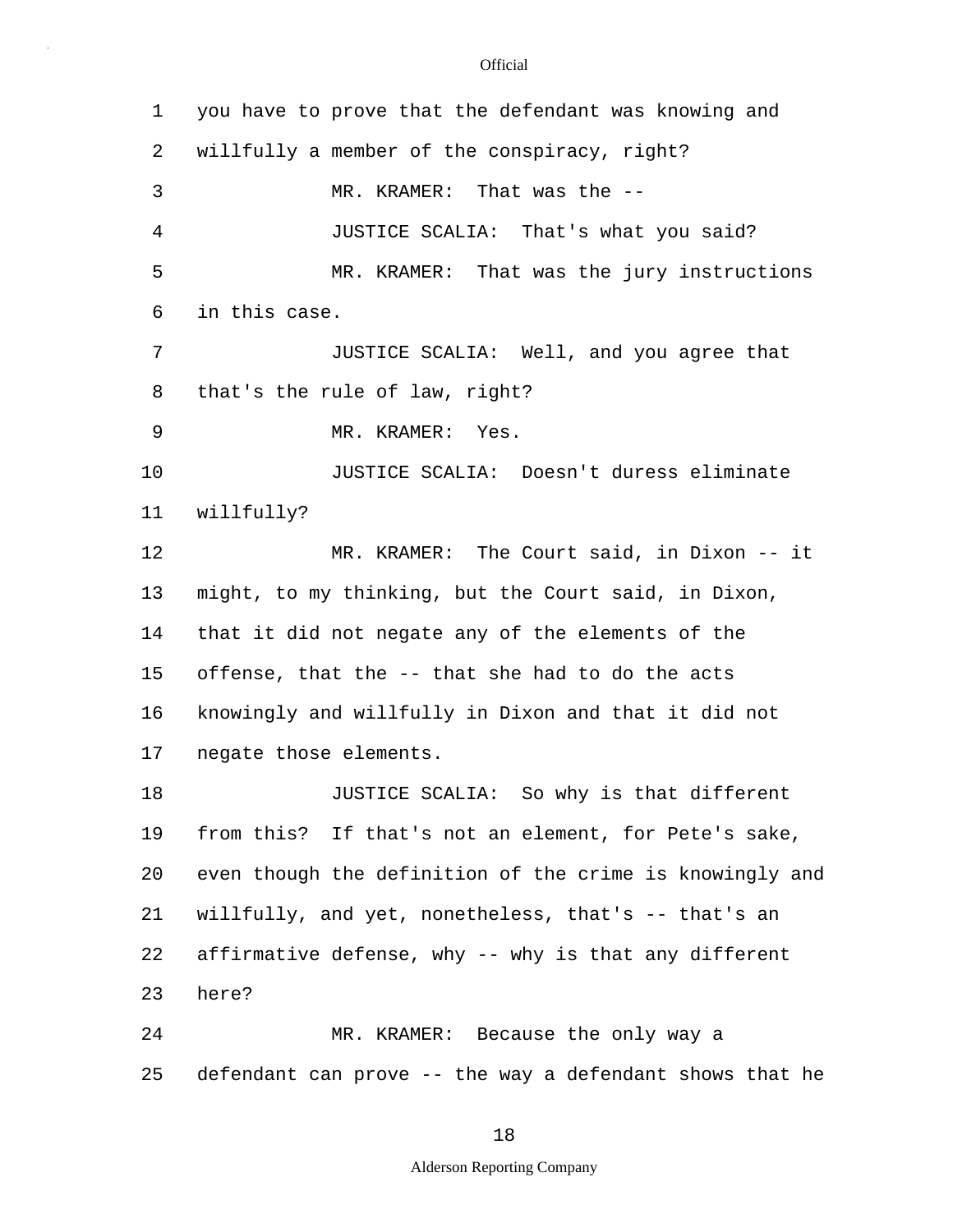5 1 withdrew is to produce evidence of withdrawal. That is 2 inconsistent with the fact that he is a member -- 3 necessarily negates the element of membership in the 4 conspiracy. If he withdrew, he cannot, at the same time, be a member of the conspiracy.

10 6 JUSTICE ALITO: Well, I'm having trouble 7 understanding how your argument would work. Let's say 8 that the -- the defense calls a witness other than the 9 defendant to testify to a conversation in which the defendant allegedly withdrew from the conspiracy and, by 11 doing that, satisfies its burden of production.

15 20 12 Now, you say the government has the burden 13 to prove beyond a reasonable doubt, not only that this 14 conversation didn't occur, but also, that the defendant never withdrew at any other time during the limitations 16 period. Isn't that where your argument would lead? 17 MR. KRAMER: No, I don't think they have to 18 disprove the conversation. All they have to prove is 19 what they had to prove originally, which is that the defendant was a member of the conspiracy within the 21 limitations period, by any kind of evidence. 22 JUSTICE ALITO: But how can they prove that

23 he did not withdraw at any other time during this 24 conspiracy?

25

MR. KRAMER: Well, as in this case, they had

19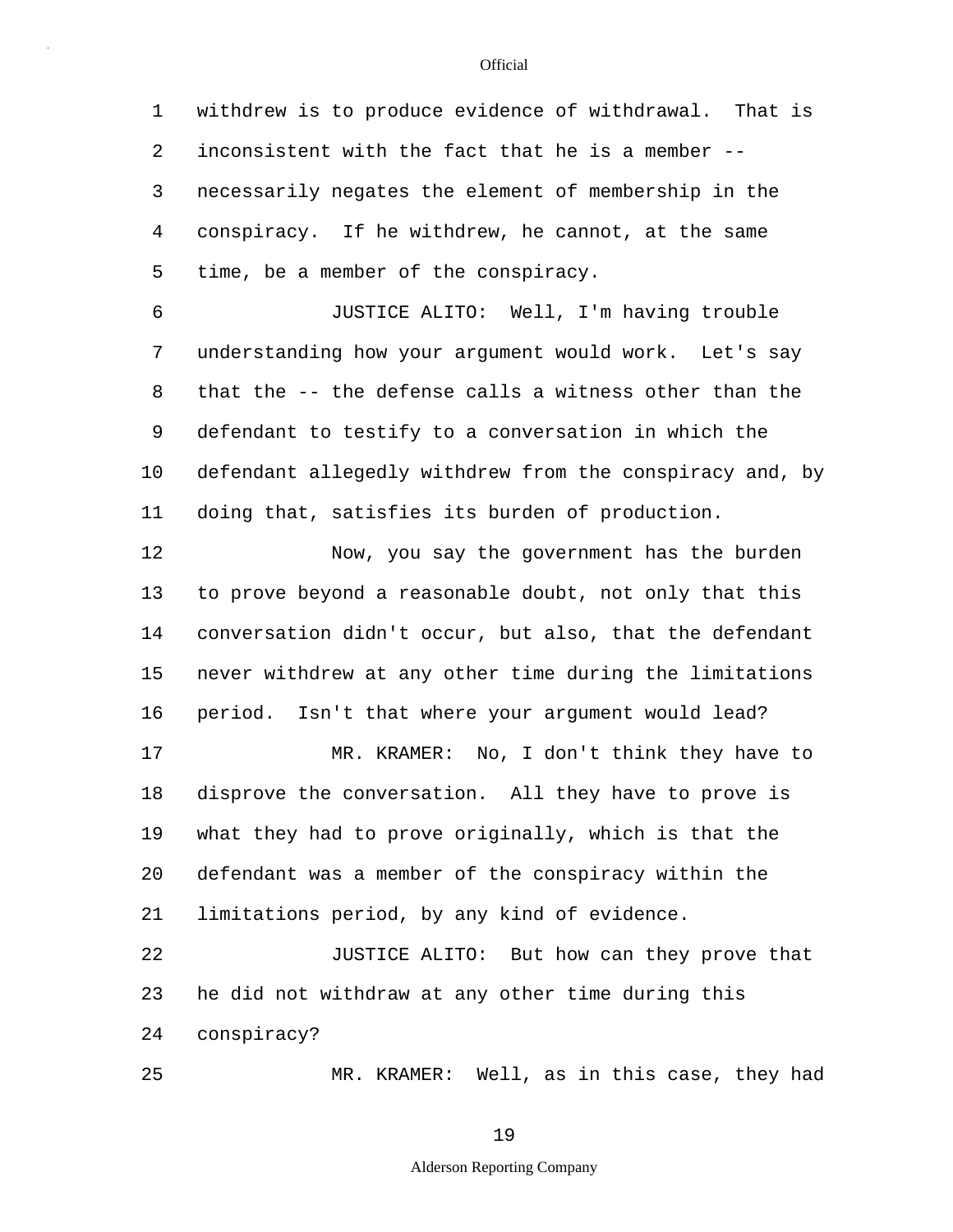1 a number --

2 JUSTICE ALITO: During the statute of 3 limitations.

5 4 MR. KRAMER: As in this case, they had a number of cooperating witnesses who testified about 6 Mr. Smith's actions. They could ask them, did the 7 conspiracy -- did Mr. Smith continue to participate, was 8 he involved, did he withdraw, any --

10 15 9 JUSTICE ALITO: Aren't you transforming the -- the nature of withdrawal? You are seeming to 11 argue that the government has to prove, beyond a 12 reasonable doubt, active participation in the conspiracy 13 during the statute of limitations period, rather than 14 the -- the affirmative withdrawal from the conspiracy. MR. KRAMER: No. I don't mean to imply

20 25 16 active participation, if that means an overt act. It 17 can just be -- the government could simply rest upon the 18 inference from Hyde that the defendant had been a member 19 outside the limitations period and their continued participation is inferred. That's overcome when the 21 defendant produces evidence of withdrawal. So -- 22 JUSTICE GINSBURG: What -- what evidence of 23 withdrawal did you produce in this case? 24 MR. KRAMER: In this particular case, it was the -- well, it was the jury that actually called the

20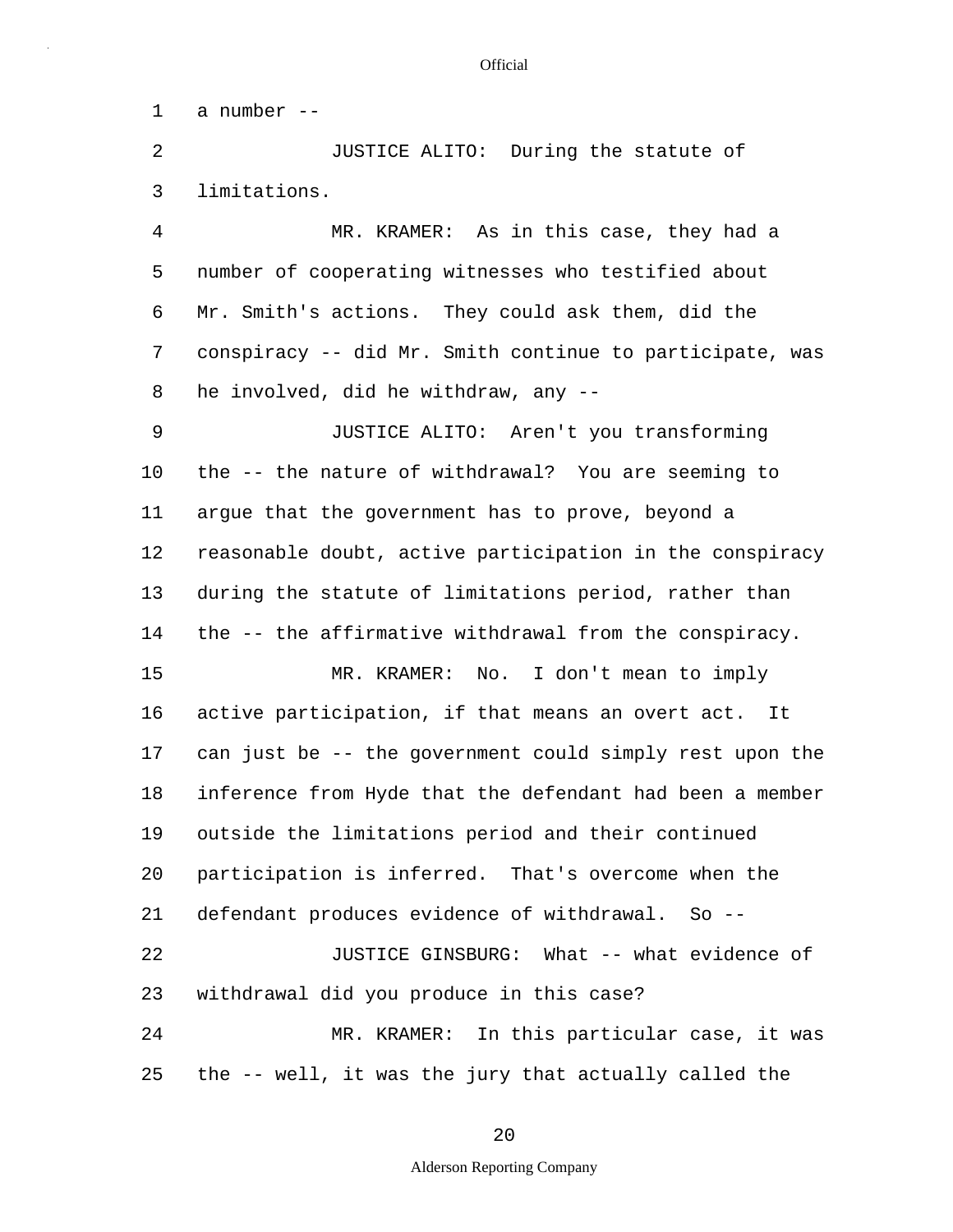5 10 15 20 25 1 issue to the attention of everybody in the first place, 2 by sending out a note saying that, if we -- the 3 conspiracy continued, but we think a defendant left, 4 must we find him not guilty? There was a number of pieces of evidence, 6 primarily that he was incarcerated for over six years 7 before the indictment -- 8 JUSTICE SCALIA: That doesn't prove that he 9 withdrew. JUSTICE GINSBURG: But you -- you agree -- 11 you agree that that would not have necessarily meant 12 withdrawal? 13 MR. KRAMER: No, there are some circuit 14 cases that say that alone may be enough, but there was more in this case. In this particular case, one witness 16 said he recalled -- he did not recall any contacts 17 between Kevin Gray, who was the ringleader, after the 18 arrest. 19 Another said that Mr. Smith was mad at Mr. Gray for not sending any money. They weren't 21 communicating with him. Another witness -- there was 22 testimony from another witness that Mr. Smith refused to 23 comply with an order that Mr. Gray sent to him. 24 So there were -- JUSTICE SCALIA: Which -- which of those are

21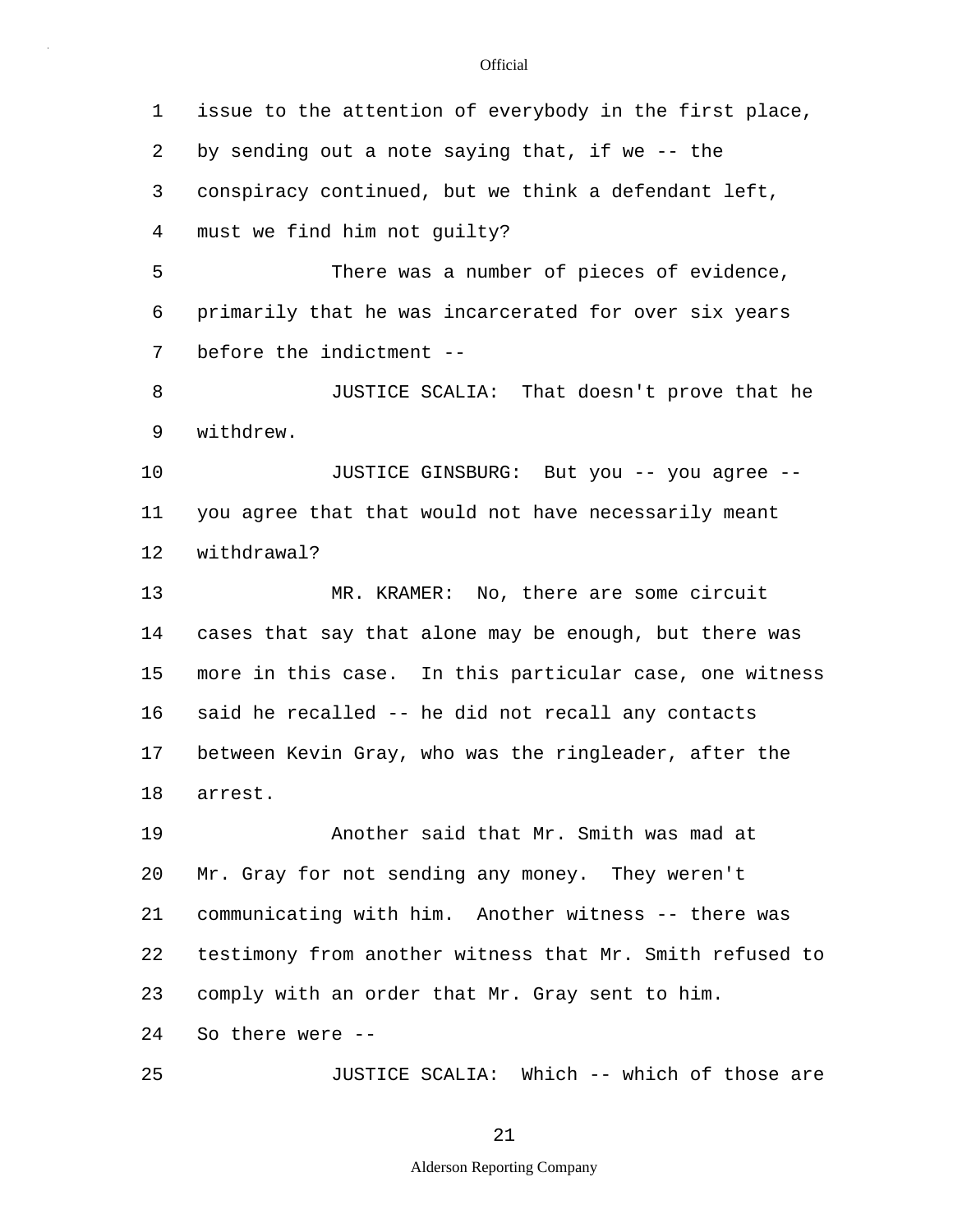5 10 15 20 1 affirmative actions? I mean, the law is that he has to 2 take an affirmative action withdrawing from the 3 conspiracy. I don't think being in jail is -- is an 4 affirmative action. I don't think being mad at the ringleader is an affirmative action. I don't think any 6 of the things you've said amount to an affirmative 7 withdrawal from the conspiracy. 8 MR. KRAMER: Whatever that may be, it's not 9 an issue in this case, in the sense that the government is actually the one who requested that the district 11 court give the withdrawal instruction after the jury's 12 note. 13 JUSTICE SCALIA: Maybe not, but it -- it may 14 mean that we are wasting our time. MR. KRAMER: I think that whether this 16 qualified as affirmative acts or not is, in a sense, 17 irrelevant to the question before the Court because, 18 after the jury's note came out, the government itself 19 requested the withdrawal instruction. And the government not only requested the withdrawal 21 instructions, but said, we have no objection to placing 22 the burden on us beyond a reasonable doubt, if that's 23 what the defense wants. 24 JUSTICE KAGAN: Mr. Kramer --

25 CHIEF JUSTICE ROBERTS: I'm -- I'm having

22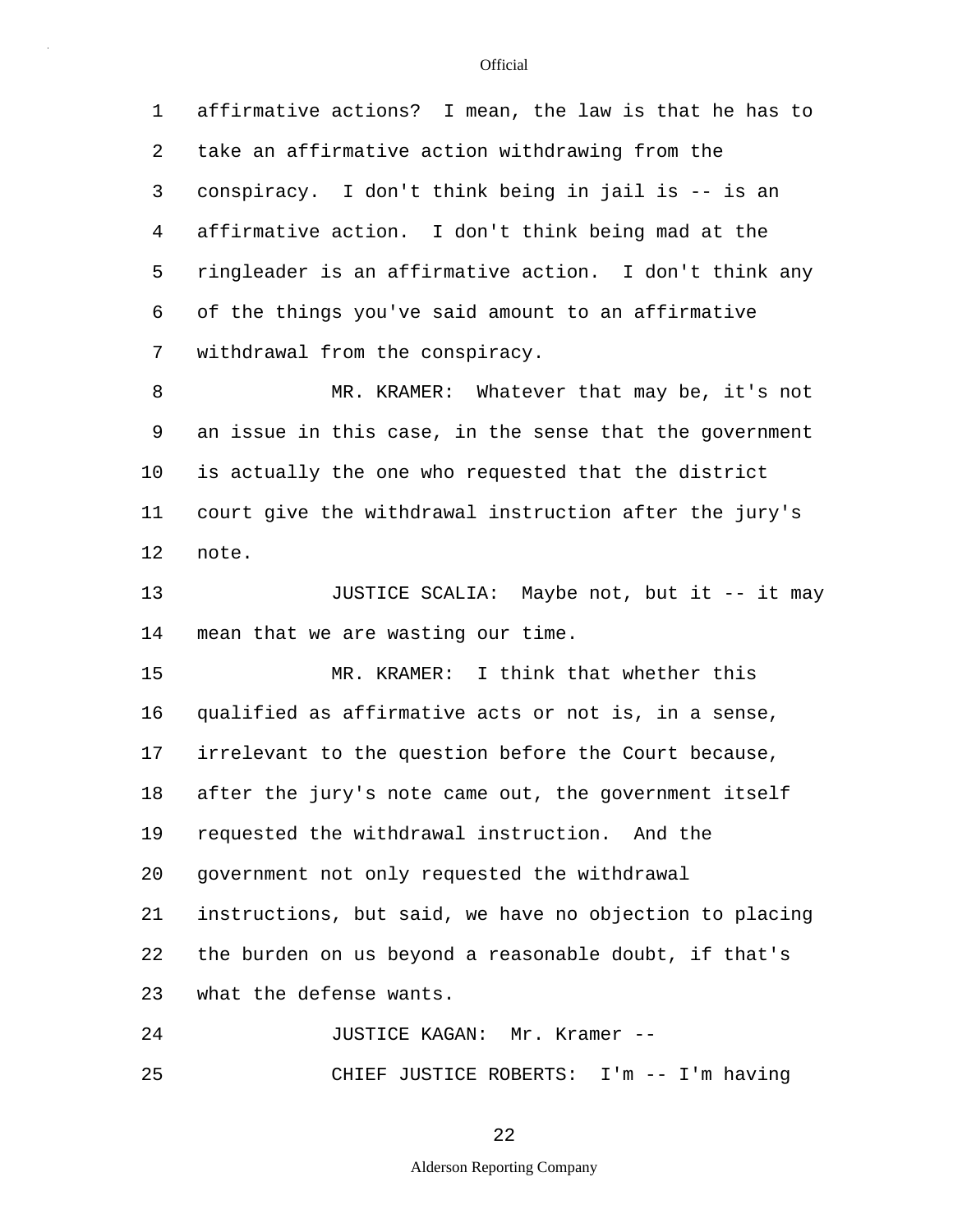5 10 15 20 25 1 trouble understanding how this works. You said a while 2 ago that the government has -- doesn't have to do 3 anything? In other words, he puts on -- he says, I 4 withdrew. And I told this -- the head of the conspiracy that I wanted no more part of it. And the head of the 6 conspiracy says, well, I'm not going to testify. 7 And then the government doesn't have to do 8 anything? 9 MR. KRAMER: The government can just say - they can rest on the fact that the proof outside the 11 membership period and rest on the inference from Hyde 12 that his membership continued. 13 CHIEF JUSTICE ROBERTS: Well, how is that -- 14 how is that carrying the burden that you say is on it to prove the absence of withdrawal beyond a reasonable 16 doubt? It seems to me that, if the government just sits 17 there and doesn't say anything, they'll never be able to 18 carry their burden. 19 MR. KRAMER: I think -- I think they can by just saying to -- well, I don't think they have a burden 21 to prove the absence of withdrawal. They have the 22 burden to prove membership within the limitations 23 period. 24 CHIEF JUSTICE ROBERTS: Yes, but they've already done that. That's --

### 23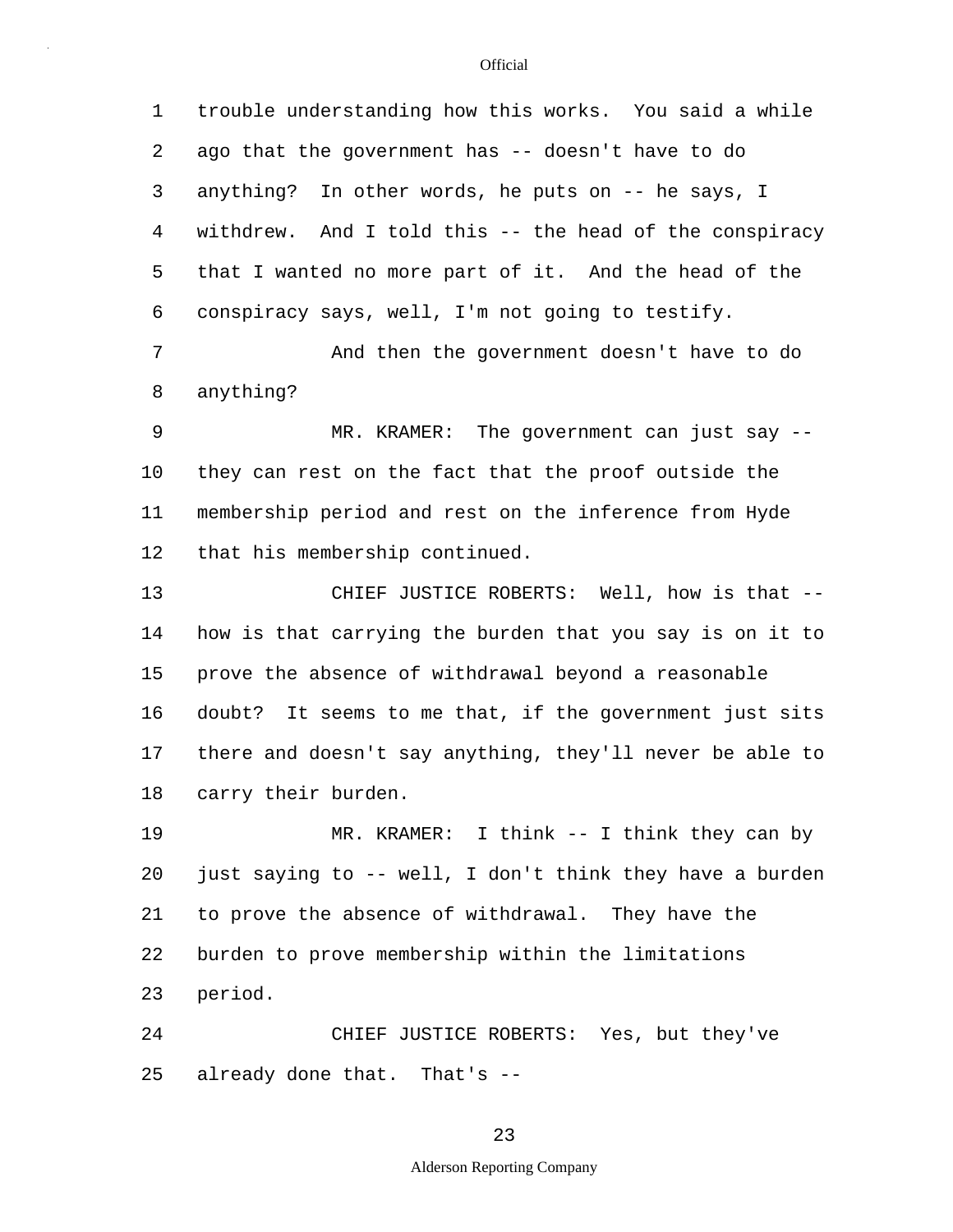5 10 15 20 25 1 MR. KRAMER: Within the limitations -- his 2 membership within the period. So they can just say to 3 the jury, look, this evidence of withdrawal is nonsense, 4 you've heard the testimony, we've cross-examined him, it makes no sense. 6 CHIEF JUSTICE ROBERTS: No, no, no. My 7 hypothetical is, because we are talking about the 8 criminal conspiracy, and the idea is did he tell those 9 people he was out, they're probably going to say, I'm not going to testify. 11 And so -- and you say, well, the government 12 still doesn't have to do anything. It seems to me that 13 you can't say that they've carried their burden of proof 14 beyond a reasonable doubt, if they have nothing to say about an issue as to which you say they have the burden 16 of proof. 17 MR. KRAMER: Well, I think it's up to the 18 jury whether to believe that evidence or not. And I 19 don't think the government has to prove -- CHIEF JUSTICE ROBERTS: Believe what 21 evidence? 22 MR. KRAMER: The -- the evidence that was 23 produced by the defendant that he actually told somebody 24 he -- CHIEF JUSTICE ROBERTS: But there can't be

24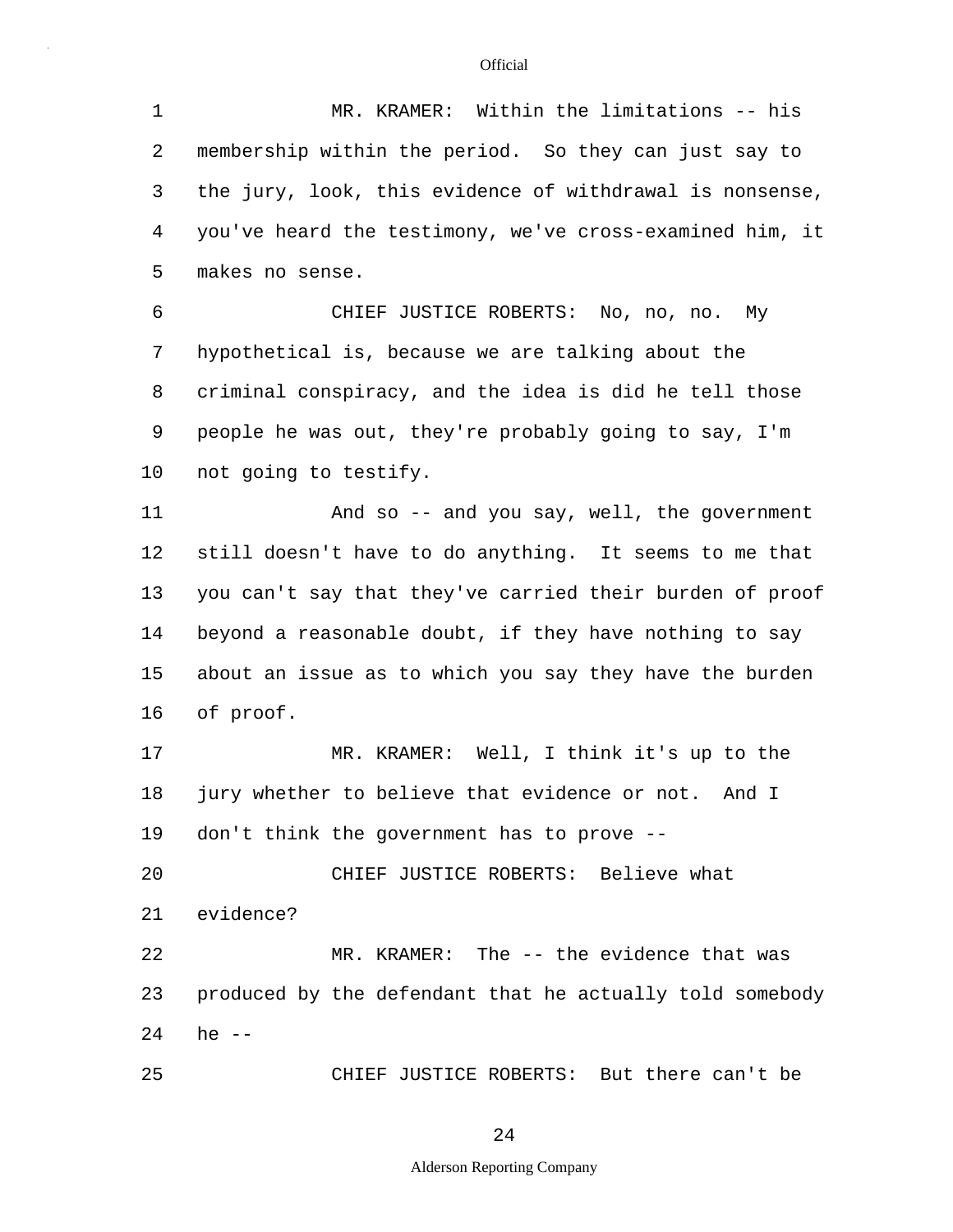5 10 15 20 1 any evidence because nobody is willing to testify 2 under -- because they invoked their Fifth Amendment 3 rights. 4 MR. KRAMER: Oh, I'm sorry. I thought the defendant had testified to that effect, that he -- if 6 there is no evidence, there is nothing for the jury. 7 There is no -- if there's -- the defendant has not 8 produced any evidence of withdrawal, then there 9 is nothing -- CHIEF JUSTICE ROBERTS: Okay. Well, if the 11 defendant does testify, and he says, I told the 12 ringleader I want out, is an attack on his credibility 13 sufficient to prove the absence of withdrawal beyond a 14 reasonable doubt? MR. KRAMER: Absolutely. And it happens all 16 the time in trials, that the government relies upon the 17 fact of a witness' unreliability and what happened on 18 cross to say that they proved their case beyond a 19 reasonable doubt. They don't have to prove anything they didn't have to prove originally in this case. In 21 fact, it may be easier because it's within the 22 limitations period. 23 JUSTICE SCALIA: They didn't have to prove 24 within the limitations period. They didn't have to

25 prove that. You acknowledged that that the -- look,

## 25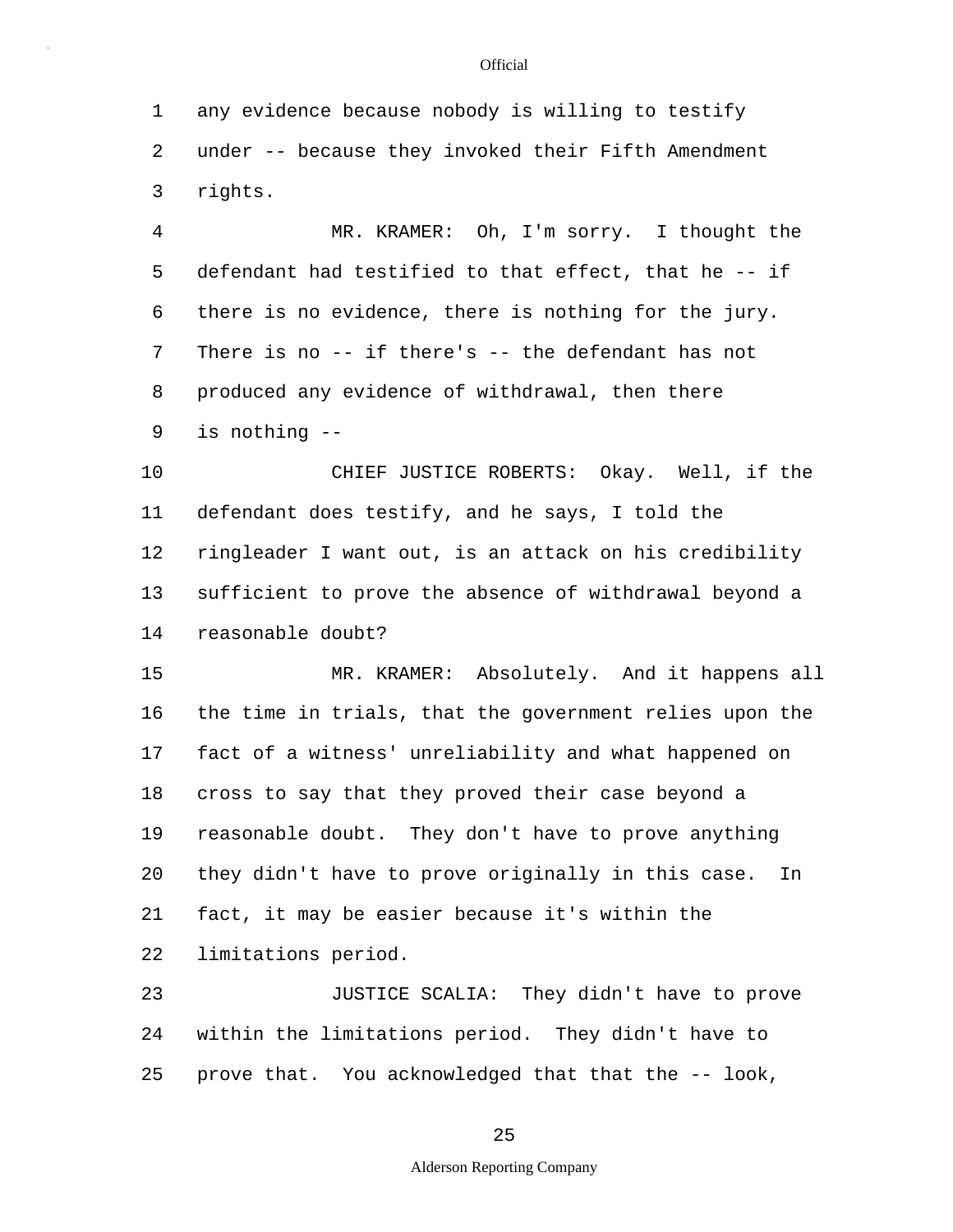| 1  | what's at issue here is not a defense of withdrawal.     |
|----|----------------------------------------------------------|
| 2  | It's the defense of the statute of limitations, right?   |
| 3  | MR. KRAMER: Yes.                                         |
| 4  | JUSTICE SCALIA: You acknowledge that that                |
| 5  | is an affirmative defense. And you are arguing that      |
| 6  | what establishes that affirmative defense in this case,  |
| 7  | namely, withdrawal, is an element. How -- how can        |
| 8  | something that is -- that does nothing more than         |
| 9  | establish an affirmative defense be an element?          |
| 10 | MR. KRAMER: $I$ --                                       |
| 11 | JUSTICE SCALIA: I can't understand that.                 |
| 12 | Can you give me any other example in the criminal law    |
| 13 | where $--$ where $--$                                    |
| 14 | MR. KRAMER: I mean, an alibi -- alibi or                 |
| 15 | entrapment negate elements are not affirmative defenses. |
| 16 | If an alibi -- the defense is what -- and what could     |
| 17 | happen in any case --                                    |
| 18 | JUSTICE SCALIA: But that's not an                        |
| 19 | affirmative -- I want an example of something which is   |
| 20 | an affirmative defense and where the proof of that       |
| 21 | affirmative defense becomes an element.                  |
| 22 | MR. KRAMER: I may have given the wrong                   |
| 23 | impression. I don't classify the statute of limitations  |
| 24 | as -- as an affirmative defense, nor has this Court ever |
| 25 | done it.                                                 |

26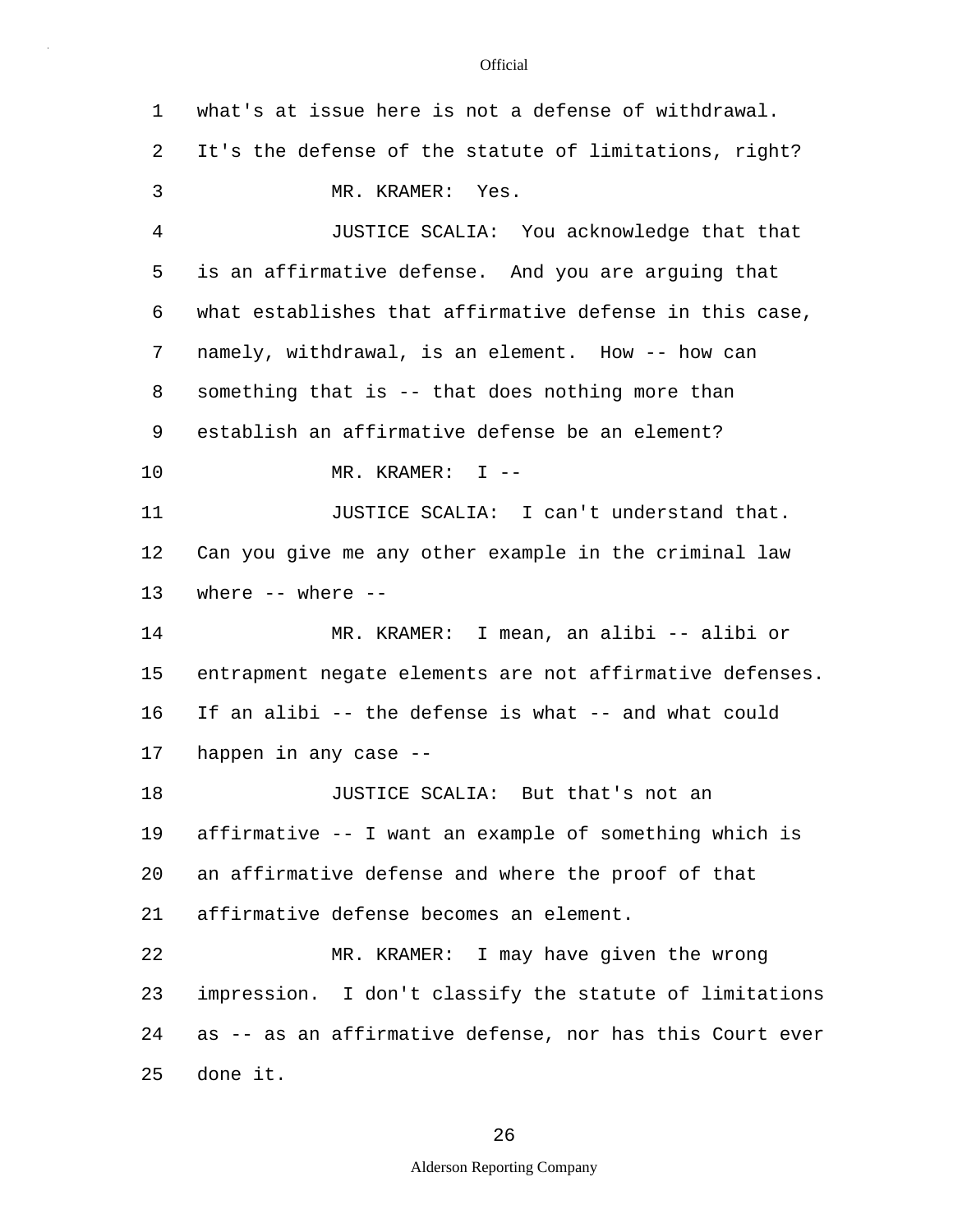| $\mathbf 1$ | JUSTICE SCALIA: Why doesn't it have to be                |
|-------------|----------------------------------------------------------|
| 2           | contained in the indictment, if it's an element?         |
| 3           | MR. KRAMER: It's not -- well, it's not an                |
| 4           | element. But in Grunewald, this Court said --            |
| 5           | JUSTICE SCALIA: Why is it up to the                      |
| 6           | defendant to raise it, if it's an element?               |
| 7           | MR. KRAMER: I think, in Ledbetter, this                  |
| 8           | Court said that, although there doesn't have to be a     |
| 9           | date in the indictment, the government -- it's           |
| $10 \,$     | sufficient if the government proves a date before the    |
| 11          | indictment within the limitations period, this Court     |
| 12          | specifically referred to in Ledbetter, which is at page  |
| 13          | 21 of our brief.                                         |
| 14          | So I don't -- I may have given a wrong                   |
| 15          | impression. This is not an affirmative defense. An       |
| 16          | affirmative defense does not --                          |
| 17          | JUSTICE SCALIA: Okay. That at least is                   |
| 18          | logical. I'm not sure it's right. But it's logical.      |
| 19          | MR. KRAMER: Well, I'm halfway there.                     |
| 20          | (Laughter.)                                              |
| 21          | JUSTICE SOTOMAYOR: I actually thought your               |
| 22          | stronger argument in your brief was in trying to explain |
| 23          | why it negated an element. I think what you said in      |
| 24          | your brief -- and you haven't made it here yet, as       |
| 25          | clearly -- was that, if he wasn't willingly              |

27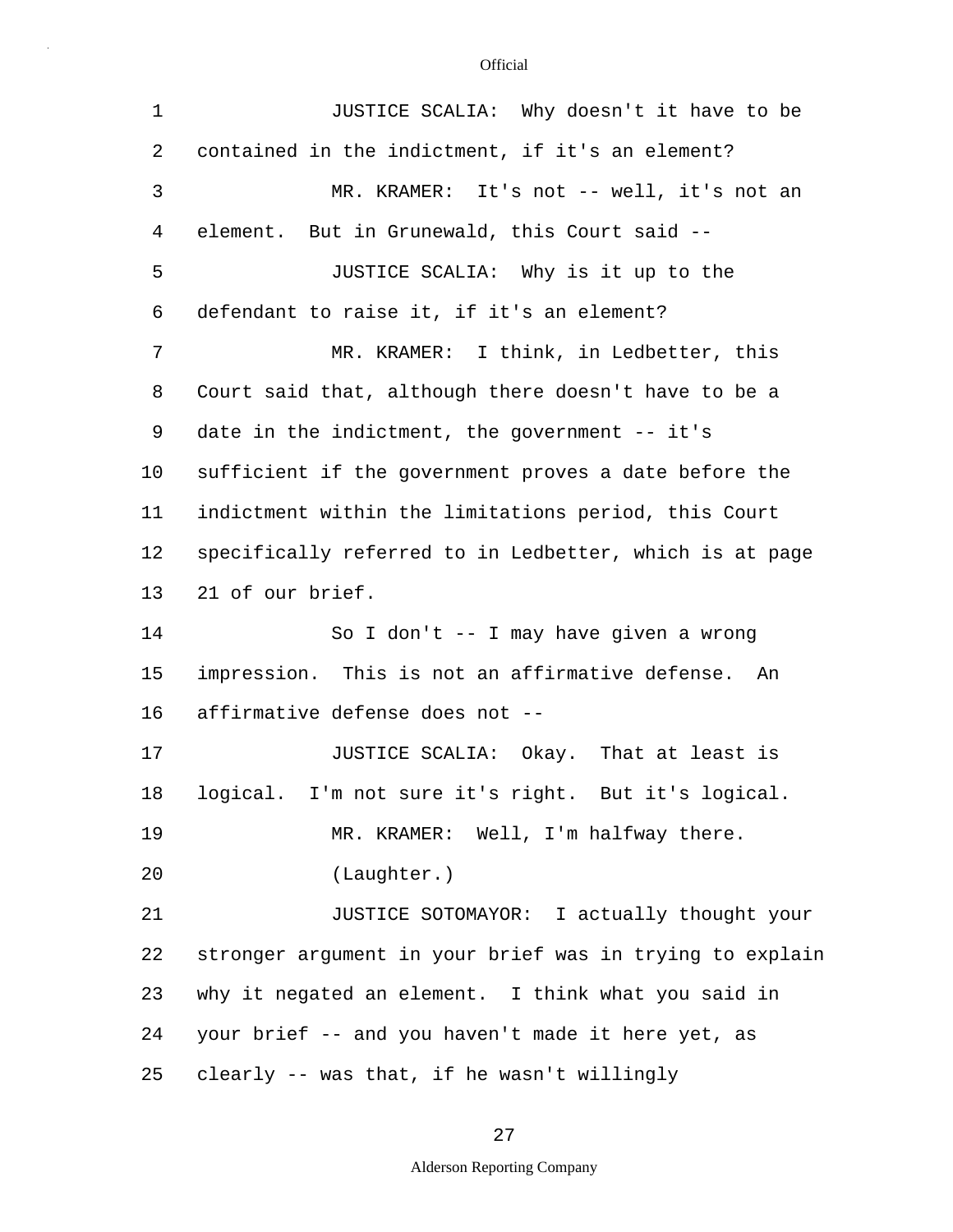1 participating during the statute of limitations, then he 2 hadn't committed the actual crime. 3 MR. KRAMER: That is -- that is the heart of

5 4 our argument, that it negates the element of membership within the statutory period, which is what the 6 government has to prove. And I'm sorry if I did not 7 make that clear.

10 8 But the element that's at issue, that the 9 statute of limitations negates, is membership within the statute -- membership in the conspiracy, knowing and 11 willful participation --

15 12 JUSTICE SCALIA: But the government doesn't 13 have to prove within the statutory period. It's up to 14 the defendant to raise that defense, and if he doesn't raise it, it's waived.

20 16 MR. KRAMER: Well, I think it is up to the 17 government to prove it. It may be that if -- this Court 18 has never said a defendant waives it by not raising it. 19 But I -- I think the government has to prove it in every case. It may be waived.

21 Some circuits have said it's waived. This 22 Court has not said so.

23 I would like to reserve the remainder of my 24 time for rebuttal.

25 CHIEF JUSTICE ROBERTS: Thank you, counsel.

28

## Alderson Reporting Company

#### **Official**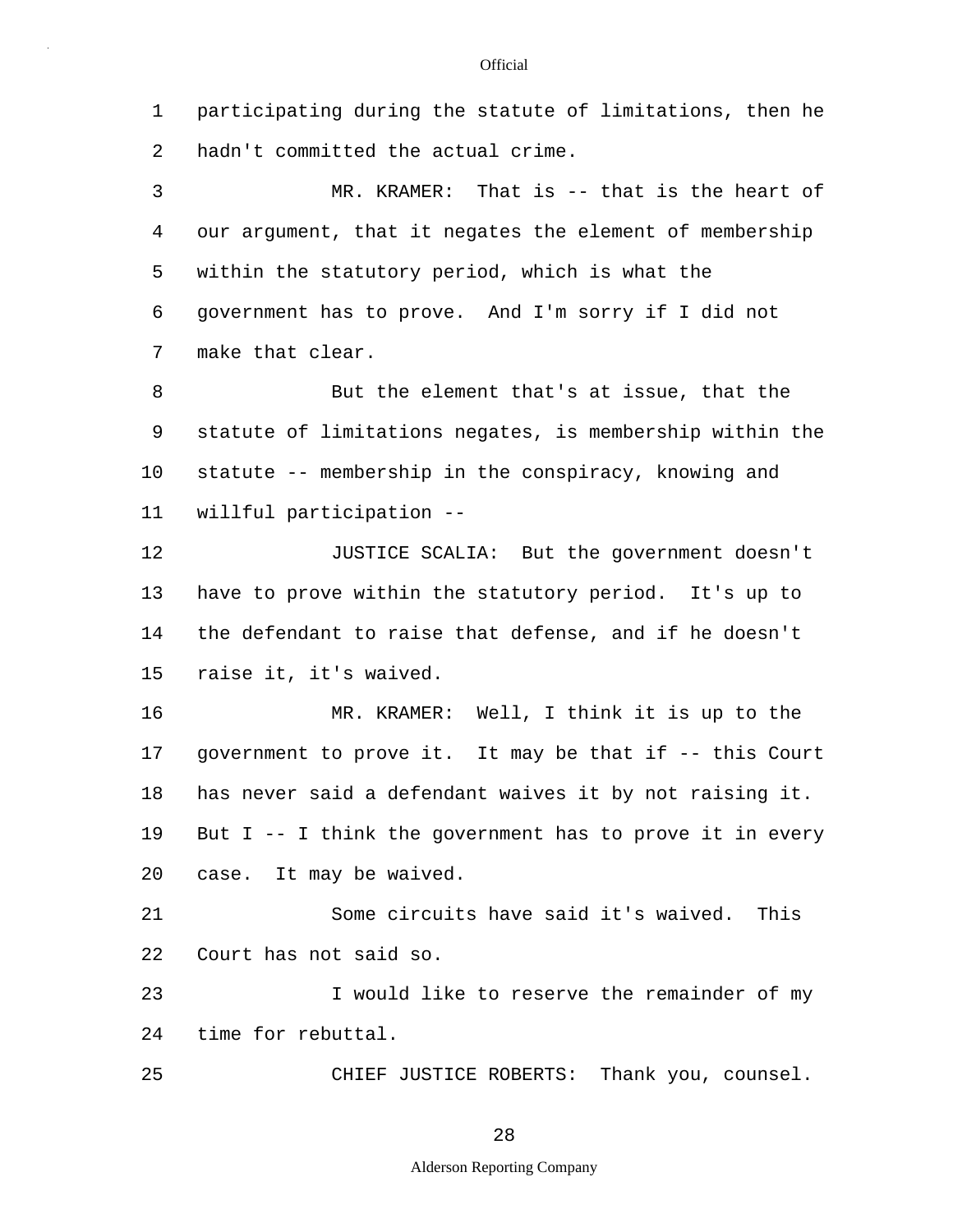| $\mathbf 1$    | Ms. Harrington?                                         |
|----------------|---------------------------------------------------------|
| $\overline{2}$ | ORAL ARGUMENT OF SARAH E. HARRINGTON                    |
| 3              | ON BEHALF OF THE RESPONDENT                             |
| 4              | MS. HARRINGTON: Thank you,                              |
| 5              | Mr. Chief Justice, and may it please the Court:         |
| 6              | The Due Process Clause does not require the             |
| 7              | government to disprove withdrawal outside the           |
| 8              | limitations period because lack of withdrawal is not an |
| 9              | element of the crime of conspiracy. This Court has been |
| $10 \,$        | clear that the Winship burden attaches only to things   |
| 11             | that are elements in the constitutional sense. And when |
| 12             | something is an element in the constitutional sense,    |
| 13             | then at least four consequences follow.                 |
| 14             | As the Court has suggested, first, the                  |
| 15             | government has to allege in the indictment in every     |
| 16             | case. Second, the -- the government has to prove it in  |
| 17             | every case. Third, the jury has to be instructed on it  |
| 18             | in every case. And fourth, a defendant can't waive the  |
| 19             | requirement that it be proved in his case by failing to |
| 20             | raise it.                                               |
| 21             | But none of those things apply as to a                  |
| 22             | statute of limitations --                               |
| 23             | JUSTICE KAGAN: Ms. Harrington --                        |
| 24             | JUSTICE BREYER: This is true, but his                   |
| 25             | point -- basic point -- and he has responded to the     |

29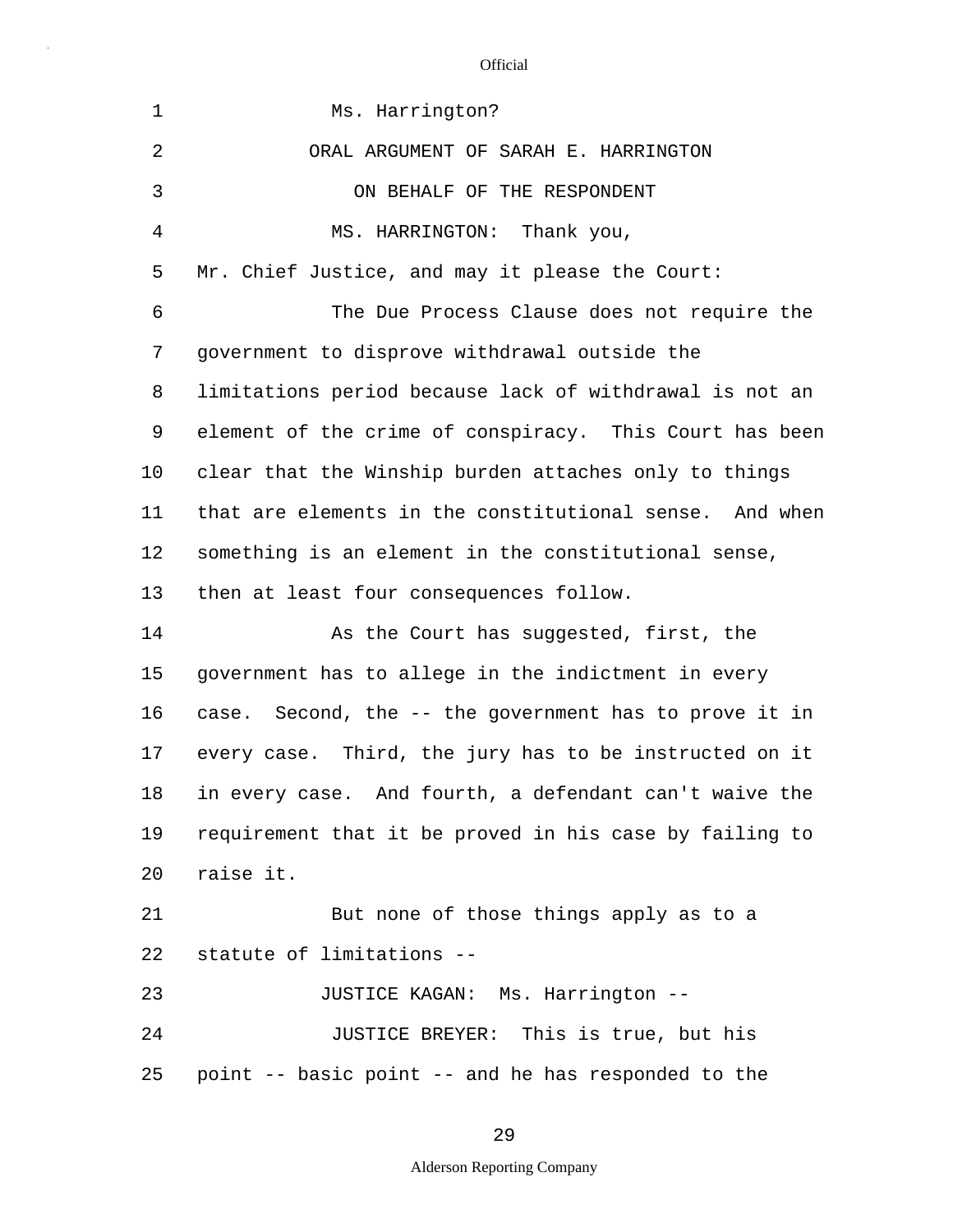1 points I've made, is that, of course, if there's a 2 five-year statute on robbery, it doesn't help the 3 government that he create -- he committed a robbery 4 before.

5 MS. HARRINGTON: Correct.

10 6 JUSTICE BREYER: All right. So he's saying 7 what you charged in the indictment is that he was a 8 member of a conspiracy that existed between 1995 and 9 2005. Now, that's the crime that concerns us, roughly. And he is saying, to prove your case, you have to show, 11 as an element, that he was a member.

15 12 Now, you did present some evidence that he 13 was a member. And he wants to present some evidence, 14 and has, that he wasn't a member. And he wasn't a member if he withdrew. And therefore, once he presents 16 enough to get -- make that an issue, you have to prove 17 beyond a reasonable doubt that he was a member. So you 18 have to show he didn't withdraw.

20 19 Now, this has nothing to do with the statute of limitations. By coincidence, it does. But a statute 21 of limitations issue would be that you all agree that he 22 withdrew, but the question is did it happen in 1993 or 23 1997? That's a statute of limitations issue, but this 24 isn't.

This is a question of whether he was a

25

30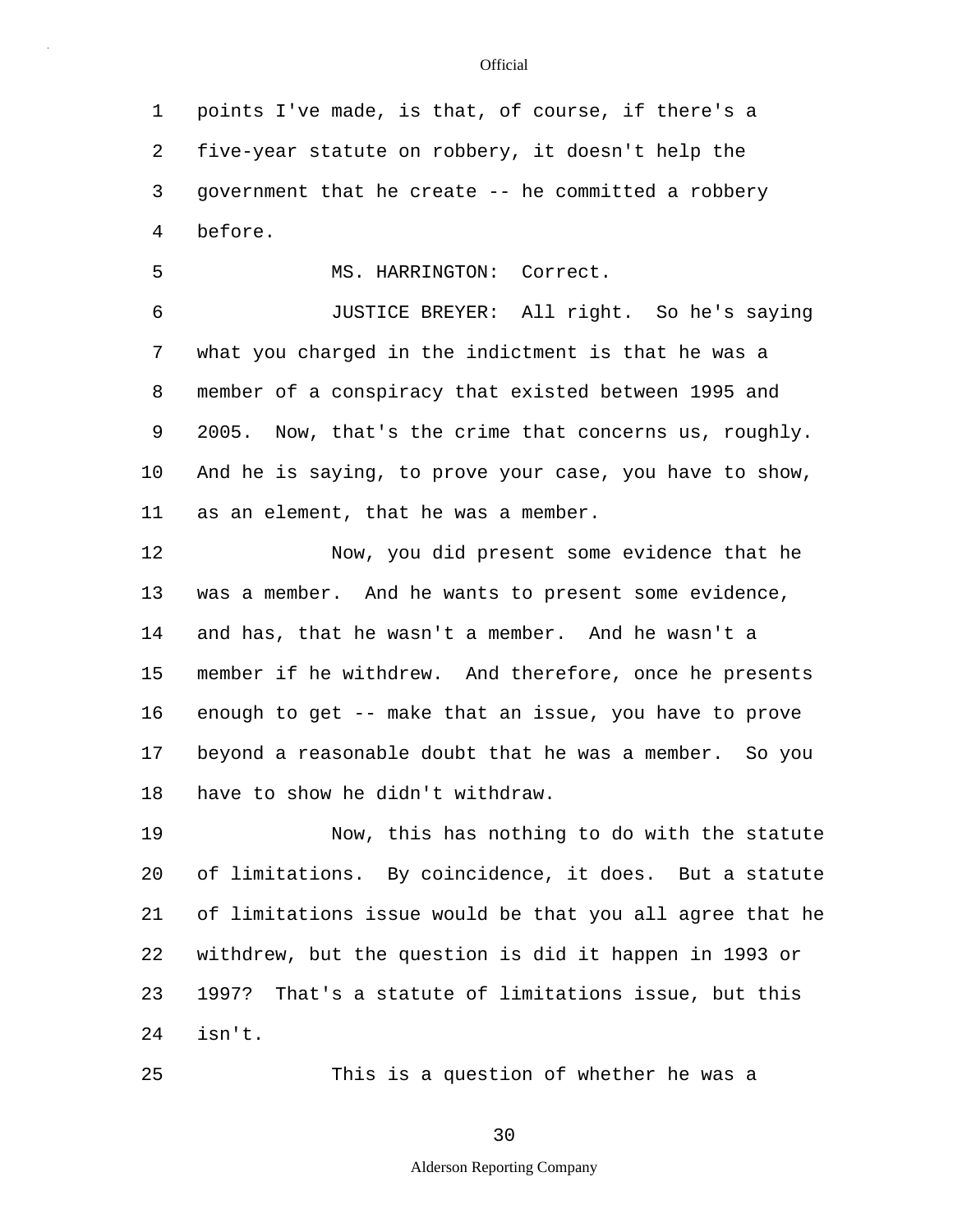1 member of the conspiracy during the time period that you 2 charged in the indictment. That's his point. So what 3 is the response?

5 10 4 MS. HARRINGTON: So I guess I have two responses. The first is that it is a statute of 6 limitations question, in the sense that the government 7 proved -- and there is no dispute about this -- that the 8 conspiracy that was charged did exist within the 9 limitations period. And so the question is just did this particular member of the conspiracy --

15 11 JUSTICE BREYER: Well, in other words, you 12 can charge me or anybody in the audience or anybody here 13 with what? Not charging them? You are saying there was 14 a conspiracy? Doesn't he have to be shown to be a member of the conspiracy in order for you to get a 16 conviction?

17 MS. HARRINGTON: He does, and there's no -- 18 JUSTICE BREYER: And that's an element of 19 the crime?

20 25 MS. HARRINGTON: And an -- but when 21 Petitioner talks about the membership or participation 22 element, what he is really talking about is the 23 agreement element. The government has to prove that 24 each defendant who is charged with a conspiracy intentionally agreed to join the conspiracy. And there

## 31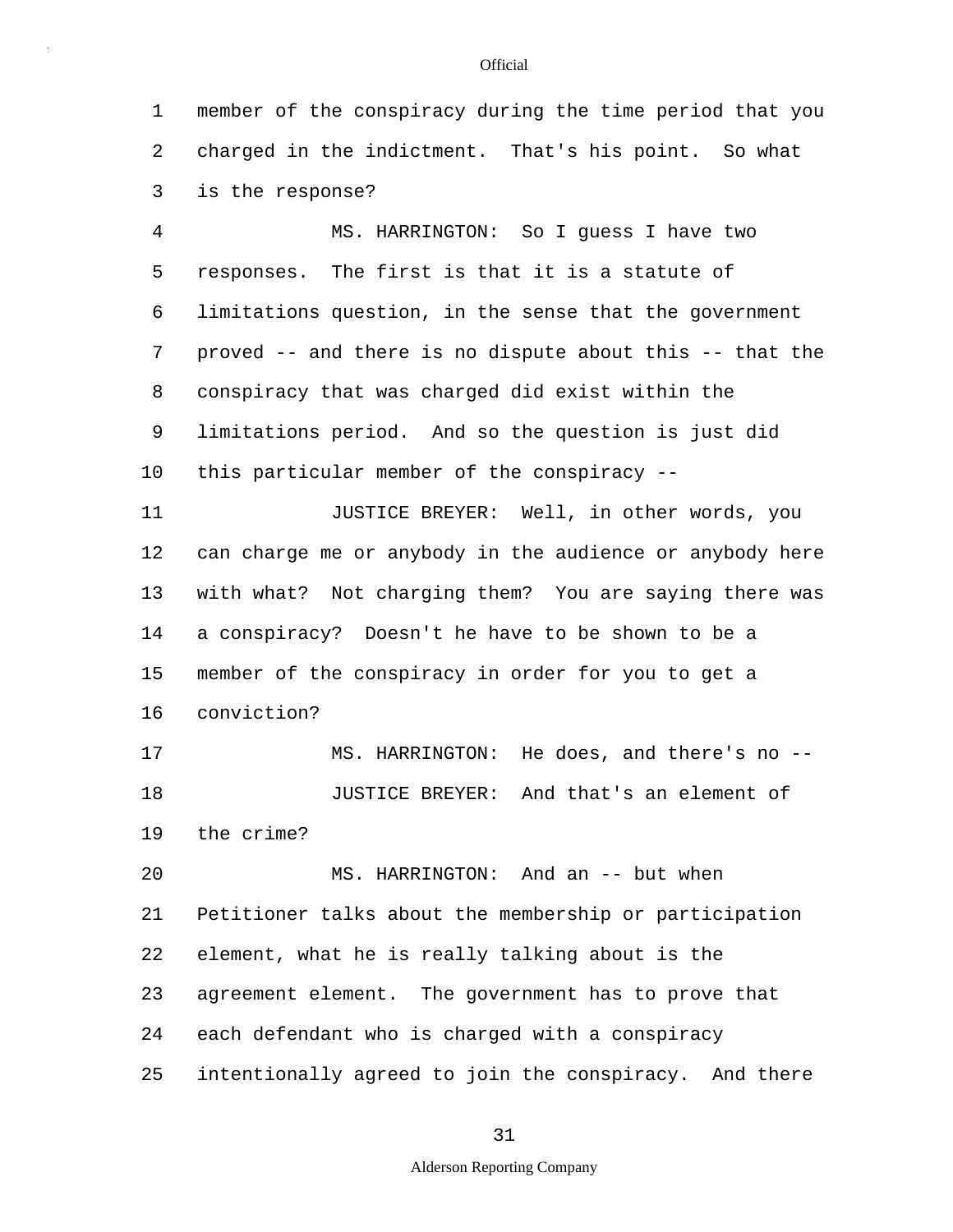1 is no dispute that the government proved that with 2 respect to Petitioner in this case --

5 3 JUSTICE BREYER: There is no more relevance, 4 is there, to the fact that there happened to be a pre-1995 conspiracy, except as a matter of proof -- I 6 shouldn't say relevance -- that he happened to rob a 7 bank before 1995? I mean, in each instance, there was 8 criminal activity before 1995.

10 15 9 Now, you can use that in order to prove that he was a member during '95 to 2000. That, I see. But 11 he, similar, can use the matter of withdrawal to prove 12 he wasn't a member during 1995 to 2000. And, therefore, 13 it goes to show whether you or the government have 14 proved an element of the offense, namely, that he was a member between '95 and 2000.

20 25 16 MS. HARRINGTON: But, again, the element is 17 agreement, right? So we prove that he agreed to join 18 the conspiracy, and we proved that each defendant agreed 19 to join the conspiracy. We don't have to prove that that agreement happened in the limitations period, as 21 long as we prove that the conspiracy continues to -- 22 JUSTICE KAGAN: So how do we tell that, 23 Ms. Harrington? Because it seems to me that the crux of 24 the difference between you and your friend is that you say the element is membership in the conspiracy at some

32

## Alderson Reporting Company

#### **Official**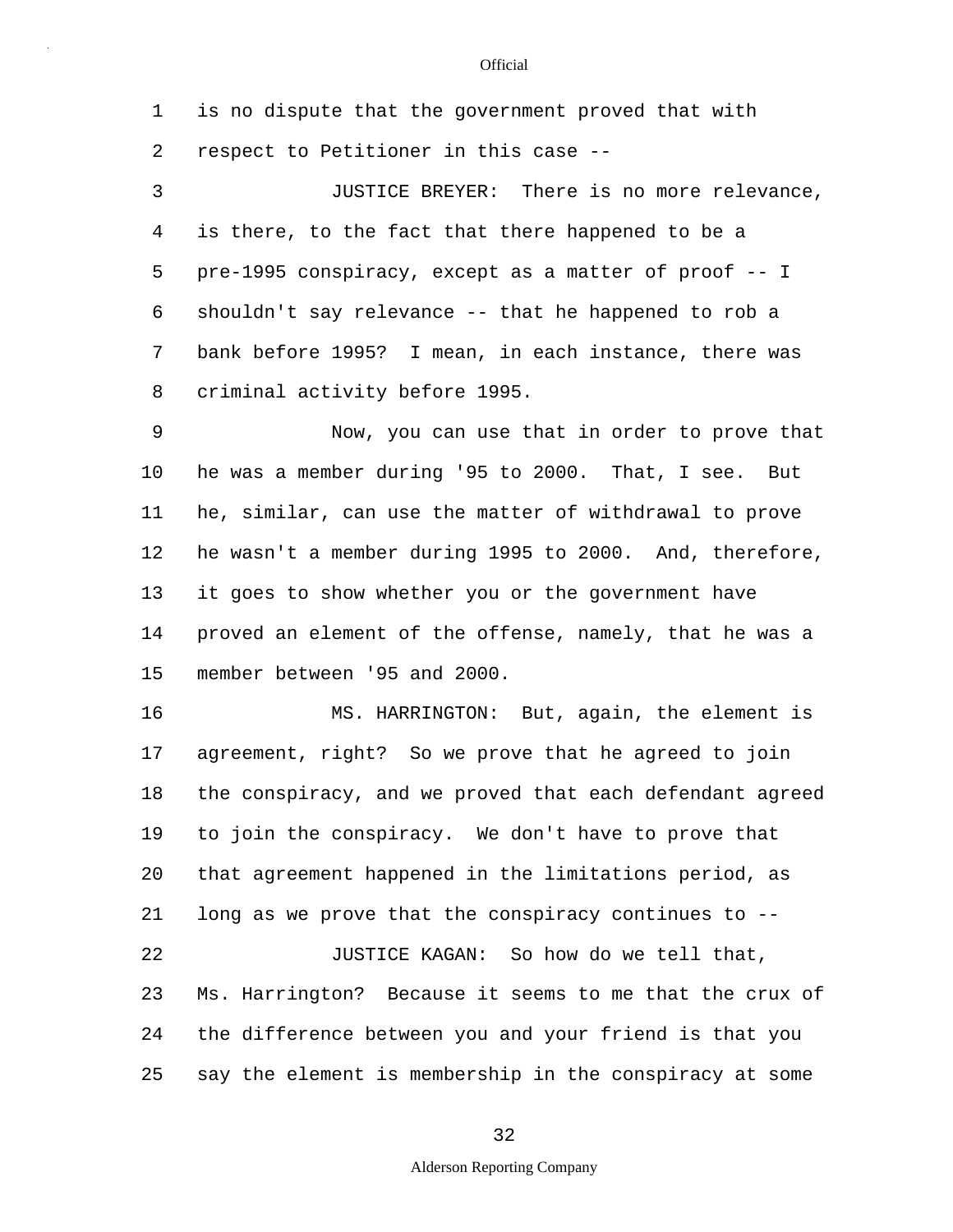5 1 point, it doesn't matter whether it's in the limitations 2 period. And he says the element is membership in a 3 conspiracy in the limitations period. And if he's 4 right, a set of things follow from that; and if you are right, another set of things follow.

10 6 So how do we determine that the -- you know, 7 that the statute of limitations -- that the timing 8 question is not baked into the elements question, that 9 it's just membership sometime, as opposed to membership at a particular time?

15 11 MS. HARRINGTON: Well, we know it's not an 12 element for the reasons I explained because it doesn't 13 have to be charged in the indictment, it doesn't have to 14 be proved in every case, the defendant can waive it. So it's not an element in the constitutional sense, for all 16 of those reasons.

20 25 17 We can also tell that, in the specific 18 conspiracy context, it's not an element because this 19 Court's decision in Hyde from 1912. In that case, the defendant, Mr. Schneider, who had raised the statute of 21 limitations defense, had not done anything to 22 participate in the charged conspiracy within what was 23 then a three-year statute of limitations period. 24 The jury was charged, he didn't do anything, the court said he didn't do anything. The court said,

33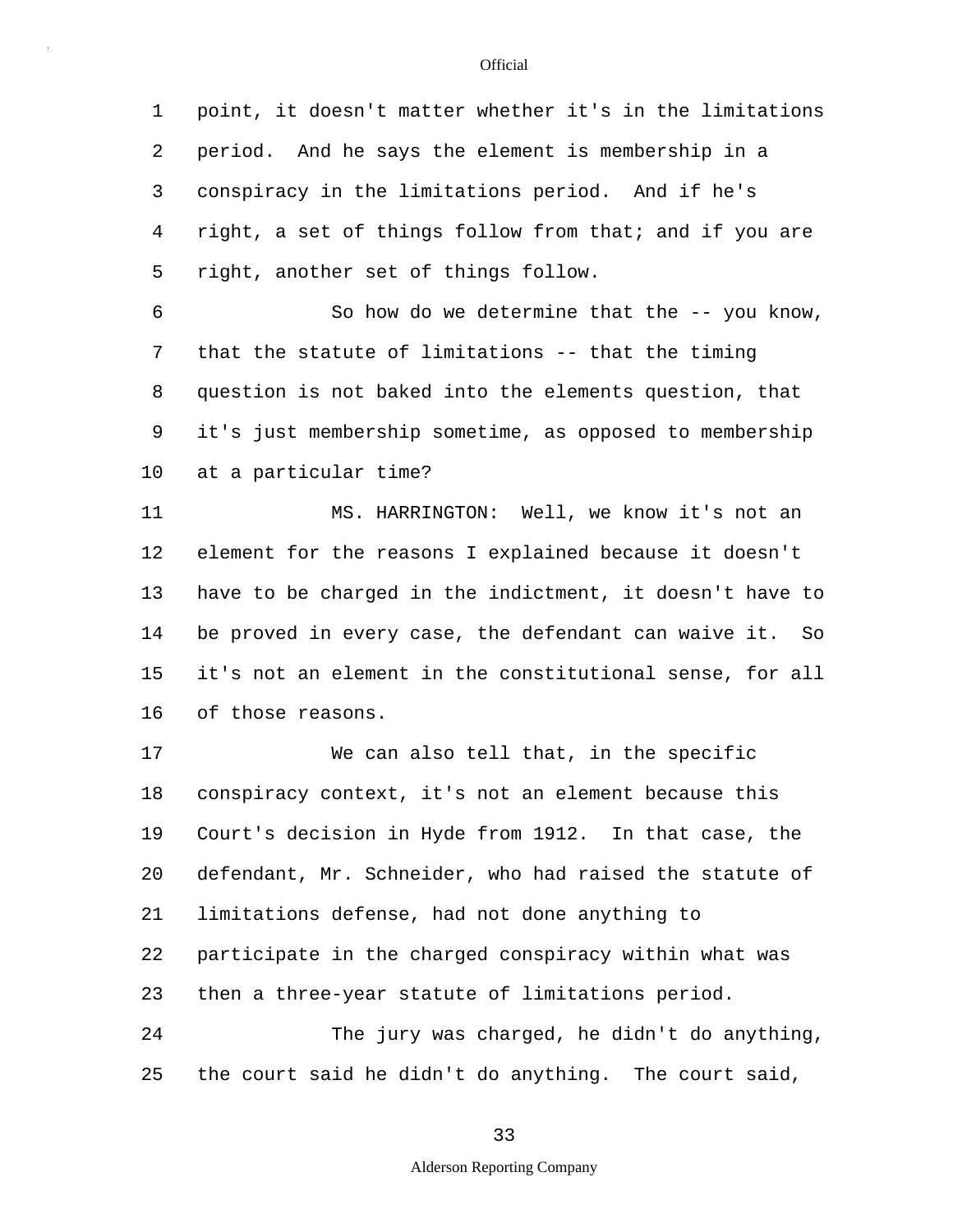1 it's fine, he's still a member of the conspiracy because 2 he has not taken an affirmative act to withdraw from the 3 conspiracy.

5 10 4 So that's how we know that some sort of active membership isn't an element of the crime, as long 6 as the government has proved, beyond a reasonable doubt, 7 that -- that the defendant joined the crime at some 8 point and that the -- joined the conspiracy -- excuse 9 me -- at some point, and that the conspiracy continued to exist in the -- 11 JUSTICE SCALIA: Did the government charge 12 in the indictment that the conspiracy existed during 13 this five-year period? 14 MS. HARRINGTON: Yes.

15 JUSTICE SCALIA: During the particular 16 five-year period.

17 MS. HARRINGTON: Yes.

20 18 JUSTICE SCALIA: Did it have to do that? 19 MS. HARRINGTON: It did not have to do that, but there's no dispute --

25 21 JUSTICE SCALIA: And if it did not have to, 22 it would have been up to the defendant to say, the 23 statute of limitations runs on my participation, right? 24 MS. HARRINGTON: Right. And, to be clear, I'm not sure it specifically used that phrase, but it

34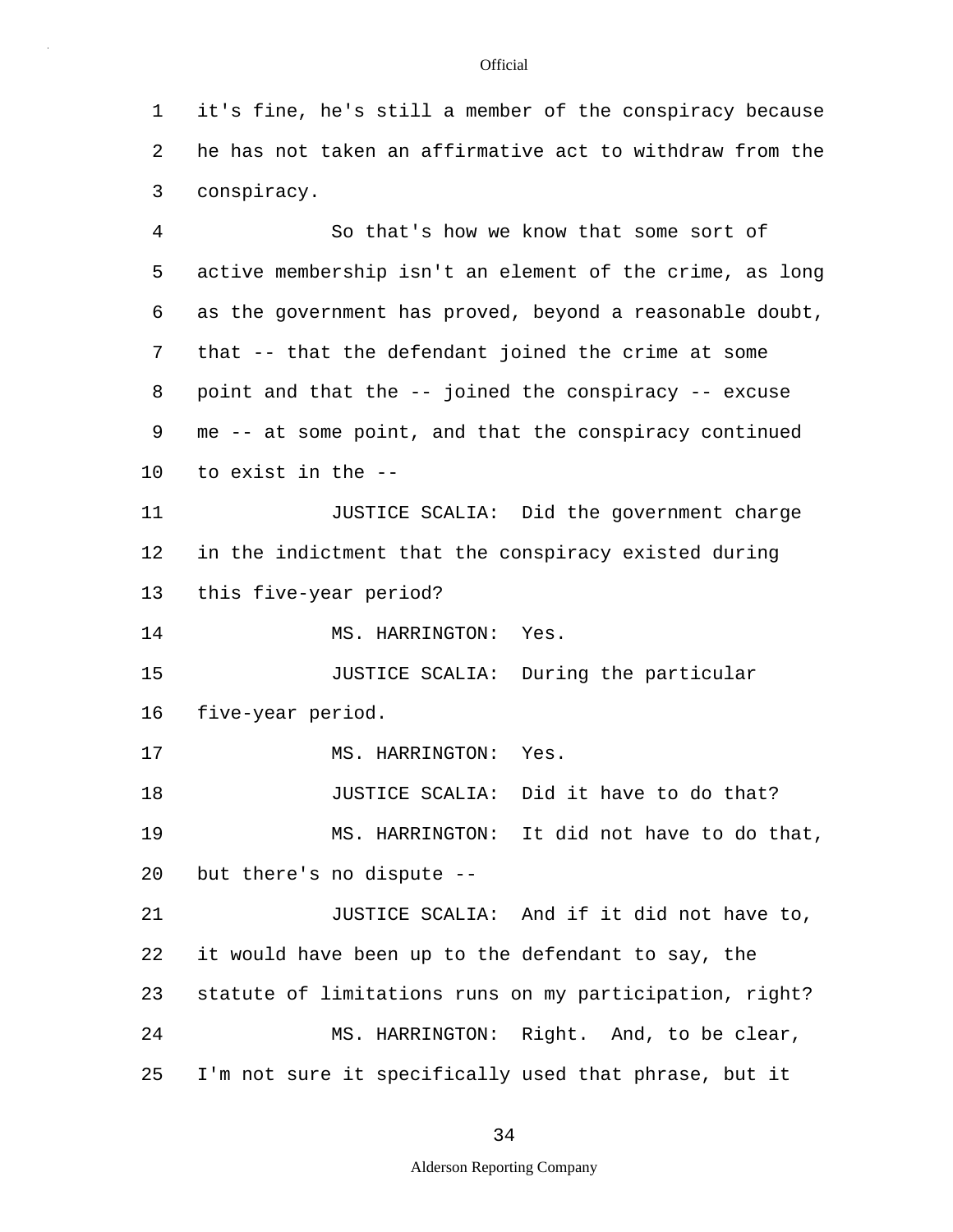| $\mathbf 1$  | charged -- it charged overt acts that were part of the   |
|--------------|----------------------------------------------------------|
| 2            | conspiracy that happened within the five-year period.    |
| $\mathsf{3}$ | JUSTICE SCALIA: But it -- it didn't say the              |
| 4            | conspiracy only existed within that five-year period?    |
| 5            | MS. HARRINGTON: I'm not sure what -- I'm                 |
| 6            | not sure exactly the language that is used in the        |
| 7            | indictment, but it --                                    |
| 8            | JUSTICE SCALIA: Well, let's assume it did.               |
| 9            | Would -- would -- let's say, in a burglary indictment -- |
| 10           | let's say the burglary occurred seven years ago, and     |
| 11           | there is a five-year statute of limitations. If the      |
| 12           | indictment just -- just accuses the individual of        |
| 13           | conducting a burglary seven years ago, is that -- is     |
| 14           | that indictment invalid?                                 |
| 15           | MS. HARRINGTON: This Court -- this Court                 |
| 16           | has held since the Cook case that the -- the government  |
| 17           | does not have to charge that -- the satisfaction of the  |
| 18           | limitations period in the indictment.                    |
| 19           | JUSTICE SCALIA: So it's -- it's up to the                |
| 20           | defendant to say, no --                                  |
| 21           | MS. HARRINGTON: It's up to the defendant --              |
| 22           | JUSTICE SCALIA: -- seven years is too long.              |
| 23           | MS. HARRINGTON: -- to raise it, right.                   |
| 24           | JUSTICE SCALIA: So I guess the issue here                |
| 25           | is whether the government's statement that the           |

35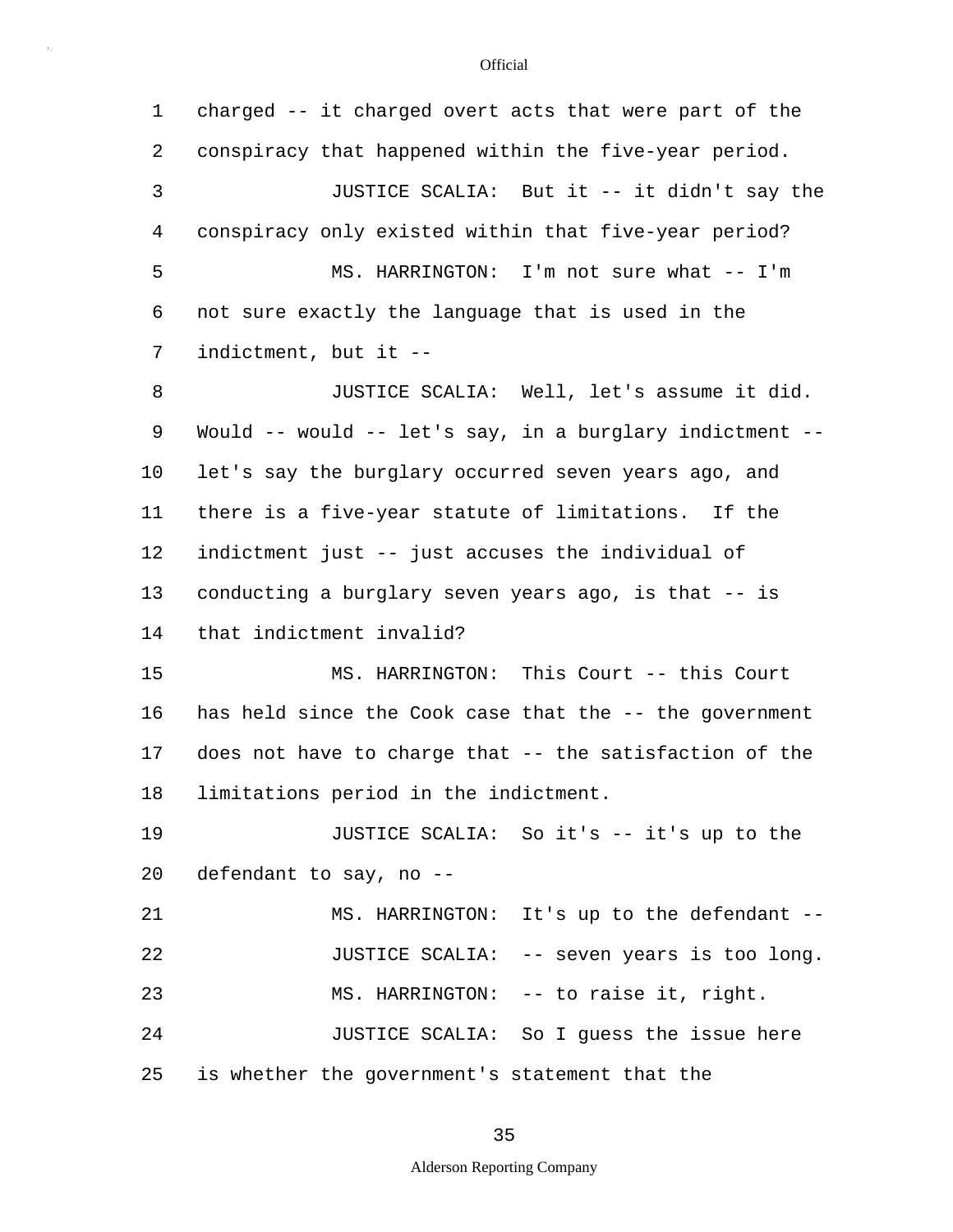| 1  | conspiracy existed within this five-year period causes          |
|----|-----------------------------------------------------------------|
| 2  | that to be an element of the crime?                             |
| 3  | MS. HARRINGTON: But I think this Court has                      |
| 4  | been clear, that it doesn't cause it to be an element of        |
| 5  | the crime. I mean, back as far as the Cook case, the            |
| 6  | Court said that it doesn't have to be -- timing is not          |
| 7  | an element -- is not of the essence of these crimes.            |
| 8  | And so it doesn't have to be charged in the indictment.         |
| 9  | And, again --                                                   |
| 10 | CHIEF JUSTICE ROBERTS: But what if it is?                       |
| 11 | MS. HARRINGTON: But what if it is? Of --                        |
| 12 | CHIEF JUSTICE ROBERTS: If it is charged in                      |
| 13 | the indictment?                                                 |
| 14 | MS. HARRINGTON: Then that doesn't -- that                       |
| 15 | doesn't cause it to be an element of the crime.<br>$\mathbf{I}$ |
| 16 | think, again, there is no dispute in this case that the         |
| 17 | government proved that the conspiracy did exist within          |
| 18 | the limitations period. I don't think Petitioner is             |
| 19 | contesting that. What he is saying is that he wasn't a          |
| 20 | part of that conspiracy within the limitations period.          |
| 21 | CHIEF JUSTICE ROBERTS: What he's saying is                      |
| 22 | that it wasn't proven to be within the limitations              |
| 23 | period with respect to him.                                     |
| 24 | MS. HARRINGTON: That's true, but                                |
| 25 | once the -- it's true that that's his argument. But             |

36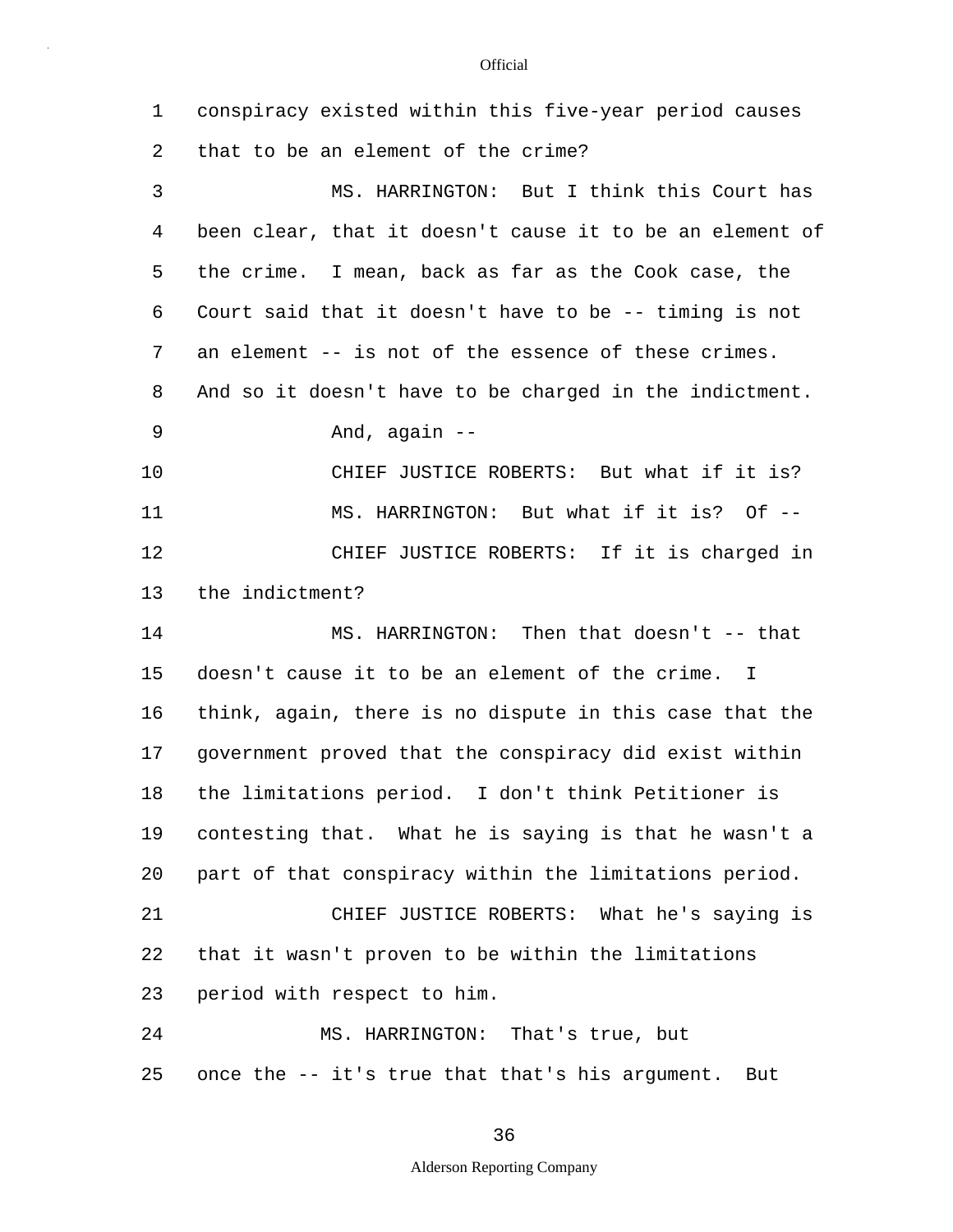5 1 once the government has proved that he willingly joined 2 the conspiracy, which it did in this case, then the law 3 presumes that every person who has willingly joined the 4 conspiracy remains a member of an ongoing conspiracy, unless or until he takes some affirmative action to 6 withdraw from the conspiracy.

10 7 JUSTICE BREYER: I mean, I am looking at it 8 as a puzzle here because I think you could look at it 9 either way. I mean, if a person commits a burglary and the indictment charges that, and he says, yes, I did, I 11 did, there is no doubt about all the elements being 12 satisfied, but it happened outside the limitation 13 period. That's in the statute of limitations area.

15 20 14 But where you charge a conspiracy taking place within a period of time, as I would think you 16 usually would -- I would think the -- those words on the 17 paper almost always have a date in them -- then you 18 could look at it as a question of membership in that 19 conspiracy, the one that's charged, in which case, it's a question of the elements.

21 And then, if you're in doubt as to whether 22 or not the time that he withdrew was inside or outside 23 the period, that becomes a limitations question.

25 24 MS. HARRINGTON: But it can't -- JUSTICE BREYER: And then I'm -- I'm sort

37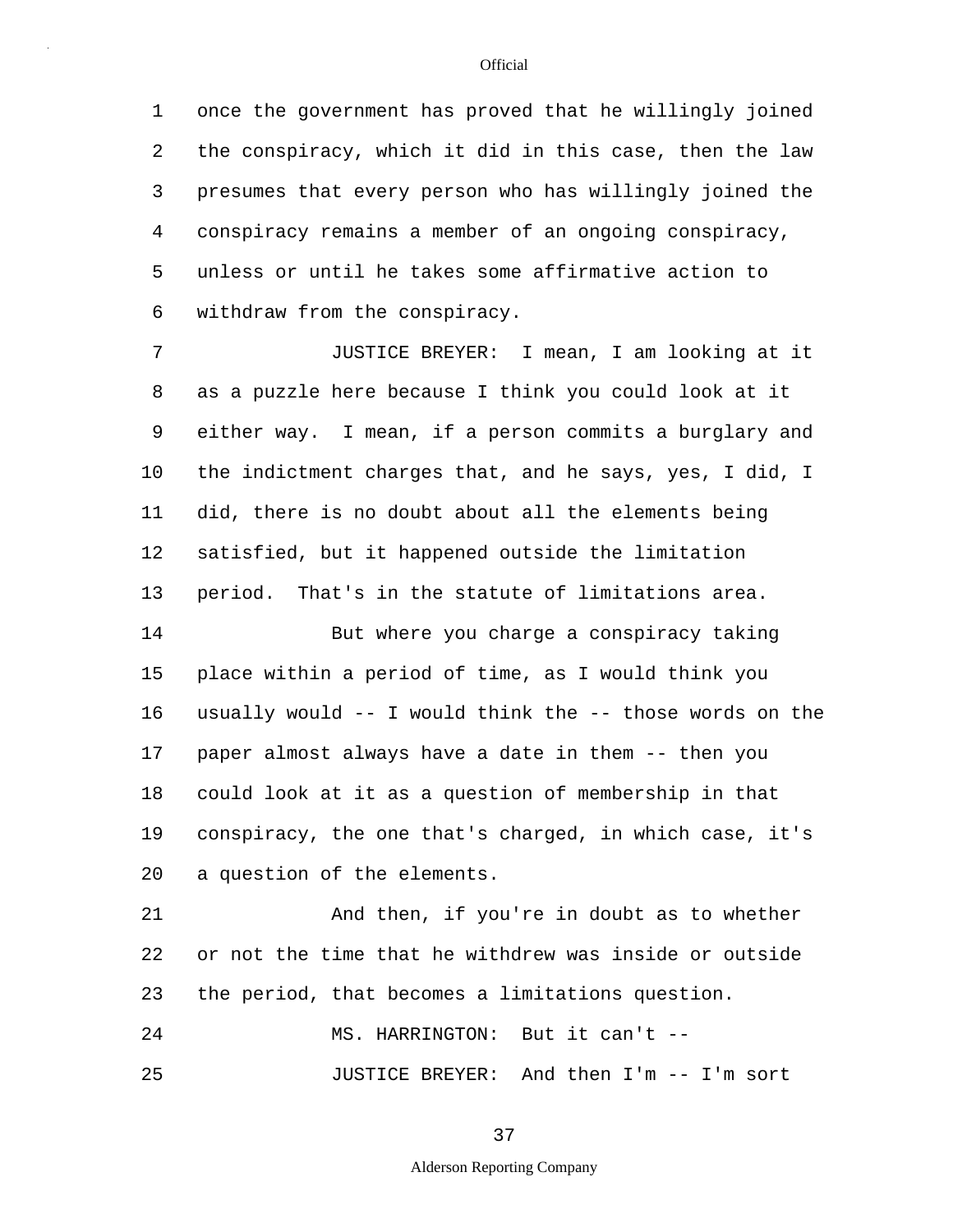5 10 15 20 25 1 of -- I'm torn here. I actually can see it either way. 2 MS. HARRINGTON: I mean, I think it can't be 3 an element of the crime because, if the defendant 4 doesn't raise it, the government doesn't have to prove it or disprove it, depending on how you look at it.  $6$  So  $-$ 7 JUSTICE BREYER: No, that isn't true. You 8 have to prove membership. 9 MS. HARRINGTON: Well, you have to prove membership -- 11 JUSTICE BREYER: And it happens, in this 12 instance, that you bring in a prima facie case. I'd be 13 repeating myself. And that he says withdrawal, and 14 withdrawal is designed to negate membership. MS. HARRINGTON: But withdrawal does not 16 negate membership because, again, membership is really 17 just the agreement. And, in fact, a withdrawal defense 18 tends to confirm that a particular defendant agreed to 19 join a conspiracy because there is nothing to withdraw from if he didn't join -- 21 JUSTICE BREYER: But then the withdrawal 22 prior to the time charged negates membership in the 23 conspiracy that you have charged because there was no 24 membership during that time. MS. HARRINGTON: It's true, but the

38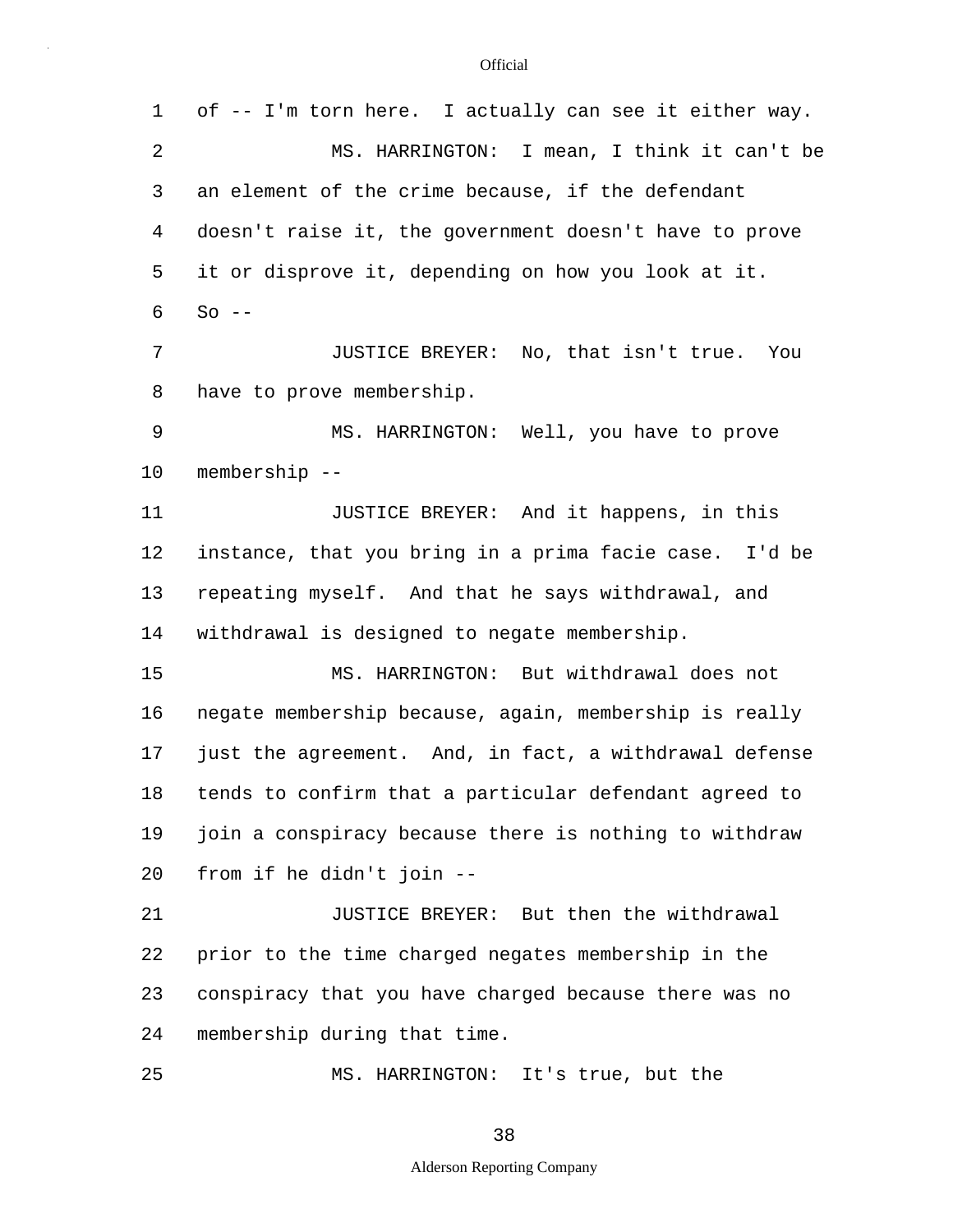5 10 15 20 25 1 government has to prove that the defendant joined the 2 conspiracy and the conspiracy continued to exist. And 3 to bring you back to the Hyde -- 4 JUSTICE SOTOMAYOR: Counsel, in a normal case, where it's a robbery or burglary, whatever, you 6 charge the crime happened in X date, and the defendant 7 raises an affirmative defense that it's not within the 8 statute of limitations. Who bears the burden of proving 9 it does, in that situation? MS. HARRINGTON: This Court stated, in 11 Grunewald, that the government bears the burden. 12 **JUSTICE SOTOMAYOR:** All right. So, if you 13 bear the burden in the normal statute of limitations 14 case, the issue, I think, in my mind, becomes do you continue to bear that burden in a conspiracy crime? 16 MS. HARRINGTON: Yes. 17 JUSTICE SOTOMAYOR: Because -- and you still 18 have to prove -- you're saying that the elements of the 19 statute of limitation there are that there was an agreement to commit a crime, this person joined it at 21 any time during the conspiracy, and the conspiracy 22 continues. 23 MS. HARRINGTON: Right. 24 JUSTICE SOTOMAYOR: You don't have to prove that the defendant was part of that conspiracy or joined

39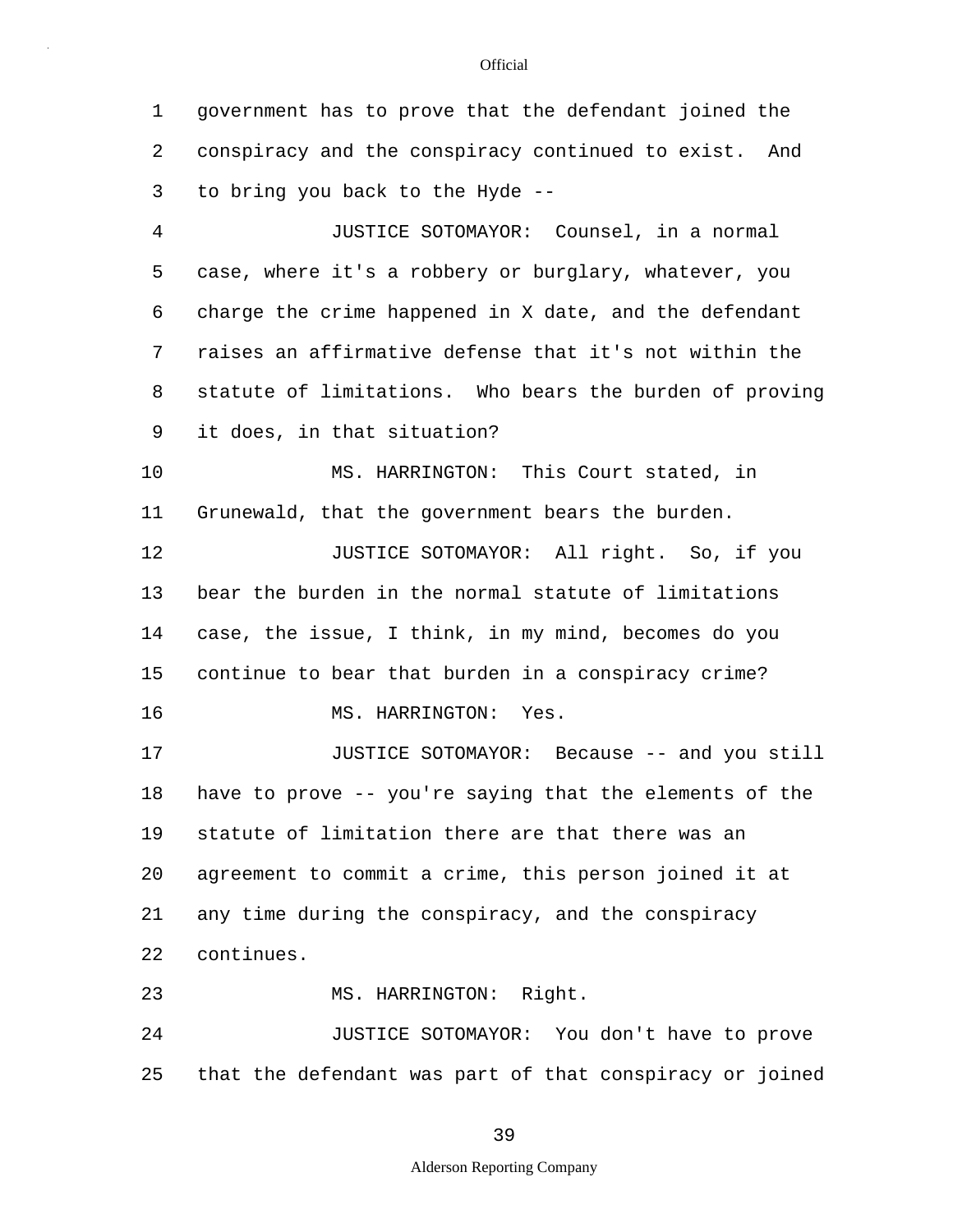1 that conspiracy during the statute of limitations; 2 that's your point.

5 10 3 MS. HARRINGTON: We don't have to prove that 4 he -- that the agreement happened in the limitations period or that any particular defendant did something to 6 sort of re-agree within the limitations period. And 7 that, again, is clear from this Court's decision in 8 Hyde, where, in that case, the defendant raising the 9 limitations defense had not done anything related to the conspiracy within the limitations period.

15 20 11 JUSTICE SOTOMAYOR: I think his intuitive 12 argument is, I can't be responsible for a crime I wasn't 13 a part of during the limitations period. That really is 14 the essence of his argument. And if it's your job to prove that he committed the -- a robbery during the 16 limitations period, that it's your job to prove that he 17 committed the conspiracy during -- that he was part -- 18 that the conspiracy -- that he was part of the 19 conspiracy during the limitations period -- MS. HARRINGTON: Well, what the statute --

21 JUSTICE SOTOMAYOR: I think that -- that's 22 the simplicity of his argument.

25 23 MS. HARRINGTON: It -- that is the 24 simplified version of his argument. I think, if you look at  $-$ 

# 40

## Alderson Reporting Company

#### **Official**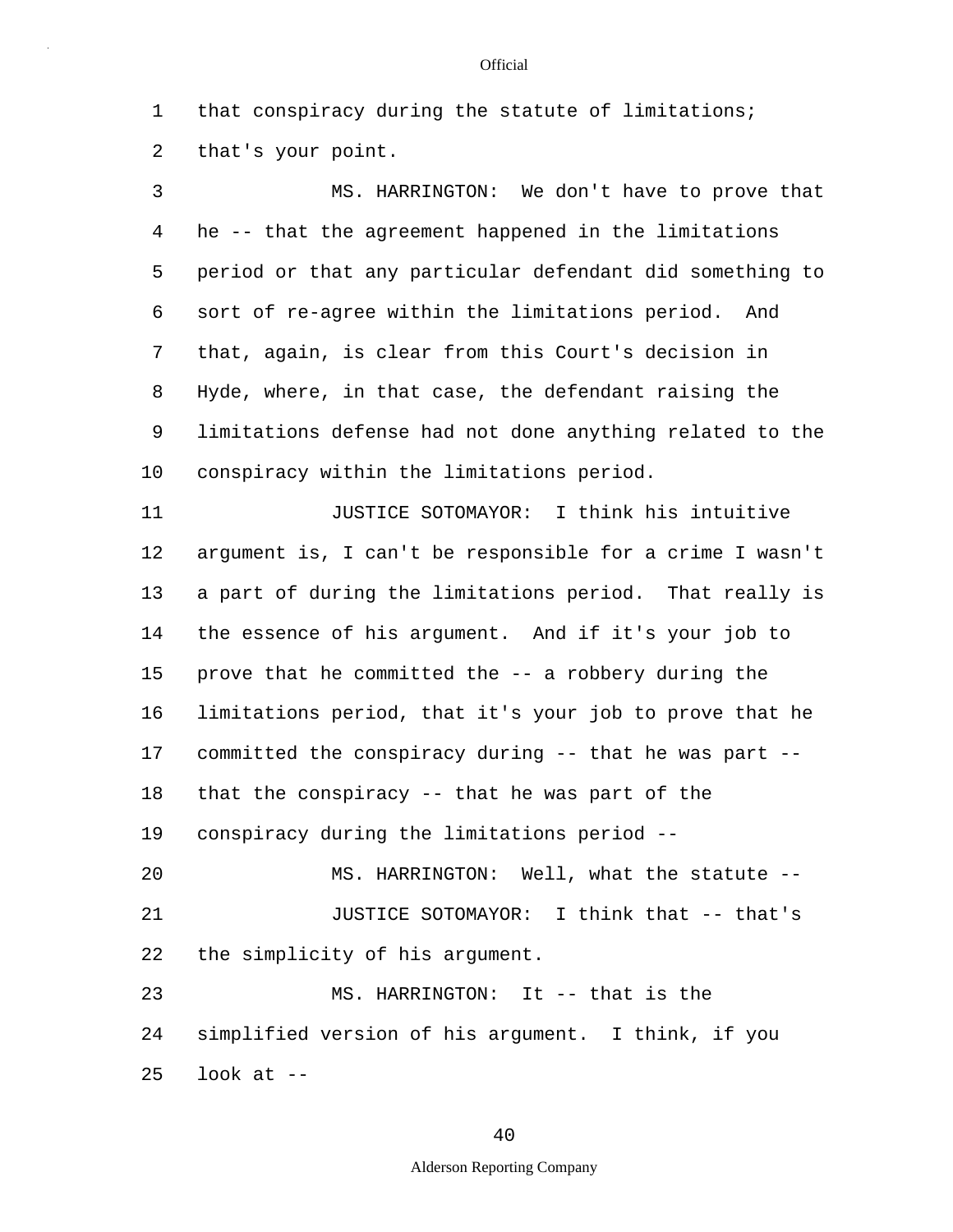| $\mathbf 1$ | JUSTICE SOTOMAYOR: So simplify your                      |  |  |  |  |  |  |
|-------------|----------------------------------------------------------|--|--|--|--|--|--|
| 2           | response to me.                                          |  |  |  |  |  |  |
| 3           | (Laughter.)                                              |  |  |  |  |  |  |
| 4           | MS. HARRINGTON: Okay. Well, if you look at               |  |  |  |  |  |  |
| 5           | Section -- if you look at Section 3282, which is the     |  |  |  |  |  |  |
| 6           | statute of limitations, it says that the crime --        |  |  |  |  |  |  |
| 7           | JUSTICE SOTOMAYOR: That's not a simple                   |  |  |  |  |  |  |
| 8           | response.                                                |  |  |  |  |  |  |
| 9           | (Laughter.)                                              |  |  |  |  |  |  |
| 10          | JUSTICE SOTOMAYOR: You are already way too               |  |  |  |  |  |  |
| 11          | fast.                                                    |  |  |  |  |  |  |
| 12          | MS. HARRINGTON: What we have to prove is                 |  |  |  |  |  |  |
| 13          | that the crime was committed within the limitations      |  |  |  |  |  |  |
| 14          | period. We proved that the crime was committed within    |  |  |  |  |  |  |
| 15          | the limitations period because the conspiracy existed in |  |  |  |  |  |  |
| 16          | the limitations period. By operation of law, anyone who  |  |  |  |  |  |  |
| 17          | has willingly joined the conspiracy at some point        |  |  |  |  |  |  |
| 18          | remains a member of the conspiracy, unless or until he   |  |  |  |  |  |  |
| 19          | takes an affirmative step to withdraw.                   |  |  |  |  |  |  |
| 20          | JUSTICE KENNEDY: Isn't it essential to your              |  |  |  |  |  |  |
| 21          | argument that the very definition of a conspiracy is a   |  |  |  |  |  |  |
| 22          | crime that continues over time?                          |  |  |  |  |  |  |
| 23          | MS. HARRINGTON: Absolutely. The way the                  |  |  |  |  |  |  |
| 24          | statute of limitations defense operates within the       |  |  |  |  |  |  |
| 25          | conspiracy context is it asks the question whether and   |  |  |  |  |  |  |

41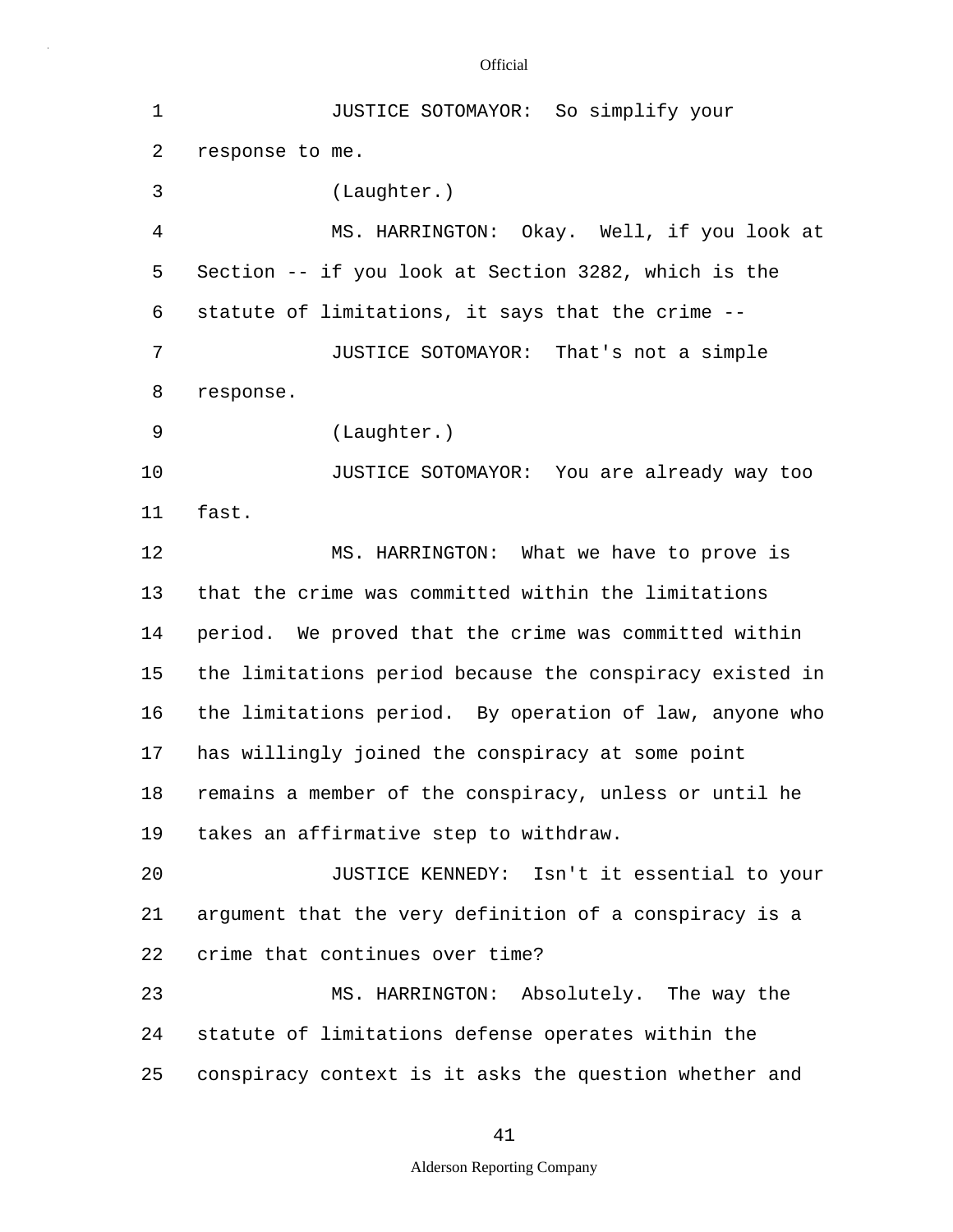| 1  | when a conspiracy was complete. But -- but the           |  |  |  |  |  |
|----|----------------------------------------------------------|--|--|--|--|--|
| 2  | affirmative defense of withdrawal is actually an         |  |  |  |  |  |
| 3  | affirmative defense, even within that affirmative        |  |  |  |  |  |
| 4  | defense, because it asks the question whether a          |  |  |  |  |  |
| 5  | conspiracy was complete as to a particular defendant.    |  |  |  |  |  |
| 6  | And to take advantage of that affirmative --             |  |  |  |  |  |
| 7  | affirmative defense within an affirmative defense, the   |  |  |  |  |  |
| 8  | defendant has to take some affirmative act. And it       |  |  |  |  |  |
| 9  | makes sense to require him to prove that he took those   |  |  |  |  |  |
| 10 | acts.                                                    |  |  |  |  |  |
| 11 | JUSTICE SCALIA: I wish I had -- we had the               |  |  |  |  |  |
| 12 | supervening indictment before us. It's -- it's not in    |  |  |  |  |  |
| 13 | the Joint Appendix.                                      |  |  |  |  |  |
| 14 | MS. HARRINGTON: It's very long.                          |  |  |  |  |  |
| 15 | JUSTICE SCALIA: But it -- it's described in              |  |  |  |  |  |
| 16 | the Court of Appeals opinion as follows: "According to   |  |  |  |  |  |
| 17 | the indictment in the district court and the evidence of |  |  |  |  |  |
| 18 | the United States at trial, during the late 1980s and    |  |  |  |  |  |
| 19 | 1990s, appellants Rodney Moore, Kevin Gray, John Raynor, |  |  |  |  |  |
| 20 | Calvin Smith, Timothy Handy, and Lionel Nunn, along with |  |  |  |  |  |
| 21 | others, some of whom were also indicted, but tried       |  |  |  |  |  |
| 22 | separately, conspired to conduct and did conduct an      |  |  |  |  |  |
| 23 | ongoing drug distribution business in Washington."       |  |  |  |  |  |
| 24 | So apparently, according to that                         |  |  |  |  |  |
| 25 | description, it -- it was not charged as a conspiracy    |  |  |  |  |  |

42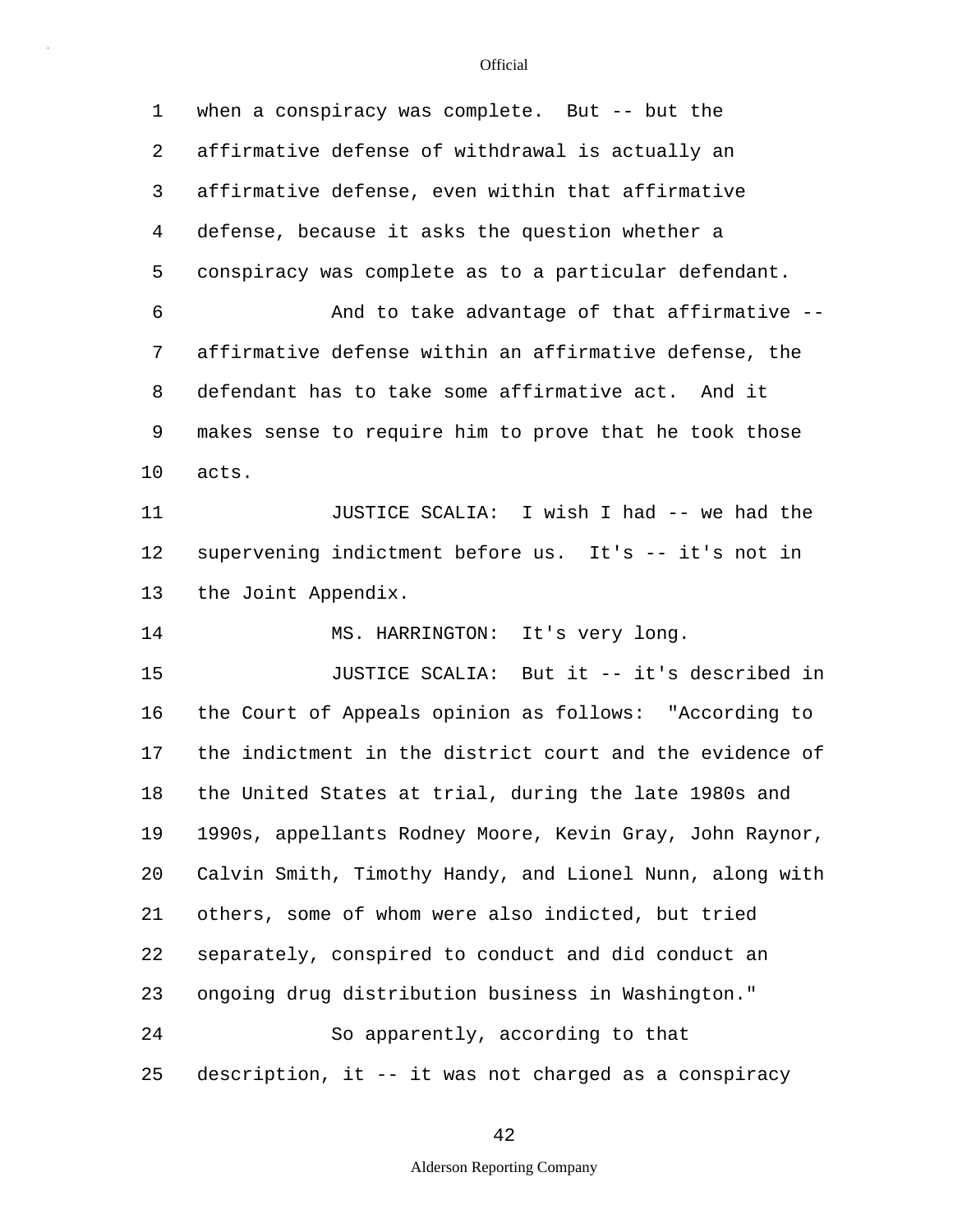5 10 15 20 25 1 during those five years. It was just charged as a 2 conspiracy. 3 MS. HARRINGTON: It was charged as an 4 ongoing conspiracy. It started before the beginning of the limitations period. 6 JUSTICE SCALIA: That's right. So it would 7 have been up to the defendant to prove that the statute 8 of limitations barred -- barred his conviction. 9 MS. HARRINGTON: That's right. That's why  $--$ 11 JUSTICE BREYER: Well, I suspect I agree. 12 If -- it's awfully tough to turn this on the presence or 13 absence of particular dates in the indictment, but 14 the -- the thing that motivates me -- I mean, I can see it's like a rabbit-duck. You know, is it a rabbit, or 16 is it a duck? And -- and the -- the -- the thing that 17 is so rare in the law -- 18 JUSTICE SCALIA: It's a jackalope, maybe. I 19 never heard of a rabbit-duck. (Laughter.) 21 MS. HARRINGTON: Definitely a rabbit. 22 JUSTICE BREYER: Yet it's so rare, that the 23 government doesn't have the burden of proving beyond a 24 reasonable doubt, that it suggests, when in doubt, say reasonable doubt.

## 43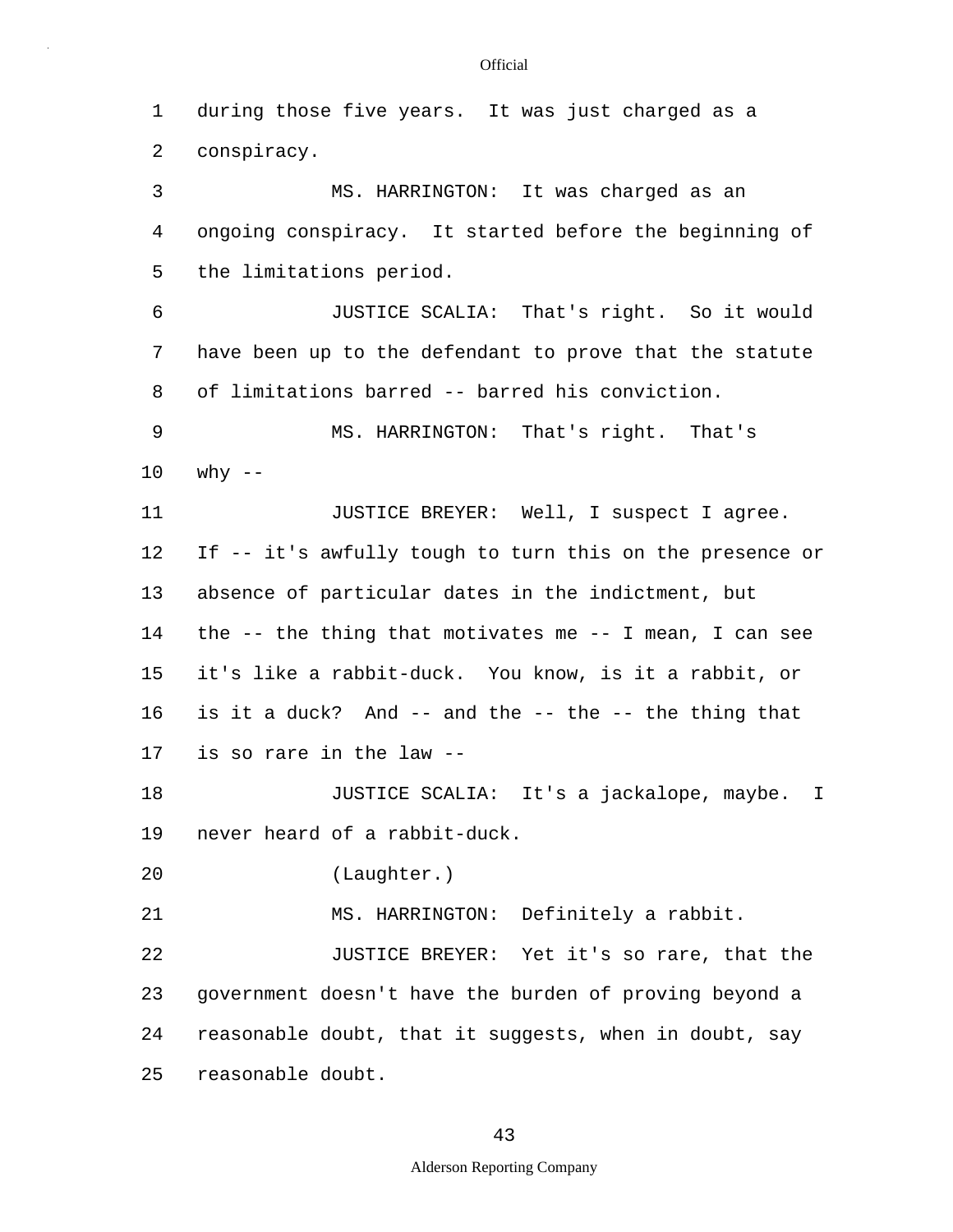| $\mathbf 1$ | But -- so what do you want? I mean, we've                 |  |  |  |  |  |
|-------------|-----------------------------------------------------------|--|--|--|--|--|
| 2           | thought of duress. We've thought of self-defense.         |  |  |  |  |  |
| 3           | MS. HARRINGTON: Insanity is another.                      |  |  |  |  |  |
| 4           | JUSTICE SCALIA: Insanity.                                 |  |  |  |  |  |
| 5           | JUSTICE BREYER: Insanity.                                 |  |  |  |  |  |
| 6           | MS. HARRINGTON:<br>Yes.                                   |  |  |  |  |  |
| 7           | JUSTICE BREYER: Anything else?                            |  |  |  |  |  |
| 8           | MS. HARRINGTON: Extreme emotional                         |  |  |  |  |  |
| 9           | disturbance. Just a constitutional matter, this Court     |  |  |  |  |  |
| 10          | held in Patterson that the government didn't need to      |  |  |  |  |  |
| 11          | disprove that.                                            |  |  |  |  |  |
| 12          | JUSTICE ALITO: Ms. Harrington, would you                  |  |  |  |  |  |
| 13          | agree that, as this argument is developing, what is       |  |  |  |  |  |
| 14          | really at issue has less to do with the statute of        |  |  |  |  |  |
| 15          | limitations than the nature of conspiracy? And one view   |  |  |  |  |  |
| 16          | is Petitioners', and it's embodied in some of the         |  |  |  |  |  |
| 17          | questions that has been -- that have been asked, and      |  |  |  |  |  |
|             | 18 it's this: That the crime is continuing to participate |  |  |  |  |  |
| 19          | as a member of a conspiracy.                              |  |  |  |  |  |
| 20          | And the other view is that a conspiracy is a              |  |  |  |  |  |
| 21          | dangerous thing. It's like rounding up a -- a pack of     |  |  |  |  |  |
| 22          | lions or wolves or setting loose some thing that          |  |  |  |  |  |
| 23          | continues to be a danger; and if you do that thing, by    |  |  |  |  |  |
| 24          | joining it, you are liable, criminally, for everything    |  |  |  |  |  |
| 25          | that happens after that, even if, at a certain point,     |  |  |  |  |  |

44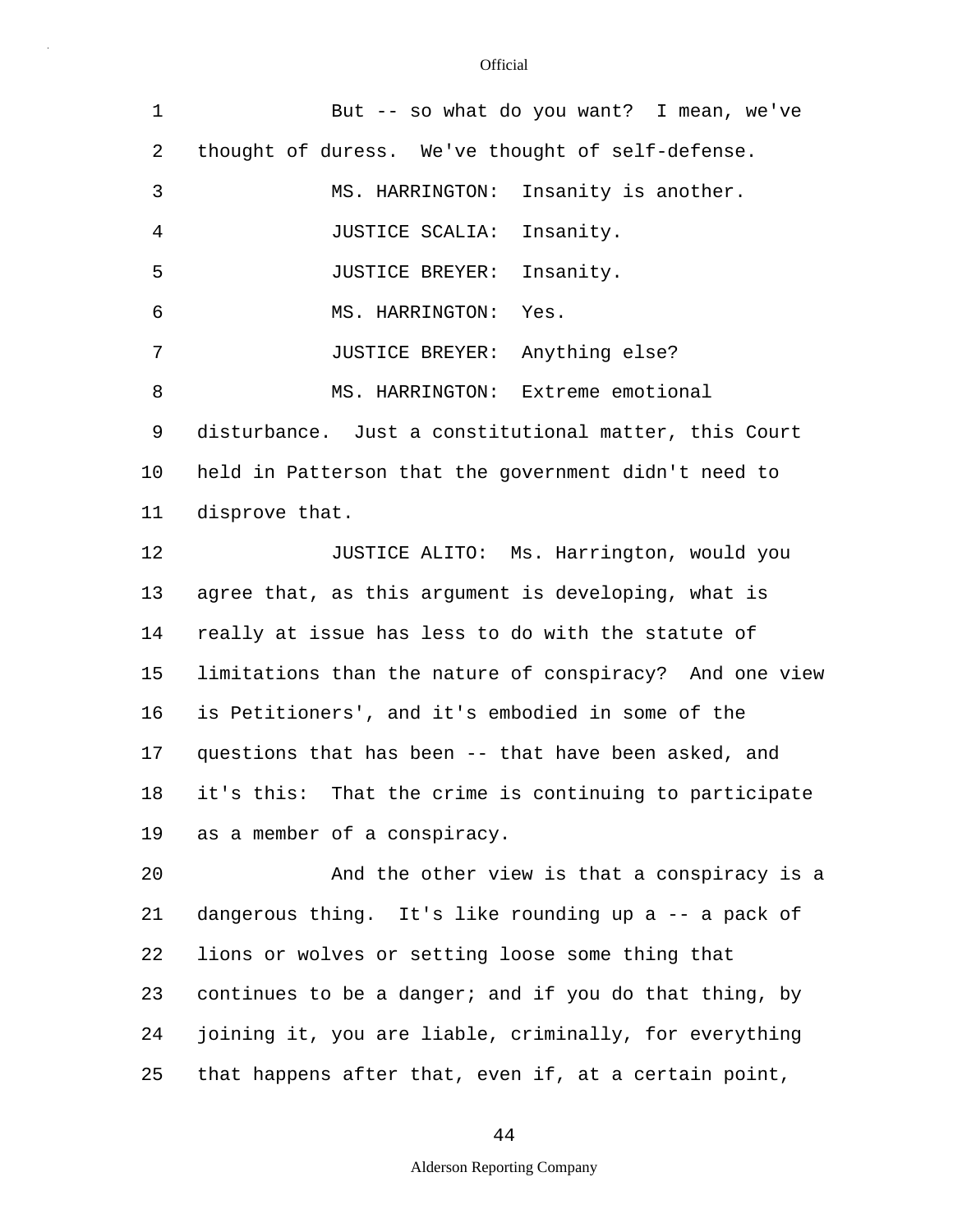1 you walk away, and you do nothing.

| $\overline{2}$ | Now, if $-$ if he's right, that it is active             |
|----------------|----------------------------------------------------------|
| 3              | membership, then there may be a problem for you here.    |
| 4              | But if the other view is correct, that you are liable    |
| 5              | for setting this thing in motion, whether or not you     |
| 6              | continue to do anything active in support of it during   |
| 7              | the limitations period, then you are correct.            |
| 8              | Now, which is the -- which is the                        |
| 9              | established view of the crime of conspiracy?             |
| 10             | MS. HARRINGTON: The view established by                  |
| 11             | this Court is that the crime of conspiracy continues,    |
| 12             | and once a person joins the conspiracy, he or she is     |
| 13             | liable for all the acts of his co-conspirators that were |
| 14             | reasonably foreseeable in furtherance of the conspiracy. |
| 15             | And that's true, even if that person, once he joins the  |
| 16             | conspiracy, doesn't ever do anything else --             |
| 17             | JUSTICE GINSBURG: Yes, but you recognize --              |
| 18             | you recognize, as I think Justice Alito's question       |
| 19             | doesn't, that there is -- there is a withdrawal defense  |
| 20             | and the question is how do you allocate the proof        |
| 21             | burden?                                                  |
| 22             | So your case accepts that there is a                     |
| 23             | withdrawal defense. Indeed, the judge gave a charge to   |
| 24             | the jury on -- so the contest, as I understand it, the   |
| 25             | difference between the two of you is you say, defendant  |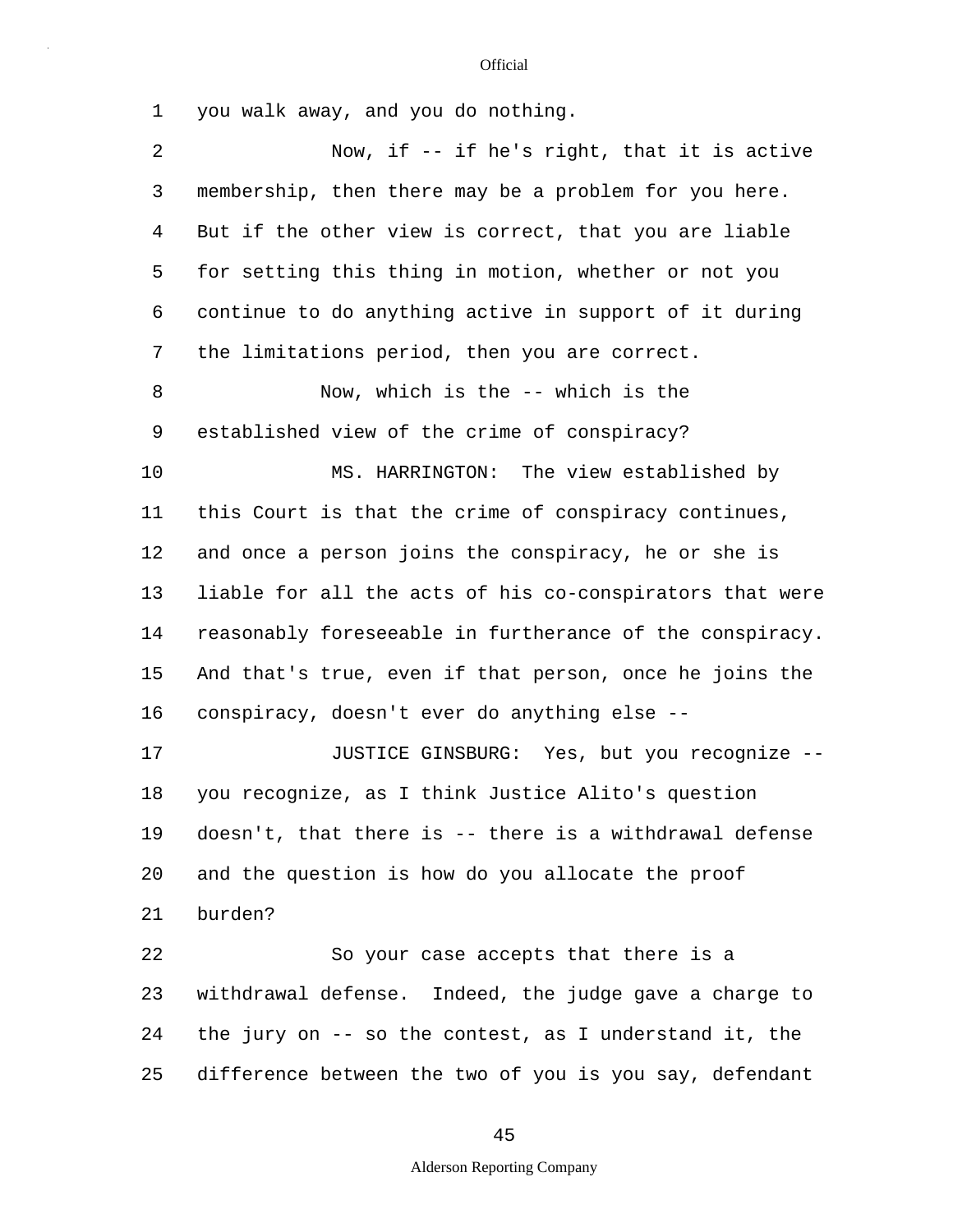5 10 15 20 1 can say, I withdrew. If he does that, he has to prove 2 it. And the defendant is saying, I have to produce 3 enough, so that a jury could find I withdrew, but you 4 have the ultimate burden of persuasion. MS. HARRINGTON: That's right. And the 6 Petitioners' view is grounded in due process concerns. 7 Our view is that it is not a matter of due process 8 because lack of withdrawal is not an element of the 9 crime of conspiracy. So once you take due process out of the 11 equation, then you have to ask what -- where would 12 Congress have understood the burden -- the allocation of 13 burdens to be, when it enacted these conspiracy statutes 14 in 1970? And as a matter of logic, as a matter of 16 history, as a matter of policy, there is no reason to 17 think Congress would have thought the burden of 18 persuasion to be anywhere other than on the defendant. 19 JUSTICE KENNEDY: And I suppose that a conspiracy is defined by relation to its criminal 21 objects, not to its membership. If there's five people 22 that conspired to rob a bank and one of the conspirators 23 has said, I'm out of here, I withdraw from the 24 conspiracy, metaphysically, you might argue, well, it's

25 a new conspiracy because it's a new group.

46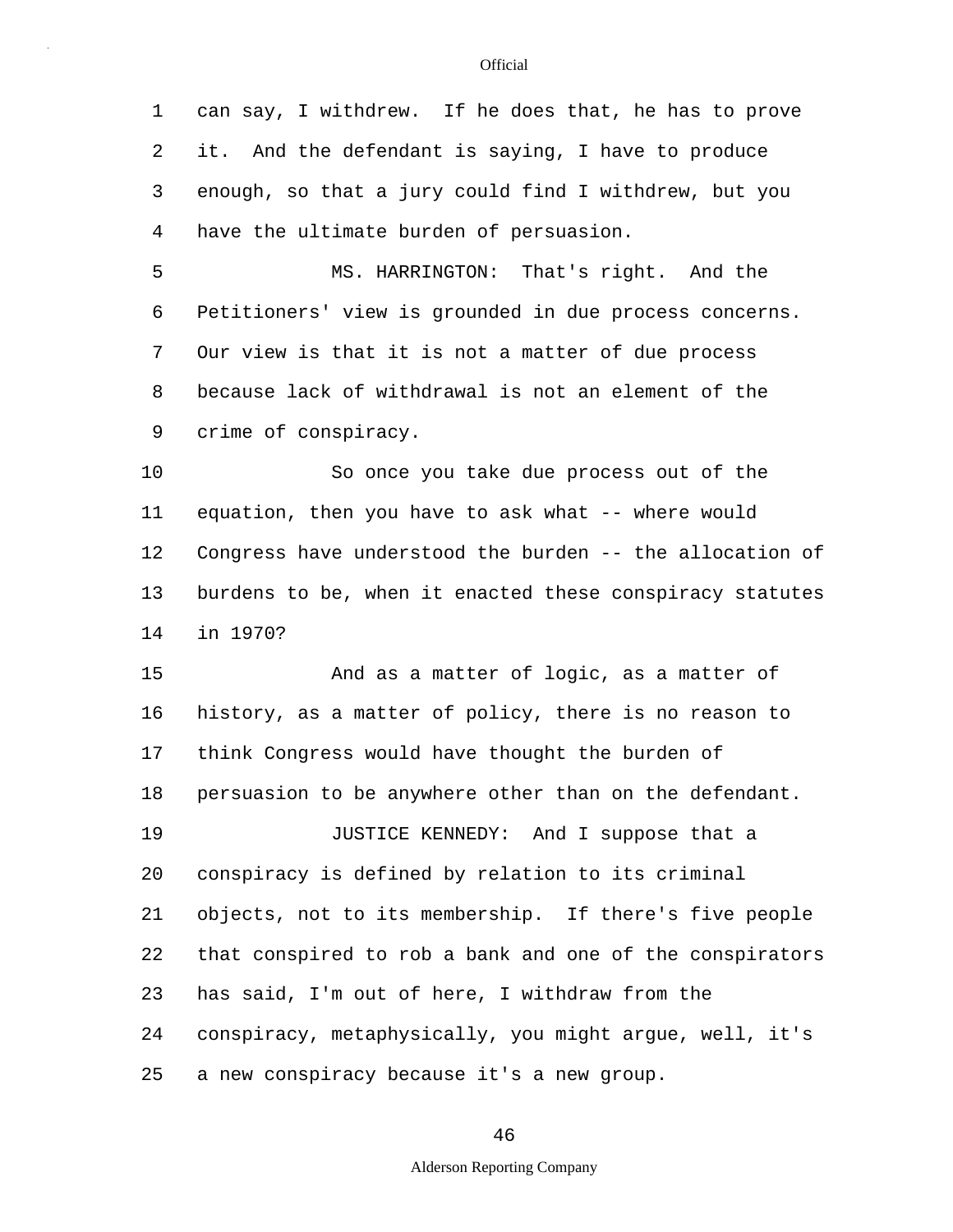5 10 15 20 25 1 But there is no support of the law for that, 2 I take it. 3 MS. HARRINGTON: No, this Court has said the 4 opposite. It has said that -- you know, people can come and go in a conspiracy and -- 6 JUSTICE KENNEDY: Because it's the criminal 7 objects that define the conspiracy? 8 MS. HARRINGTON: That's right. And, again, 9 there's no dispute in this case that the conspiracy was ongoing. 11 CHIEF JUSTICE ROBERTS: But 12 you've indicted -- you haven't indicted a conspiracy. 13 You've indicted an individual, and it's not clear to me 14 why you don't have to show that that was -- that that individual's conduct was within the statute of 16 limitations period. 17 MS. HARRINGTON: Because once --18 CHIEF JUSTICE ROBERTS: At least, when he 19 comes forward with -- under the burden of production, with evidence suggesting the opposite. 21 MS. HARRINGTON: Well, again, if we can take 22 the due process part off the table -- because we think 23 it's not an element of lack of withdrawal, then you ask 24 sort of, you know, what -- how would Congress have understood the state of the law to be when it enacted

## 47

## Alderson Reporting Company

#### **Official**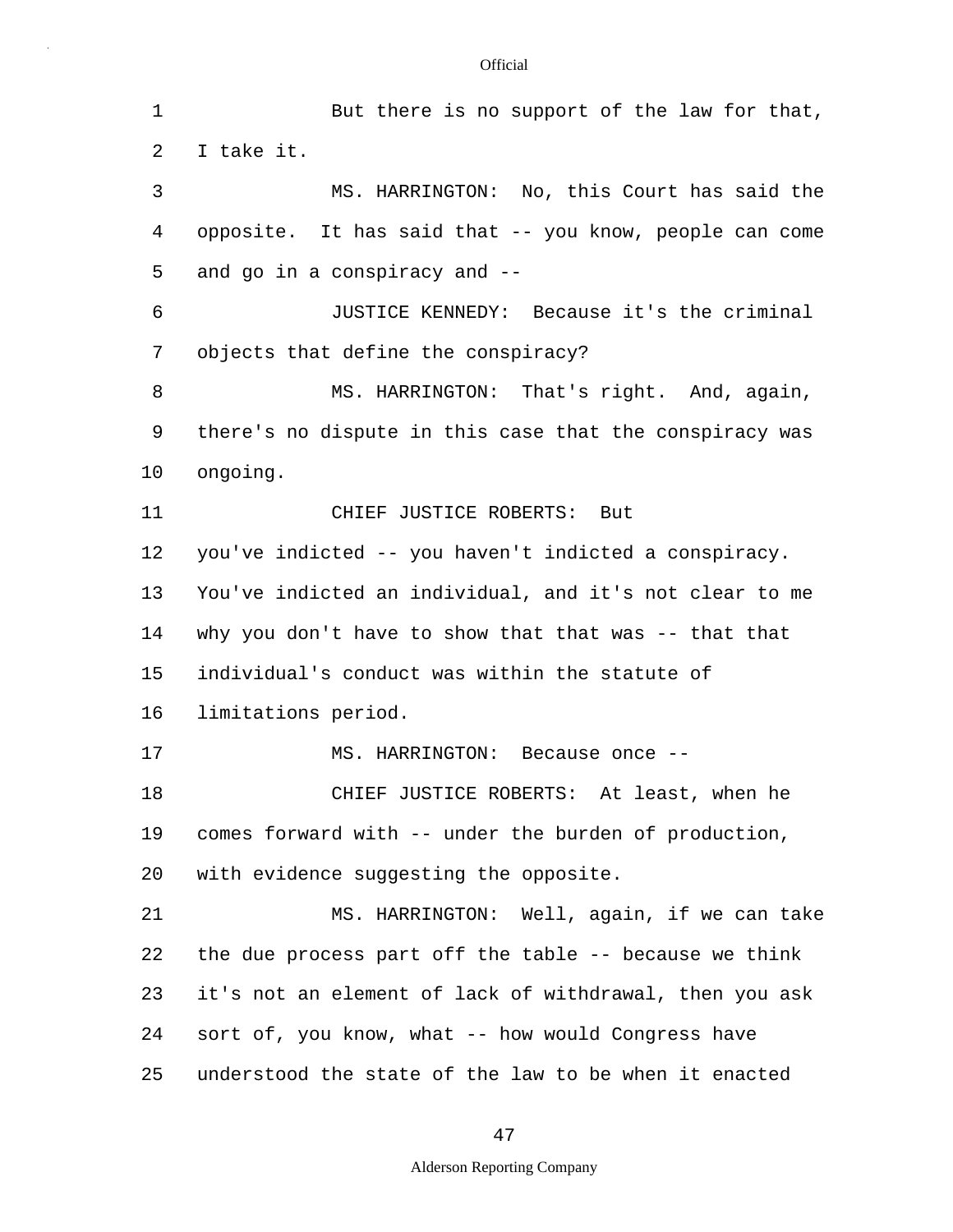1 these crimes, that's how the Court approached this 2 question as to duress in Dixon.

5 3 I think, as a matter of logic, because the 4 government can prove that someone is liable for a conspiracy by proving that he joined a conspiracy at 6 some point and that the conspiracy existed in the 7 limitations period, it wouldn't make sense to require 8 the government to disprove withdrawal, once it's 9 asserted --

10 CHIEF JUSTICE ROBERTS: Well, but Mr. Kramer 11 says it's not that big a deal, I mean, you don't have to 12 do -- he says you don't have to do anything at all.

15 20 13 MS. HARRINGTON: I think that's kind of a 14 remarkable assertion. If what he's saying is we have to be disprove withdrawal, once the defendant asserts it 16 beyond a reasonable doubt, it's hard to imagine why the 17 government would ever -- once a defendant makes a prima 18 facie case of withdrawal, when the government would ever 19 just say, oh, well, we'll sort of rest on our laurels and rest on the -- the evidence we have proving that he 21 joined the conspiracy outside the limitations period. 22 JUSTICE SCALIA: Suppose this thing doesn't 23 come up in the -- in the statute of limitations context. 24 Suppose it comes up in the context of whether this

25 defendant is liable for an act committed by the

48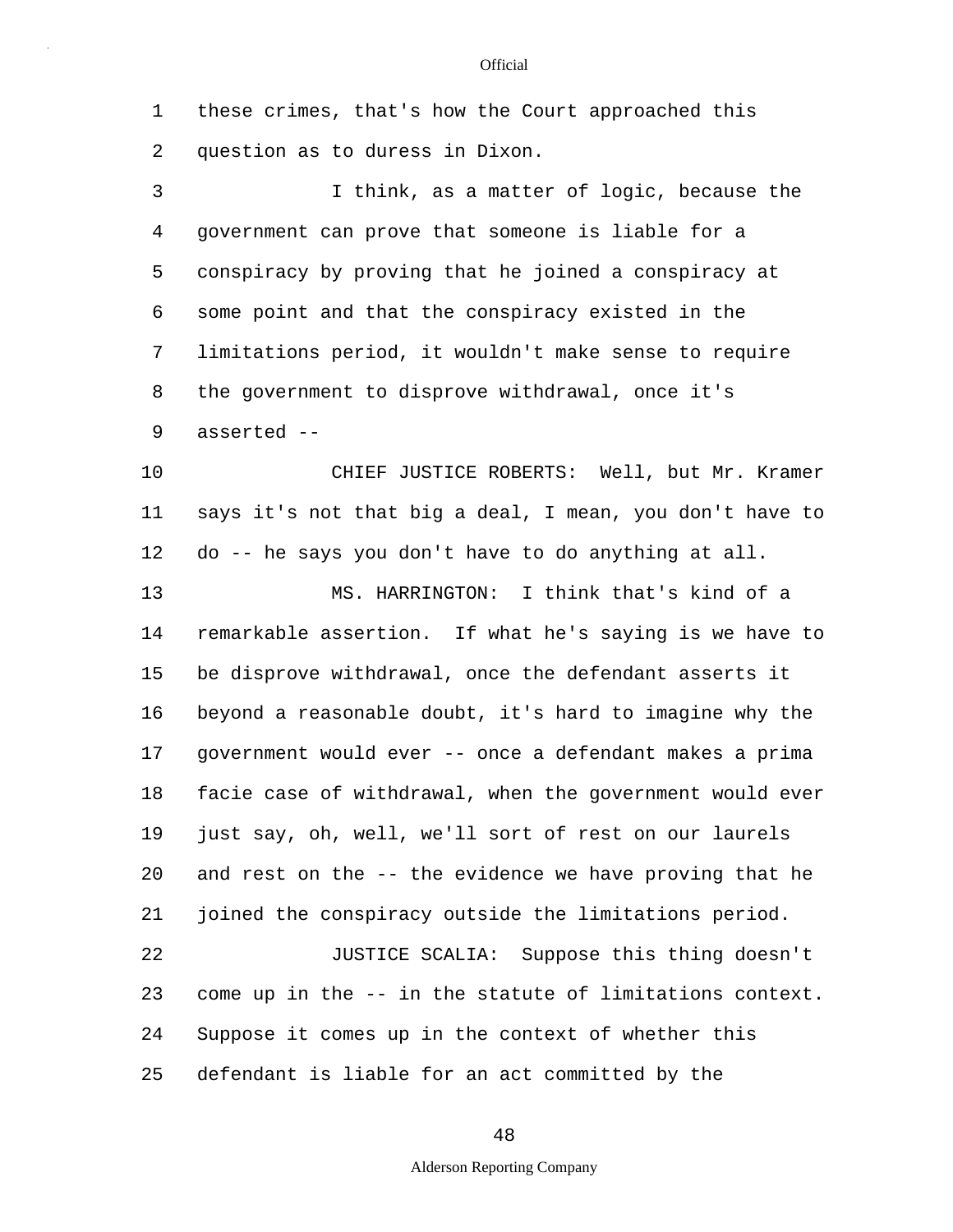5 10 15 20 25 1 co-conspirators after he withdrew. So it's the same 2 issue of whether -- whether he withdrew or not, before 3 the murder of somebody, okay? 4 He said -- you know, before that occurred, I was out of the conspiracy. What do our cases say 6 about -- about proving it in that context? Is the 7 burden on the defendant? Or is the burden on the 8 prosecution? 9 MS. HARRINGTON: Your cases don't say anything about that. Our view is that the burden would 11 be -- 12 JUSTICE KENNEDY: And I didn't hear you. 13 MS. HARRINGTON: Your cases don't say 14 anything about that question, so our view would be that the -- the burden stays on the defendant to prove that 16 he withdrew from a conspiracy in that context. The 17 Pinkerton liability isn't at issue here, so you don't 18 need to -- to wrap that up into this case, but our -- 19 our view would be the same. JUSTICE BREYER: Nothing to do with statute 21 of limitations. 22 CHIEF JUSTICE ROBERTS: Justice Kennedy? 23 JUSTICE KENNEDY: I was just -- I was 24 curious. In 1997, the Petitioner did report the identity of another cooperating witness to Gray. You

49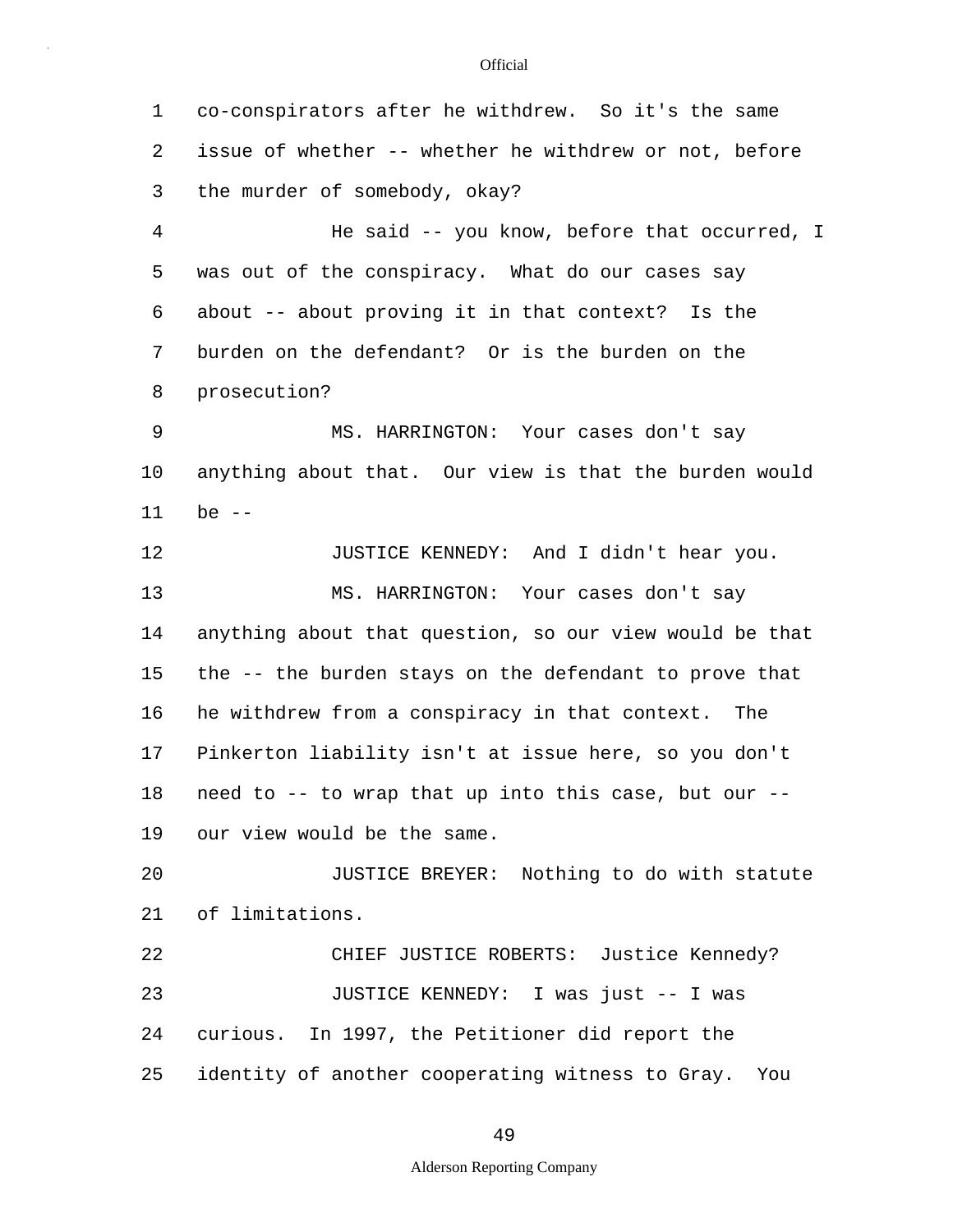| 1  | don't -- you don't rely on that as showing that he was,  |  |  |  |  |  |  |
|----|----------------------------------------------------------|--|--|--|--|--|--|
| 2  | indeed, part of the conspiracy? That's just irrelevant   |  |  |  |  |  |  |
| 3  | to your case?                                            |  |  |  |  |  |  |
| 4  | MS. HARRINGTON: No, we -- we do rely on                  |  |  |  |  |  |  |
| 5  | that. That's mentioned in our brief -- at the back end   |  |  |  |  |  |  |
| 6  | of the brief where we talk --                            |  |  |  |  |  |  |
| 7  | JUSTICE KENNEDY: Well, that was -- it was                |  |  |  |  |  |  |
| 8  | kind of a throwaway line. But why isn't that             |  |  |  |  |  |  |
| 9  | dispositive for you?                                     |  |  |  |  |  |  |
| 10 | MS. HARRINGTON: No, I think it is                        |  |  |  |  |  |  |
| 11 | dispositive. And that was the reason we gave for the     |  |  |  |  |  |  |
| 12 | Court to deny the petition for Writ of Certiorari        |  |  |  |  |  |  |
| 13 | because there is plenty of evidence in this case that    |  |  |  |  |  |  |
| 14 | this defendant was in fact a member of the conspiracy.   |  |  |  |  |  |  |
| 15 | There's evidence that the leaders of the conspiracy gave |  |  |  |  |  |  |
| 16 | him drugs and money.                                     |  |  |  |  |  |  |
| 17 | First of all, there's evidence that the                  |  |  |  |  |  |  |
| 18 | reason he went to prison was to help out the leader of   |  |  |  |  |  |  |
| 19 | the conspiracy. There was evidence he was paid back      |  |  |  |  |  |  |
| 20 | because they gave him drugs and money while he was in    |  |  |  |  |  |  |
| 21 | prison.                                                  |  |  |  |  |  |  |
| 22 | CHIEF JUSTICE ROBERTS: All of this is                    |  |  |  |  |  |  |
| 23 | questions for the jury under -- under the Petitioners'   |  |  |  |  |  |  |
| 24 | view, right?                                             |  |  |  |  |  |  |
| 25 | MS. HARRINGTON: Yes, certainly. I mean,                  |  |  |  |  |  |  |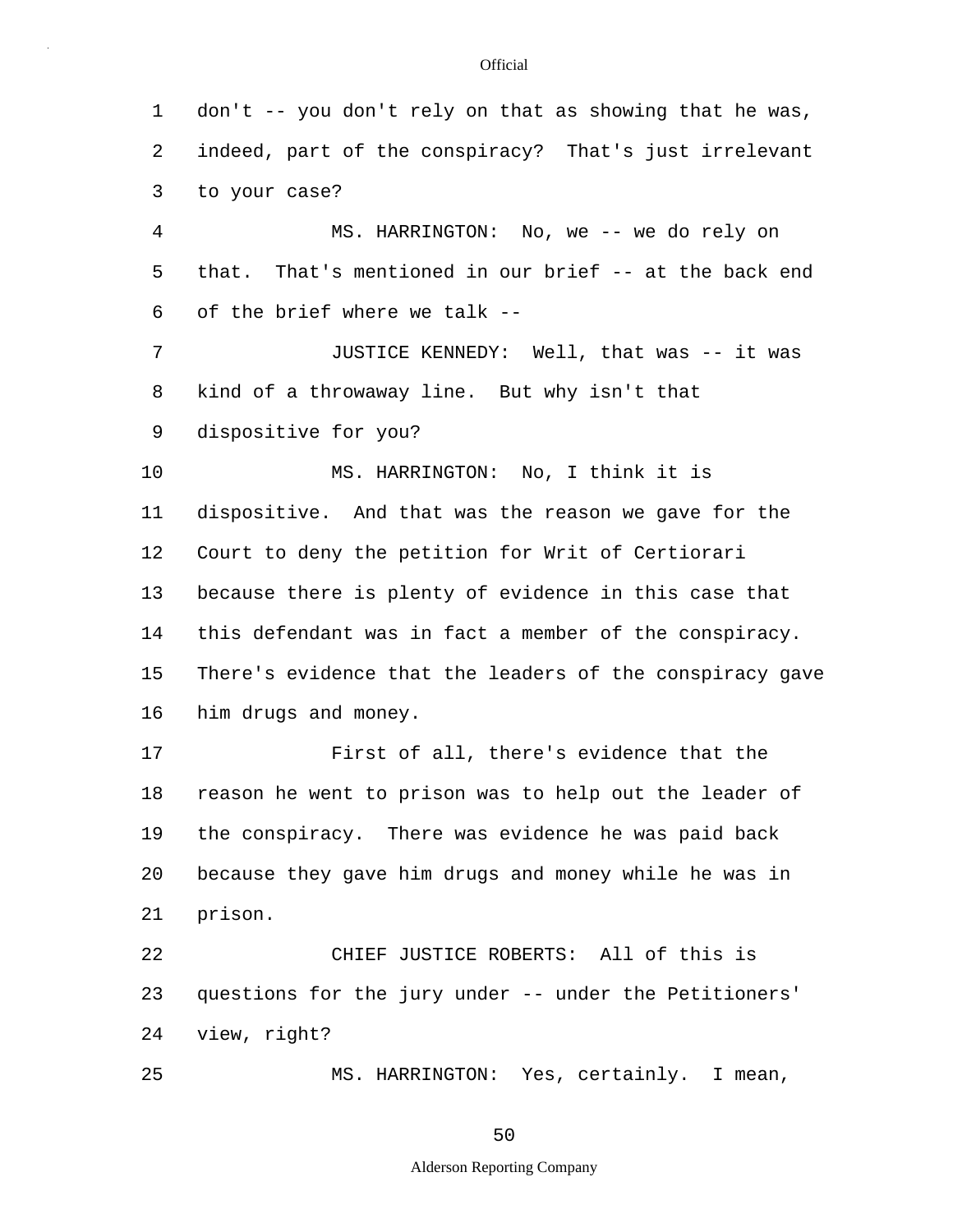1 under -- under both views -- you know, it all -- all the 2 evidence goes to whether -- you know, he had joined the 3 conspiracy and whether he proved withdrawal.

5 10 4 JUSTICE KAGAN: Could I make sure I understand one part of your argument, Ms. Harrington? 6 The conclusion that timing -- the timing is not an 7 element. Now, take Justice Sotomayor's example of 8 something which is not a conspiracy at all, let's say 9 somebody commits a robbery, and you have to show that the person has committed a robbery and if the person 11 brings up the question of timing, you also have the 12 burden of persuasion on that. But would the timing be 13 an element in that case or not?

14 MS. HARRINGTON: Not.

15 20 JUSTICE KAGAN: And so you are essentially 16 saying that this case should be treated just as every 17 other case. You happen to have the burden of persuasion 18 if somebody says the statute of limitations has been 19 violated, but the question of when conduct occurred is never an element.

25 21 MS. HARRINGTON: It's never an element. It 22 is true that the government -- if a defendant raises a 23 statute of limitations defense, the government has the 24 burden of proving that the crime was committed within the limitations period. This Court said that in

#### **Official**

51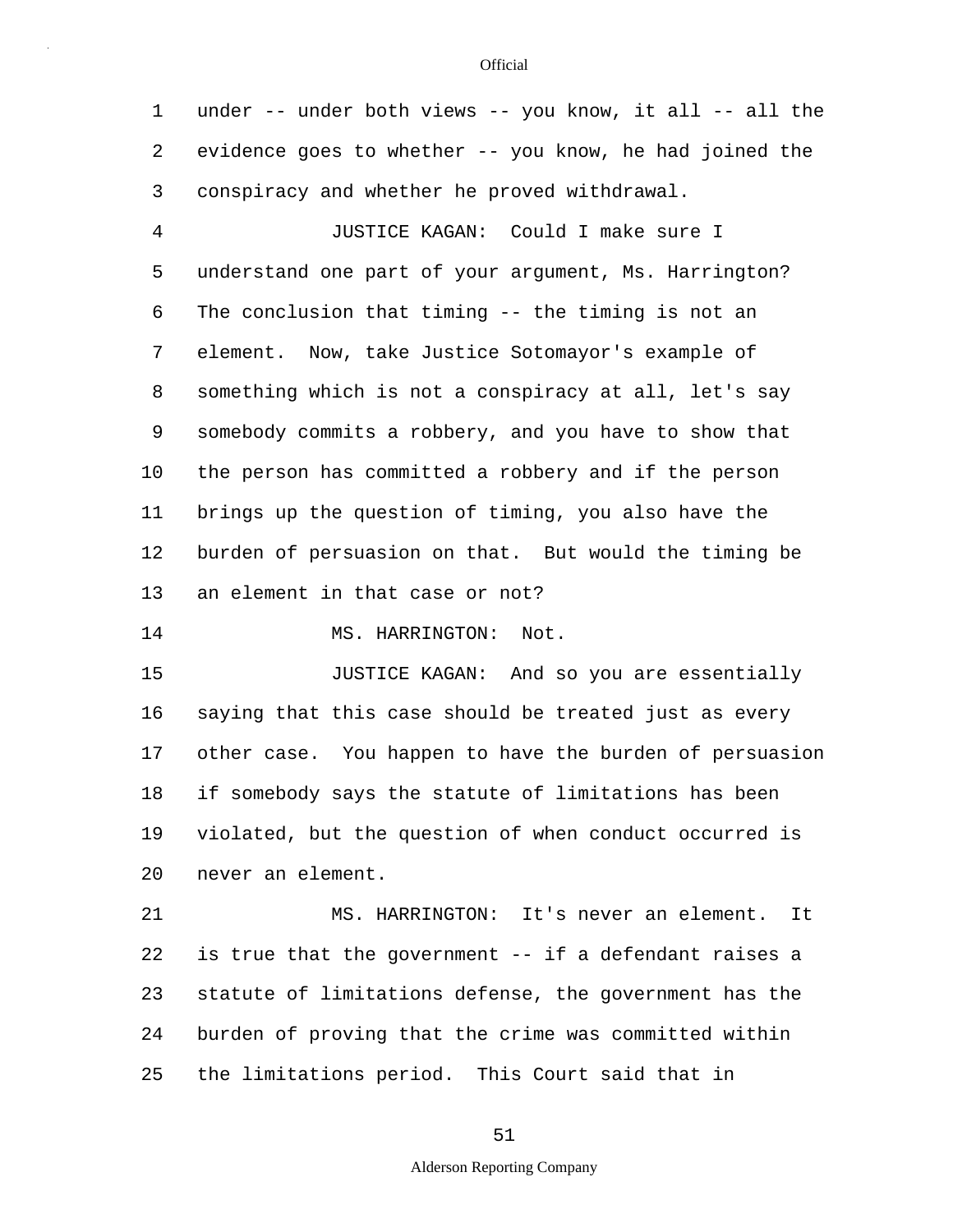5 10 15 20 25 1 Grunewald. It did not offer any explanation for that, 2 but we have accepted that as our burden. 3 JUSTICE KAGAN: Why is it then -- I mean, 4 why would Grunewald be right, that you do have the burden if, in fact, this isn't an element? 6 MS. HARRINGTON: I think, just because it 7 is an -- it is a burden that is placed on the government 8 by Congress in Section 3282. I think -- I think a 9 reason one could think that it makes sense is that the government already has to prove all the things that it 11 needs to prove, to prove that the crime actually 12 happened. 13 And generally, in proving that a crime 14 actually happened beyond a reasonable doubt, you also prove when the crime actually happened. And so it 16 doesn't really add very much to what the government's 17 burden already is in proving the crime. 18 But that sort of leads me into sort of the 19 policy reasons for not allocating a burden of persuasion to the government as to the issue of withdrawal. And 21 there are sort of four big reasons why Congress wouldn't 22 have understood the burden to be -- for policy 23 reasons -- wouldn't have understood the burden to be on 24 a defendant as to the issue of withdrawal. The first is that the defendant will almost

52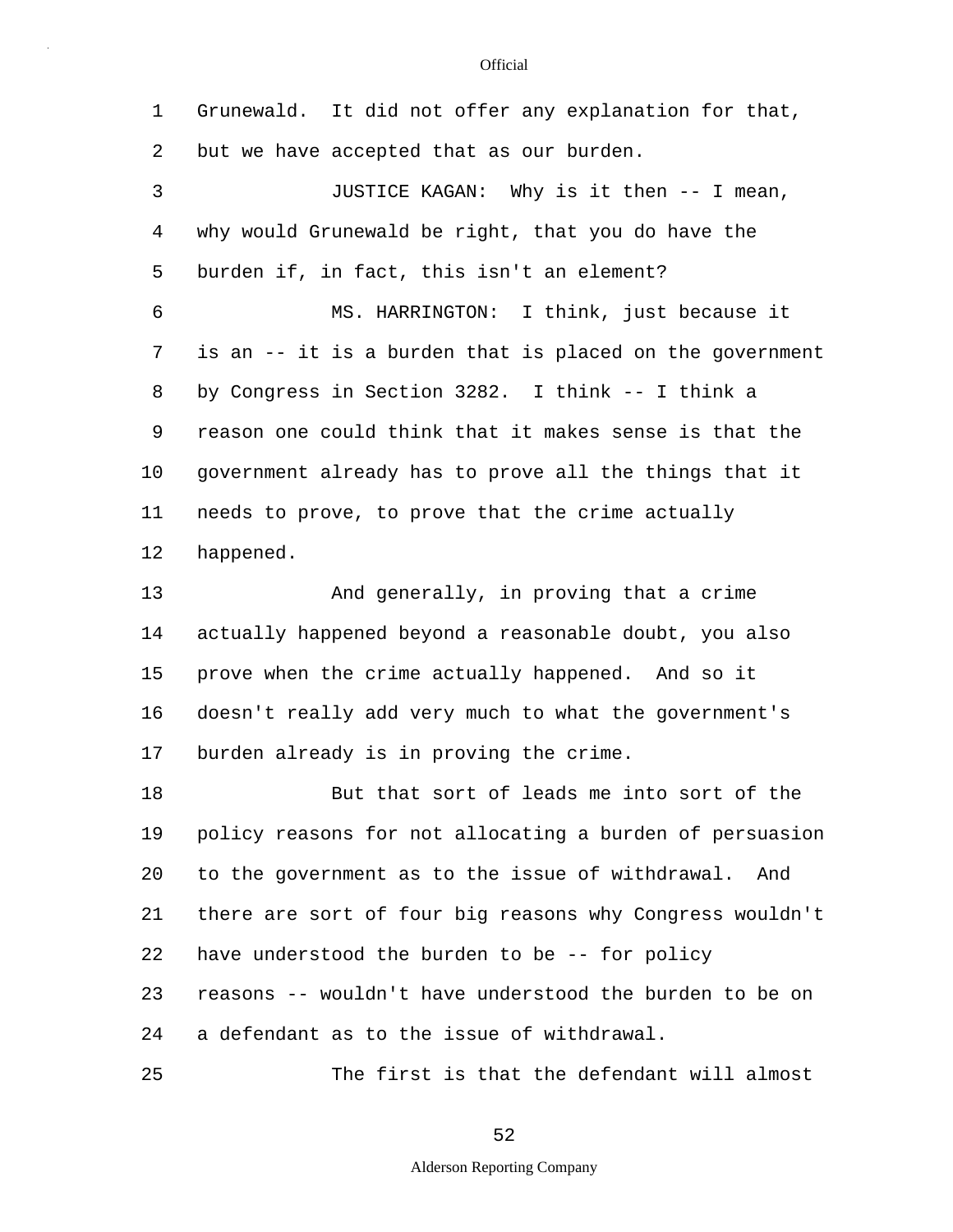5 1 always be in a better position to have the information 2 about whether he withdrew, except in cases where he 3 withdraws by making a clean rest with the government, in 4 which case, it's hard to imagine he's going to be indicted for -- for the indictment past that period, 6 except in those cases, he will know what he said in 7 secret to his co-conspirators.

10 8 Second, the government will often be 9 prevented from bringing up evidence to rebut an assertion of withdrawal because it can't make a 11 defendant testify, and it often won't be able to make 12 his co-conspirators testify.

15 13 Third, a defendant doesn't have to give any 14 advanced notice of his intention to rely on a withdrawal defense, and so often, he can scuttle the defendant's -- 16 the government's ability to procure any other evidence 17 it may be able to procure relevant to the issue of -- of 18 withdrawal.

20 19 And, fourth, Petitioner's role would encourage spurious assertions of withdrawal because it 21 has -- it could have the effect of essentially making 22 the government prove something extra. It already has to 23 prove that he joined the conspiracy willingly, that the 24 conspiracy existed in the limitations period.

But under the government's -- under the

25

53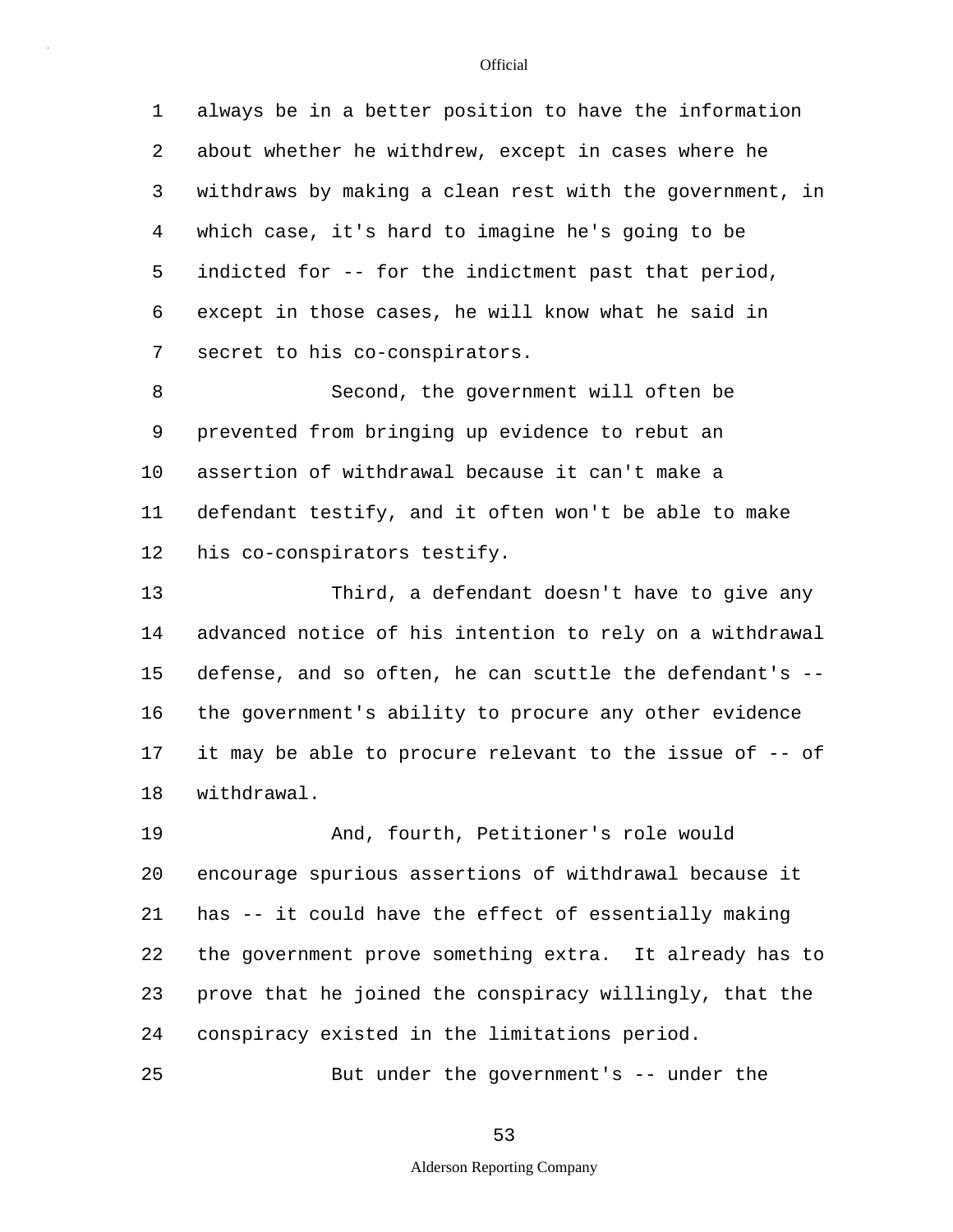1 Petitioner's role -- excuse me -- the government would 2 also have to prove that the defendant essentially took 3 some other act to show his membership or somehow 4 re-agreed to the conspiracy --

5 10 CHIEF JUSTICE ROBERTS: Well, but that last 6 point seems to me spurious itself because, to prove 7 withdrawal, he's got to accept the fact that he was in 8 the conspiracy in the first place. So if he doesn't 9 have a good withdrawal defense, it's unlikely that he would raise it because it would cost him any argument he 11 has against participation in a conspiracy in the first 12 place.

15 20 13 MS. HARRINGTON: But in cases where -- such 14 as this, where a defendant goes through a period of inaction with respect to the conspiracy, which this 16 Court said in Hyde is not enough to withdraw, then there 17 would be an incentive to raise a spurious assertion of 18 withdrawal because it would require the government to 19 sort of -- to rebut that by proving that the defendant had done something within that period, which it doesn't 21 have to prove in order to establish liability.

25 22 JUSTICE SCALIA: I suppose he could present 23 his defense in the alternative, I didn't belong to the 24 conspiracy, and anyway, I withdrew. I mean, he can make both of those points, can't he?

#### **Official**

54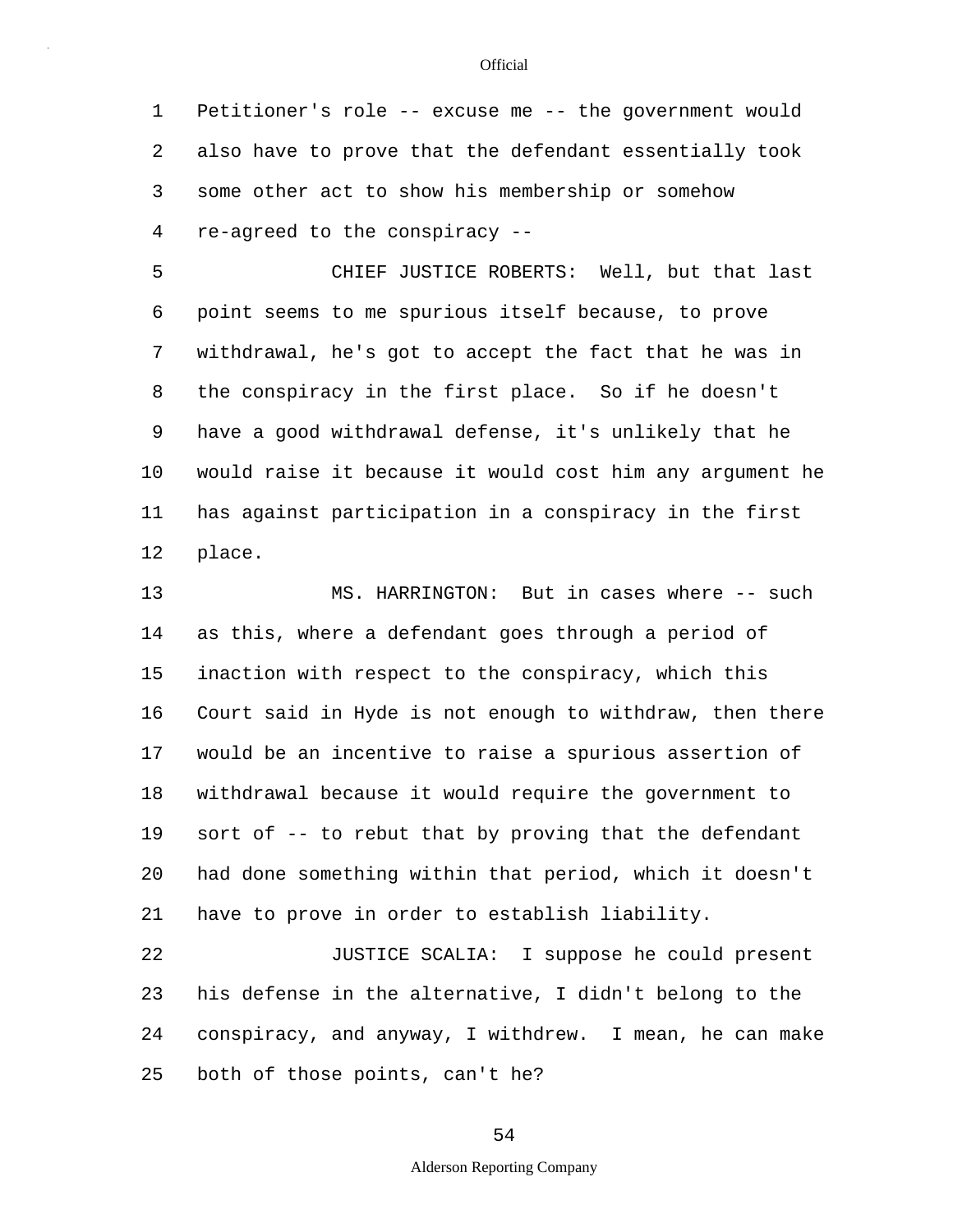| 1  | MS. HARRINGTON: He certainly can. I think                |  |  |  |  |  |  |
|----|----------------------------------------------------------|--|--|--|--|--|--|
| 2  | there's a good deal of risk in that for a defendant.     |  |  |  |  |  |  |
| 3  | CHIEF JUSTICE ROBERTS: Well, but, I mean,                |  |  |  |  |  |  |
| 4  | that works in a civil case. But, I mean, in a criminal   |  |  |  |  |  |  |
| 5  | case, it's kind of a big thing to say -- begin my -- my  |  |  |  |  |  |  |
| 6  | first argument is that, I withdrew from this horrendous  |  |  |  |  |  |  |
| 7  | conspiracy that's been going on.                         |  |  |  |  |  |  |
| 8  | MS. HARRINGTON: That --                                  |  |  |  |  |  |  |
| 9  | CHIEF JUSTICE ROBERTS: Or then I wasn't a                |  |  |  |  |  |  |
| 10 | part of it after that.                                   |  |  |  |  |  |  |
| 11 | That's a little different in a criminal                  |  |  |  |  |  |  |
| 12 | context.                                                 |  |  |  |  |  |  |
| 13 | MS. HARRINGTON: It's true. And the theory                |  |  |  |  |  |  |
| 14 | of defense in this case was, in fact, that there were    |  |  |  |  |  |  |
| 15 | many separate conspiracies, not that any particular      |  |  |  |  |  |  |
| 16 | person had withdrawn, and it only came up, as my friend  |  |  |  |  |  |  |
| 17 | pointed out, because the jury asked a question about it. |  |  |  |  |  |  |
| 18 | If I can just sort of wrap up on a -- on a               |  |  |  |  |  |  |
| 19 | broader note? A defendant does not become liable for a   |  |  |  |  |  |  |
| 20 | criminal conspiracy casually. As the jury was charged    |  |  |  |  |  |  |
| 21 | in this case, the government has to prove that every     |  |  |  |  |  |  |
| 22 | defendant was aware of the existence of the conspiracy,  |  |  |  |  |  |  |
| 23 | that every defendant understood that it had an illegal   |  |  |  |  |  |  |
| 24 | objective, and that every defendant willingly agreed to  |  |  |  |  |  |  |
| 25 | participate in the conspiracy with the aim -- aim of     |  |  |  |  |  |  |

# 55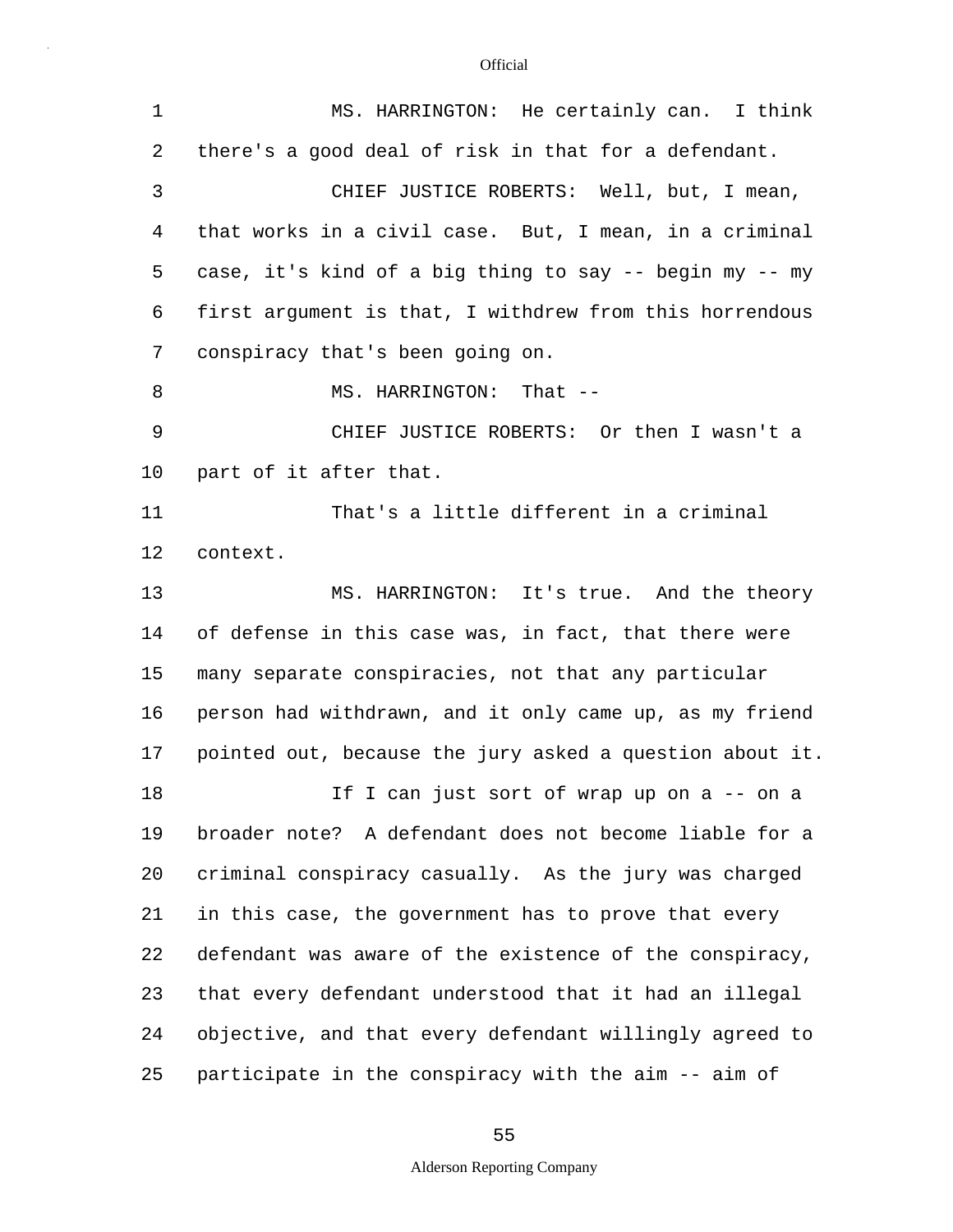| $\mathbf 1$    | advancing that illegal objective.                       |  |  |  |  |  |  |
|----------------|---------------------------------------------------------|--|--|--|--|--|--|
| $\overline{a}$ | CHIEF JUSTICE ROBERTS: You have -- you have             |  |  |  |  |  |  |
| 3              | to prove that every defendant did?                      |  |  |  |  |  |  |
| 4              | MS. HARRINGTON: That every defendant                    |  |  |  |  |  |  |
| 5              | willingly joined the conspiracy, yes, with the          |  |  |  |  |  |  |
| 6              | understanding that they were advancing some illegal     |  |  |  |  |  |  |
| 7              | objective, the objective of the conspiracy. Now, that's |  |  |  |  |  |  |
| 8              | a high evidentiary --                                   |  |  |  |  |  |  |
| 9              | CHIEF JUSTICE ROBERTS: Let me -- so you                 |  |  |  |  |  |  |
| 10             | charge ten people as participating in this conspiracy,  |  |  |  |  |  |  |
| 11             | and the jury determines that one wasn't, then           |  |  |  |  |  |  |
| 12             | everybody's off the hook?                               |  |  |  |  |  |  |
| 13             | MS. HARRINGTON: No, no, no. No. I'm                     |  |  |  |  |  |  |
| 14             | sorry.                                                  |  |  |  |  |  |  |
| 15             | CHIEF JUSTICE ROBERTS: So you don't have to             |  |  |  |  |  |  |
| 16             | prove --                                                |  |  |  |  |  |  |
| 17             | MS. HARRINGTON: To prove liability for each             |  |  |  |  |  |  |
| 18             | person, you have to prove that that person --           |  |  |  |  |  |  |
| 19             | CHIEF JUSTICE ROBERTS: Yes.                             |  |  |  |  |  |  |
| 20             | MS. HARRINGTON: -- satisfied all these                  |  |  |  |  |  |  |
| 21             | things. I'm sorry --                                    |  |  |  |  |  |  |
| 22             | CHIEF JUSTICE ROBERTS: You have to treat                |  |  |  |  |  |  |
| 23             | them as individuals.                                    |  |  |  |  |  |  |
| 24             | MS. HARRINGTON: That's what I meant, yes,               |  |  |  |  |  |  |
| 25             | yes.                                                    |  |  |  |  |  |  |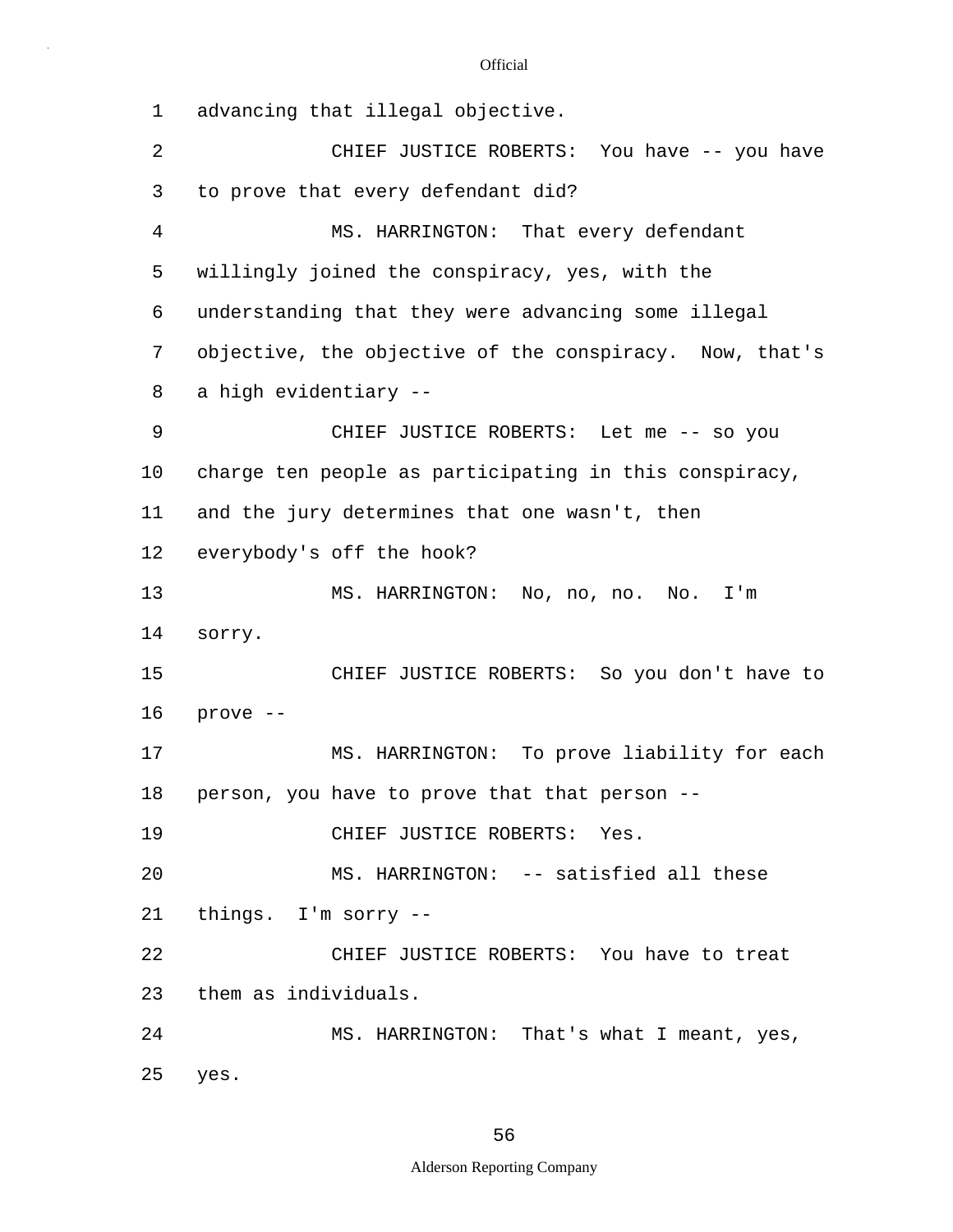| $\mathbf 1$ | CHIEF JUSTICE ROBERTS: Which is what your               |  |  |  |  |  |  |
|-------------|---------------------------------------------------------|--|--|--|--|--|--|
| 2           | friend is trying to argue for in this case?             |  |  |  |  |  |  |
| 3           | MS. HARRINGTON: Right. But that is -- this              |  |  |  |  |  |  |
| 4           | is high evidentiary burden that the government has to   |  |  |  |  |  |  |
| 5           | bear to prove that each defendant took some affirmative |  |  |  |  |  |  |
| 6           | action to get into the conspiracy. And once the -- once |  |  |  |  |  |  |
| 7           | the government proves that a defendant was a member of  |  |  |  |  |  |  |
| 8           | the conspiracy, then it's on the defendant to prove --  |  |  |  |  |  |  |
| 9           | to take some affirmative action to get himself out of   |  |  |  |  |  |  |
| 10          | the conspiracy.                                         |  |  |  |  |  |  |
| 11          | And it only makes sense to require him to               |  |  |  |  |  |  |
| 12          | prove that he took that act, instead of requiring the   |  |  |  |  |  |  |
| 13          | government to prove negative that he didn't take that   |  |  |  |  |  |  |
| 14          | act in every case.                                      |  |  |  |  |  |  |
| 15          | If there are no further questions?                      |  |  |  |  |  |  |
| 16          | JUSTICE GINSBURG: Is this -- the burden                 |  |  |  |  |  |  |
| 17          | allocation, is this a more hypothetical academic        |  |  |  |  |  |  |
| 18          | question? I mean, you pointed out that you had ample    |  |  |  |  |  |  |
| 19          | evidence to show that he remained a member of the       |  |  |  |  |  |  |
| 20          | conspiracy.                                             |  |  |  |  |  |  |
| 21          | So does the allocation of burden of                     |  |  |  |  |  |  |
| 22          | persuasion to the defendant versus proof of production  |  |  |  |  |  |  |
| 23          | to the defendant, persuasion to the government, does it |  |  |  |  |  |  |
| 24          | really make much difference? Does it have much          |  |  |  |  |  |  |
| 25          | practical consequence?                                  |  |  |  |  |  |  |

57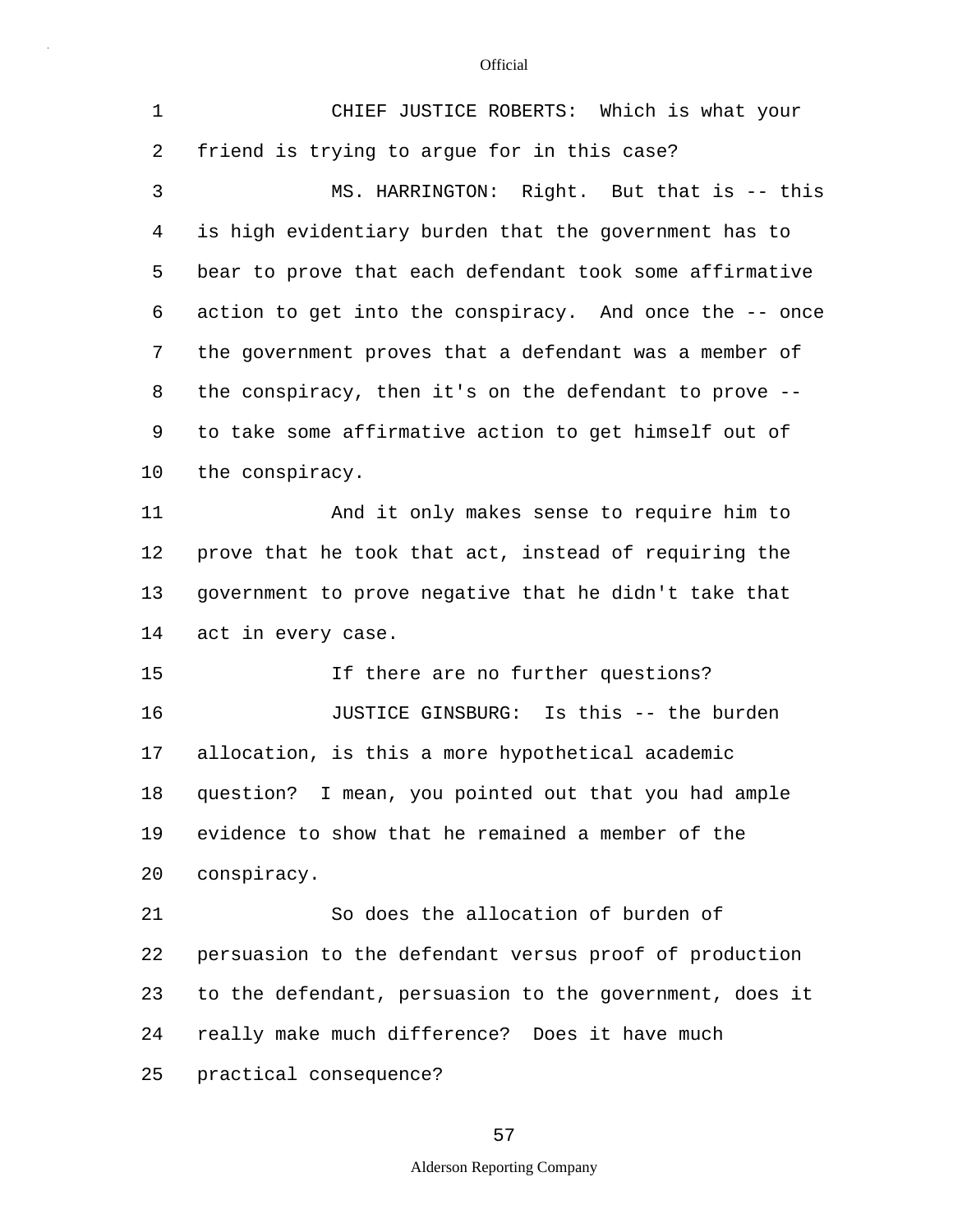| $\mathbf{1}$ | MS. HARRINGTON: I mean, it would not have                |  |  |  |  |  |
|--------------|----------------------------------------------------------|--|--|--|--|--|
| 2            | made a difference in this case, for the reasons you      |  |  |  |  |  |
| 3            | suggest, we had good evidence that he had active         |  |  |  |  |  |
| 4            | participation within the limitations period. It can      |  |  |  |  |  |
| 5            | make a difference in some other cases -- you know, I     |  |  |  |  |  |
| 6            | think, as a practical matter, most criminal conspiracies |  |  |  |  |  |
| 7            | that are charged in the Federal system involve activity  |  |  |  |  |  |
| 8            | that was more recent than some of the activity that was  |  |  |  |  |  |
| 9            | involved in this case.                                   |  |  |  |  |  |
| 10           | But it certainly can come up, and -- you                 |  |  |  |  |  |
| 11           | know, if we didn't have the type of evidence that we did |  |  |  |  |  |
| 12           | about this particular defendant's behavior in prison,    |  |  |  |  |  |
| 13           | then it would have been hard to rebut his assertion of   |  |  |  |  |  |
| 14           | withdrawal caused by his incarceration. So it            |  |  |  |  |  |
| 15           | definitely can come up.                                  |  |  |  |  |  |
| 16           | CHIEF JUSTICE ROBERTS: Well, when you say                |  |  |  |  |  |
| 17           | it wouldn't have made a difference in this case, you're  |  |  |  |  |  |
| 18           | basically saying you had some good evidence. But a jury  |  |  |  |  |  |
| 19           | could have always decided against you, right?            |  |  |  |  |  |
| 20           | MS. HARRINGTON: Oh, it certainly could                   |  |  |  |  |  |
| 21           | have, right. It could have decided against us on the     |  |  |  |  |  |
| 22           | whole thing, but $-$ -                                   |  |  |  |  |  |
| 23           | CHIEF JUSTICE ROBERTS: Well, but I think                 |  |  |  |  |  |
| 24           | it's a little much to say it wouldn't make a difference  |  |  |  |  |  |
| 25           | because the jury would definitely have ruled in your     |  |  |  |  |  |

58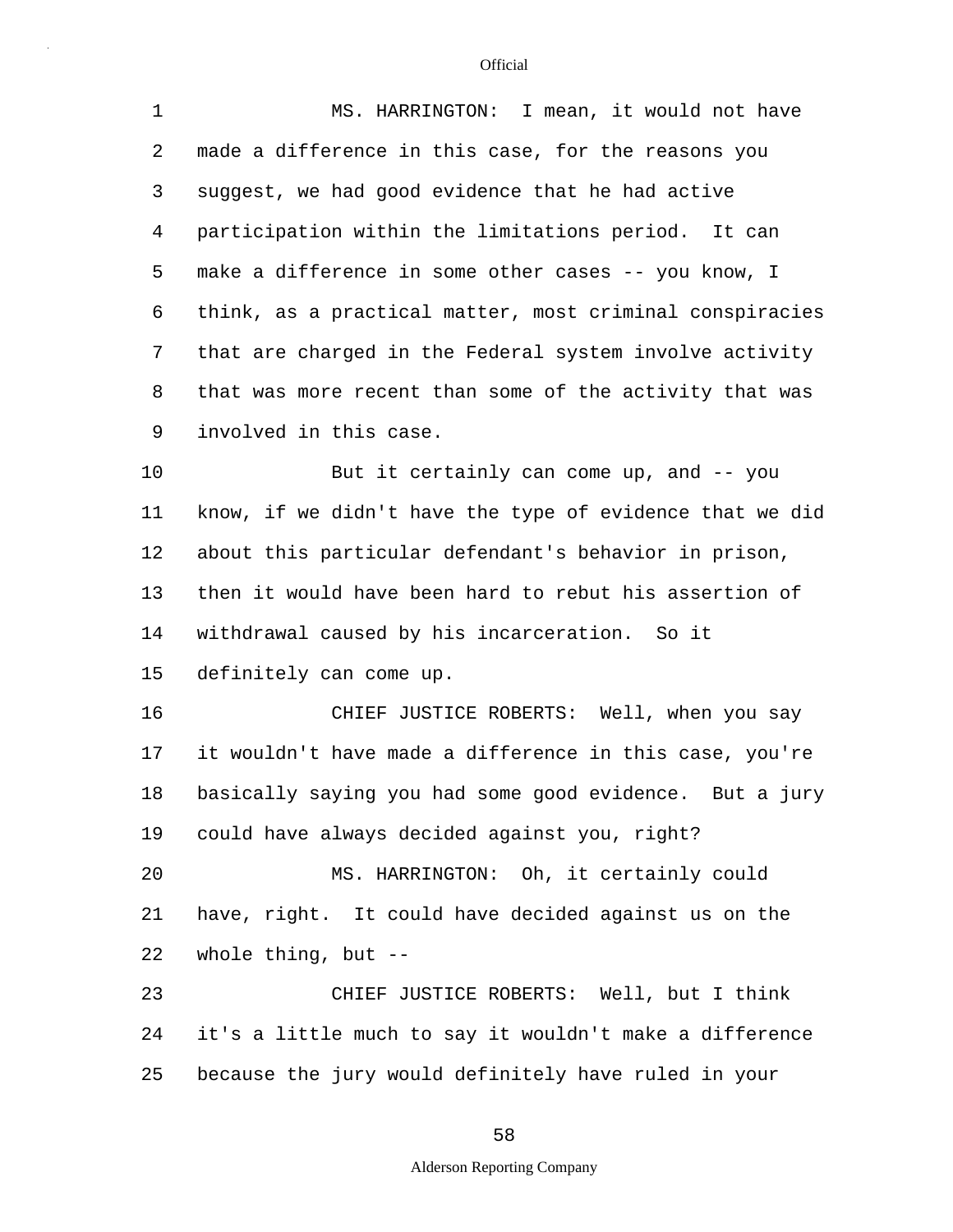5 10 15 20 1 favor. 2 MS. HARRINGTON: Okay. I -- yeah. I didn't 3 mean to be brazen about it. We think we had good 4 evidence that the Petitioner continued in the conspiracy in this case. 6 CHIEF JUSTICE ROBERTS: Thank you, 7 Ms. Harrington. 8 Mr. Kramer, you have four minutes remaining. 9 REBUTTAL ARGUMENT OF A.J. KRAMER ON BEHALF OF THE PETITIONERS 11 MR. KRAMER: Thank you. 12 **I** would just like to start with one quick 13 point. My friend said that the government would never 14 rest on its laurels, but that's precisely what they did in this case. It was 12 days into jury deliberation 16 when they said, go ahead and instruct the jury on 17 withdrawal, so they rested on the evidence that had been 18 presented in the trial. So that's precisely what they 19 did. JUSTICE KAGAN: Well, that's because they 21 thought that you had the burden. And it -- it does 22 strike me that, if you are right that this is an 23 element -- membership in the conspiracy at a particular

25 that the government could -- you know, just sort of say,

24 time -- and the government has the burden, this idea

59

## Alderson Reporting Company

#### **Official**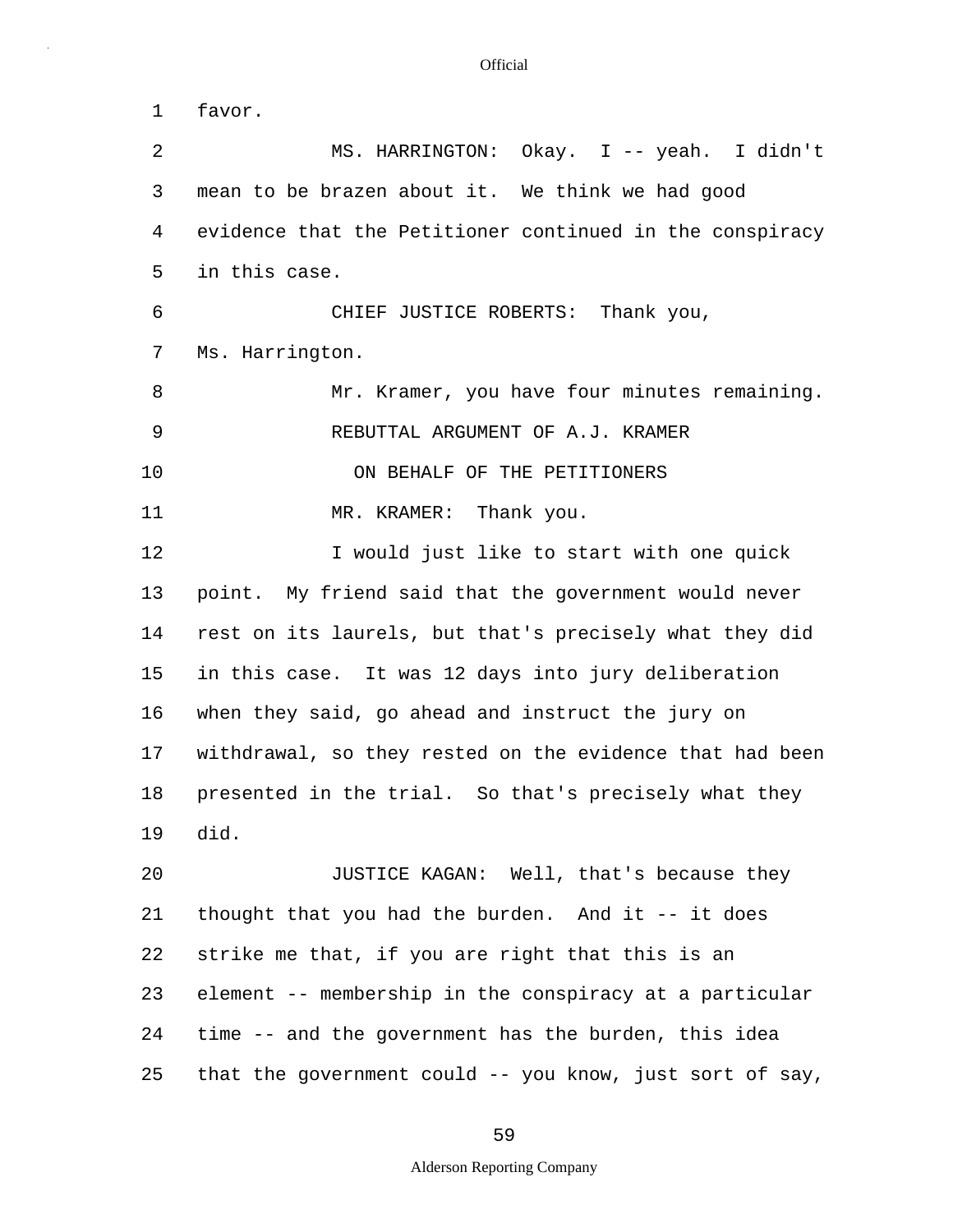5 10 15 20 25 1 well, we don't have any evidence, but we think you 2 should presume that we're right, I mean, that's -- the 3 government couldn't do that if you are right. 4 MR. KRAMER: The -- the government could just rest on whatever they had presented originally and 6 tell the jury that's plenty to prove beyond -- to meet 7 our burden of proof. 8 JUSTICE KAGAN: Well, if you make an 9 assertion, and they don't really respond to the assertion and -- you win. 11 MR. KRAMER: It -- I mean, it happens all 12 the time. The defendants say, I didn't do it, and the 13 government presents their evidence and say, that defense 14 is nonsense, we presented overwhelming evidence. In fact, in this case, also they did -- they 16 didn't ask for the instruction because they thought it 17 was our burden. They agreed, in the end, that the jury 18 should be instructed -- 19 JUSTICE ALITO: I think the crux of your argument is that the government is going to have to 21 prove, beyond a reasonable doubt, active participation 22 in the conspiracy during the statute of limitations 23 period because it is impossible for the prosecution to 24 prove beyond a reasonable doubt that on no day, during a five-year period, did the defendant withdraw from the

60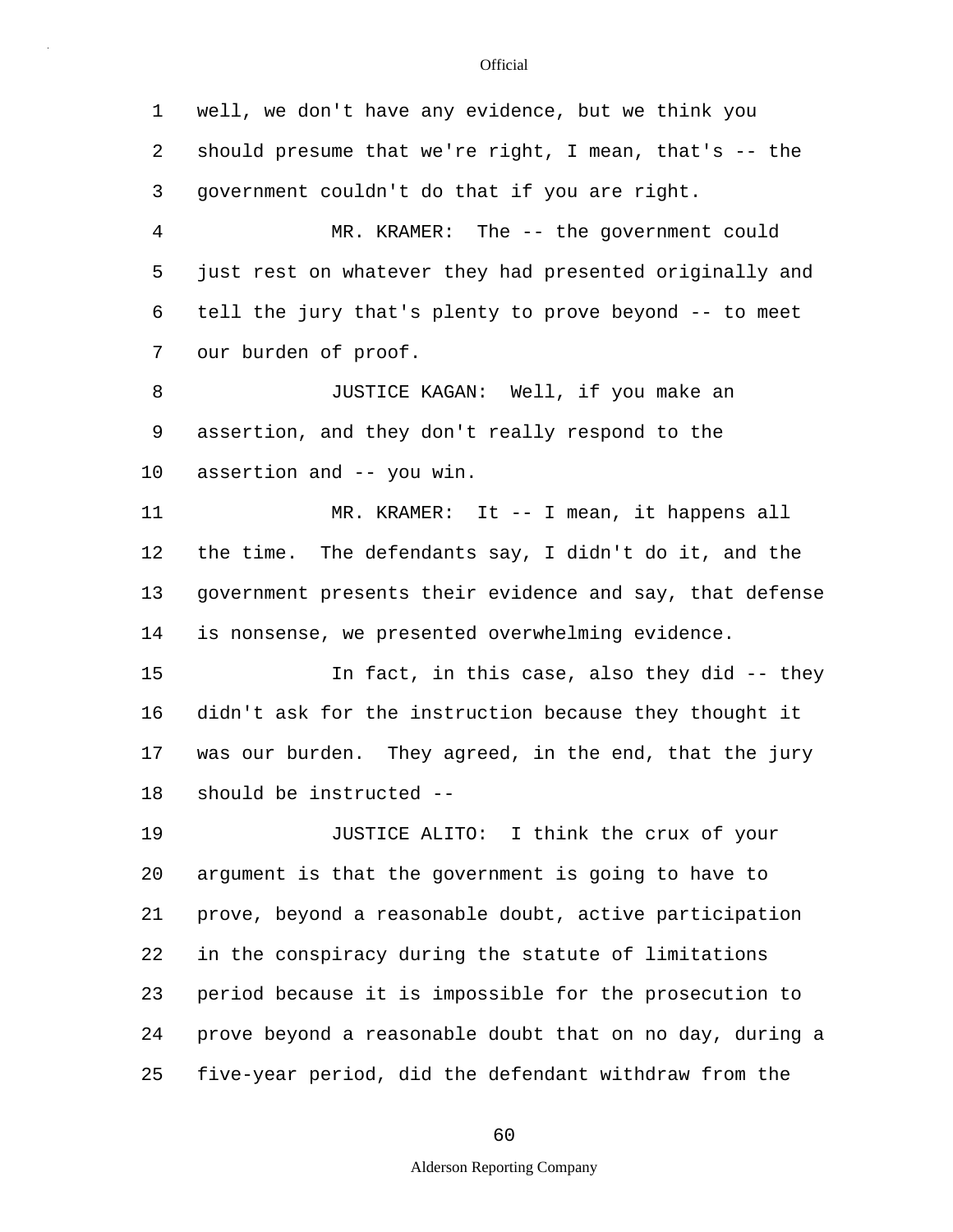1 conspiracy.

5 10 15 20 25 2 It simply can't be done. This person was 3 under 24-hour video surveillance for the whole five-year 4 period. MR. KRAMER: All they have to prove, 6 Justice Alito, is that the person was a member of the 7 conspiracy within the limitations period. That could be 8 done by the inference that they were a member outside 9 the limitations period and say that there was just insufficient -- that the -- 11 JUSTICE ALITO: And say what? That there 12 was insufficient evidence to prove -- 13 MR. KRAMER: No. 14 JUSTICE ALITO: -- the opposite of what they have to prove? 16 MR. KRAMER: No, that they -- insufficient 17 evidence doesn't create a reasonable doubt in what they 18 are required to prove, which is membership within the 19 limitations period. JUSTICE ALITO: I thought you argue that 21 every day, that there is -- that something has to be 22 proved beyond a reasonable doubt because the prosecution 23 hasn't provided sufficient evidence? 24 MR. KRAMER: It is. And the prosecution stands up and says, we presented plenty of evidence

61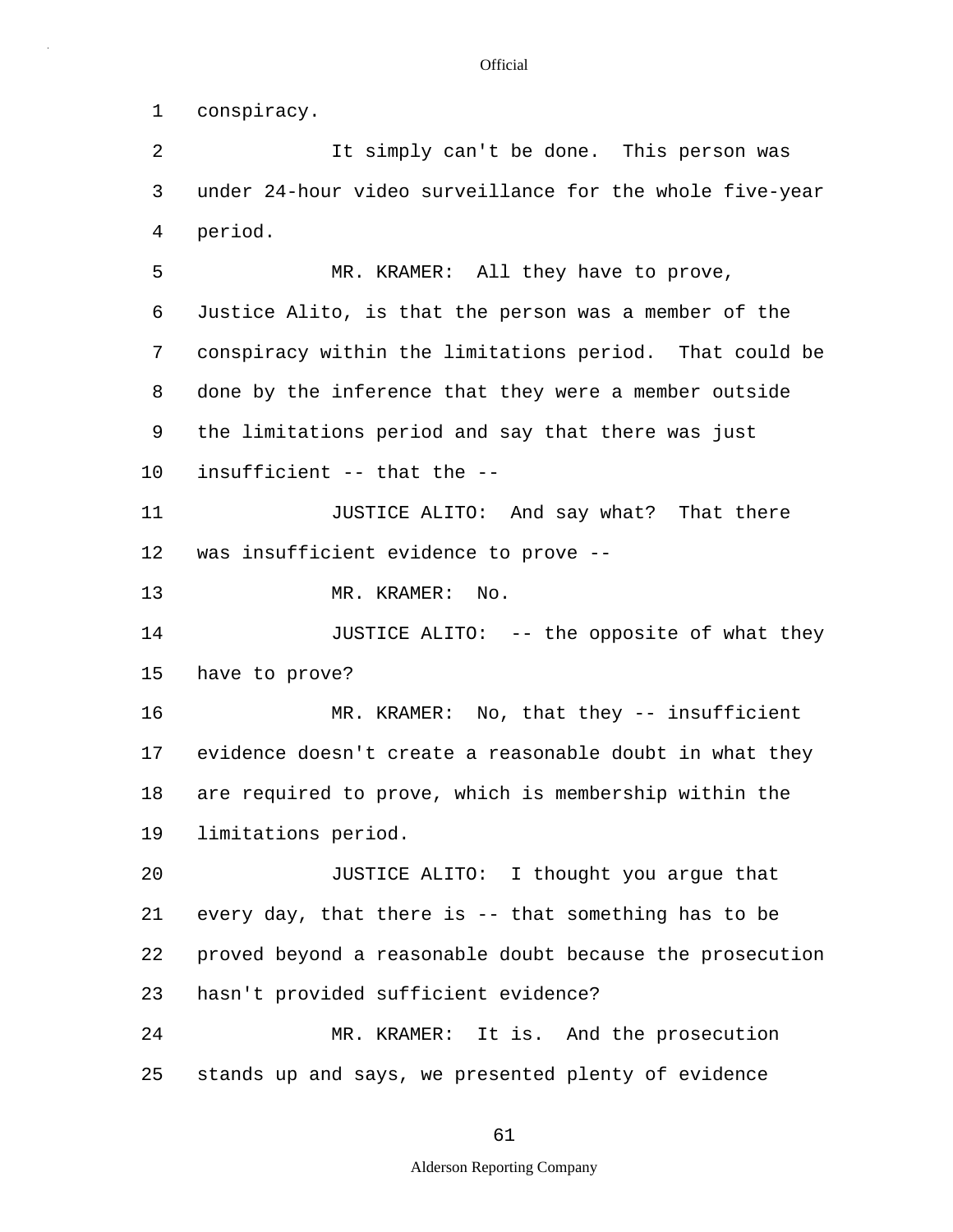5 10 15 20 25 1 that -- that there is no reasonable doubt here at all. 2 And that happens every day, needless to say, that people 3 are convicted by that argument when -- 4 JUSTICE KAGAN: Well, Mr. Kramer, if they really have to prove beyond a reasonable doubt that 6 there is membership in the conspiracy during the 7 limitations period, they couldn't just come in and say, 8 well, there's membership in the conspiracy before the 9 limitations period, and, you know, you should assume that it continued. 11 1 I mean that's not a 12 beyond-a-reasonable-doubt kind of proof, is it? 13 MR. KRAMER: They get a permissive 14 inference. And there are many cases when I think that would be proof beyond a reasonable doubt for a jury, 16 absent some conflicting evidence presented by the 17 defendant, more than just a proffer. 18 JUSTICE ALITO: Couldn't you argue they have 19 the burden of proving that the defendant did not withdraw during this five-year period? They have the 21 burden of proving that. And did you hear any evidence 22 from them that -- did you hear evidence disproving 23 that -- that he didn't withdraw during that period? 24 There is no evidence on that. MR. KRAMER: Of course --

62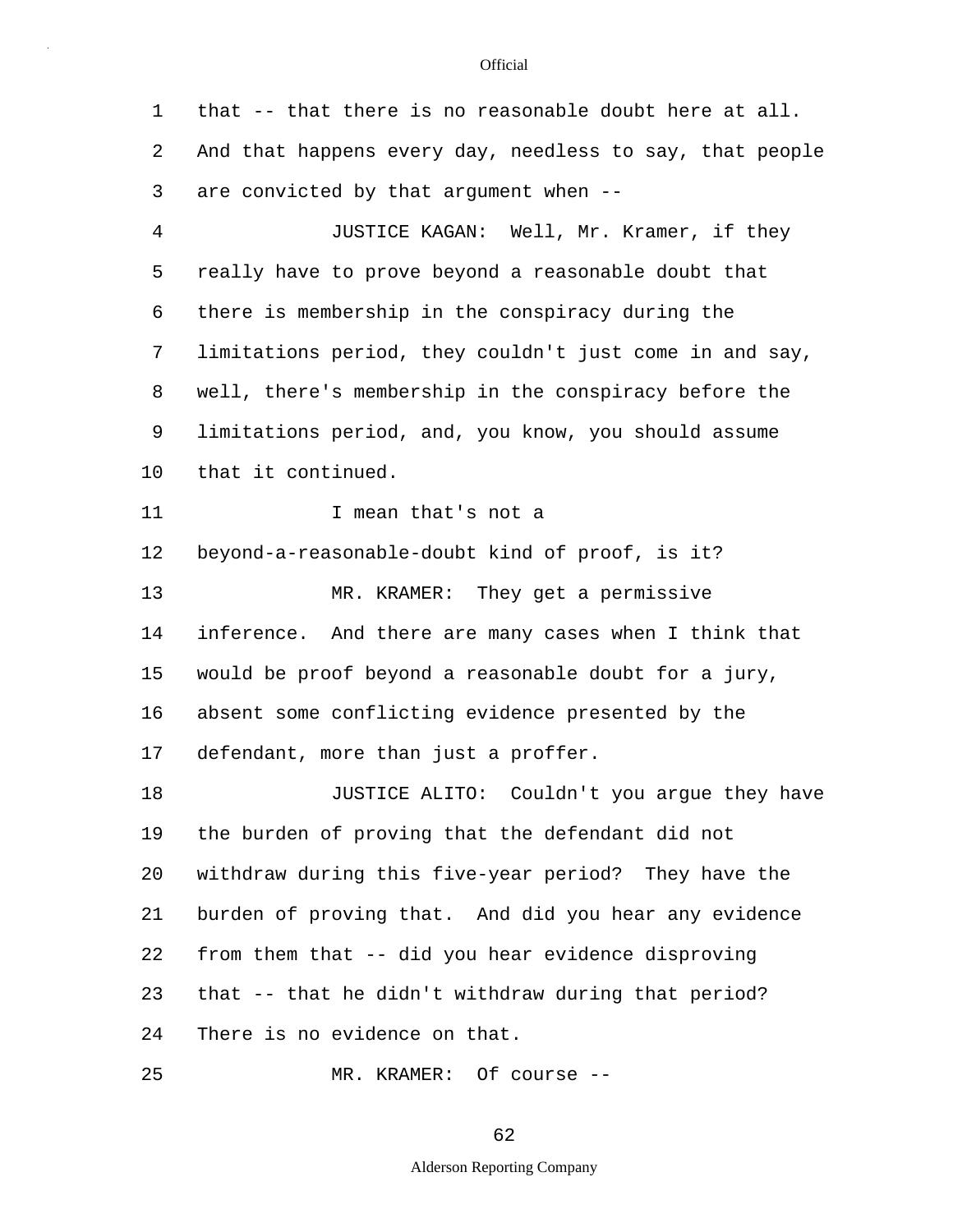| $\mathbf 1$    | JUSTICE ALITO: You can make that argument?               |  |  |  |  |  |  |
|----------------|----------------------------------------------------------|--|--|--|--|--|--|
| $\overline{2}$ | MR. KRAMER: Yes. Or did we prove -- did                  |  |  |  |  |  |  |
| 3              | you hear any evidence -- that there was no evidence that |  |  |  |  |  |  |
| 4              | Mr. Smith was a member during the --                     |  |  |  |  |  |  |
| 5              | JUSTICE BREYER: Your -- I'm sorry. The                   |  |  |  |  |  |  |
| 6              | Thomas Crown Affair again, all the evidence shows he     |  |  |  |  |  |  |
| 7              | took \$10,000 from the bank. He testifies and says, oh,  |  |  |  |  |  |  |
| 8              | I was going to give it back, okay? The prosecution puts  |  |  |  |  |  |  |
| 9              | on nothing. The jury says, are you kidding?              |  |  |  |  |  |  |
| 10             | MR. KRAMER: Right.                                       |  |  |  |  |  |  |
| 11             | JUSTICE BREYER: Okay.                                    |  |  |  |  |  |  |
| 12             | MR. KRAMER: I mean, and that happens every               |  |  |  |  |  |  |
| 13             | day, I think, in cases where the prosecution just stands |  |  |  |  |  |  |
| 14             | up and says, you heard that evidence, nobody would think |  |  |  |  |  |  |
| 15             | that is a reasonable doubt, that someone was not a       |  |  |  |  |  |  |
| 16             | member.                                                  |  |  |  |  |  |  |
| 17             | Thank you very much.                                     |  |  |  |  |  |  |
| 18             | CHIEF JUSTICE ROBERTS: Thank you, counsel.               |  |  |  |  |  |  |
| 19             | The case is submitted.                                   |  |  |  |  |  |  |
| 20             | (Whereupon, at $11:01$ a.m., the case in the             |  |  |  |  |  |  |
| 21             | above-entitled matter was submitted.)                    |  |  |  |  |  |  |
| 22             |                                                          |  |  |  |  |  |  |
| 23             |                                                          |  |  |  |  |  |  |
| 24             |                                                          |  |  |  |  |  |  |
| 25             |                                                          |  |  |  |  |  |  |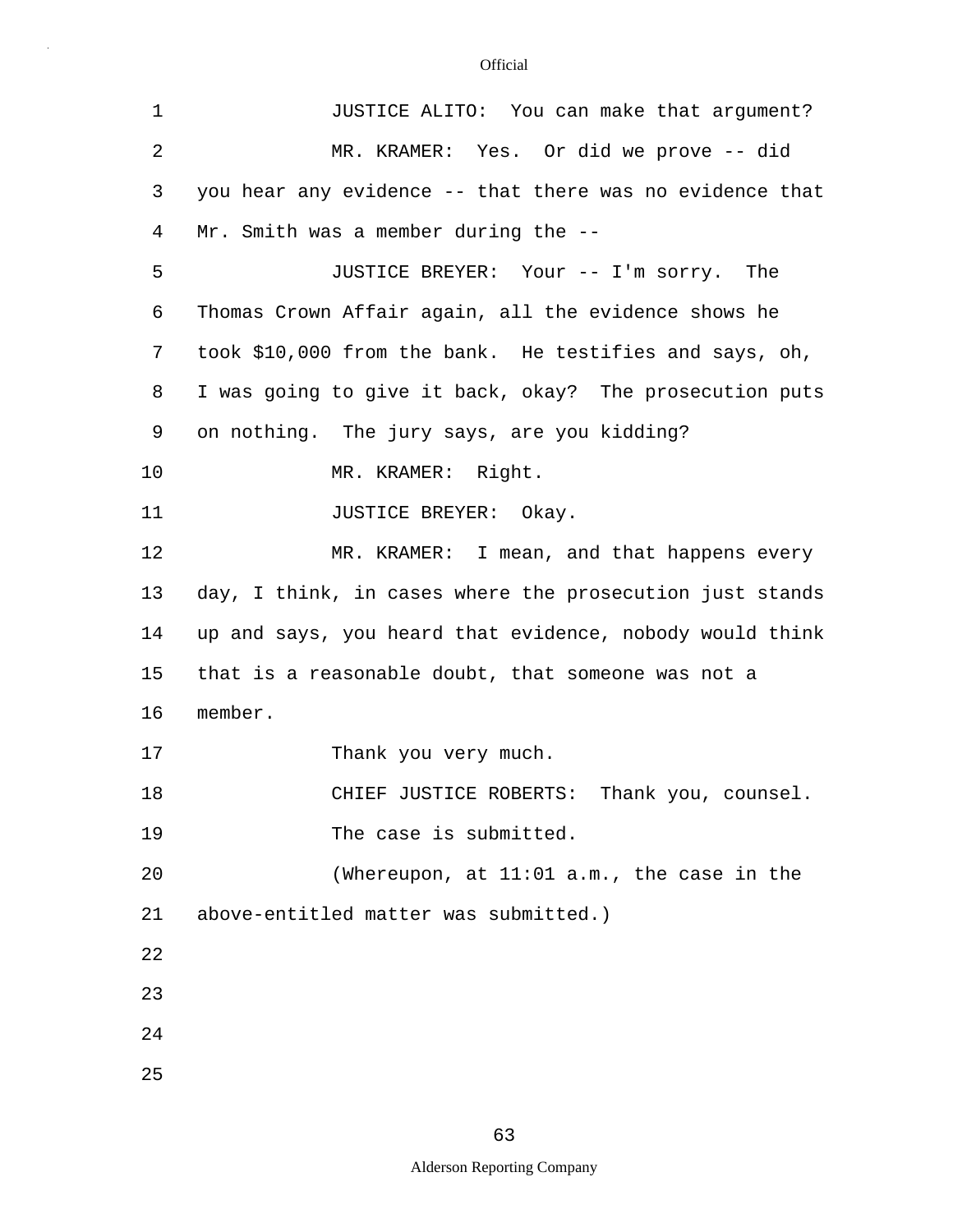| A                   | 13:2 63:6            | 15:22 25:2        | 53:10 54:17           | 30:17 34:6            |
|---------------------|----------------------|-------------------|-----------------------|-----------------------|
| ability 53:16       | affirmative 4:18     | amnesty $7:22,24$ | 58:13 60:9,10         | 43:23 48:16           |
| able 15:8 23:17     | 5:11 6:6,21          | 9:4,4             | assertions 53:20      | 52:14 60:6,21         |
| 53:11,17            | 13:11,17,19          | amount 22:6       | asserts 48:15         | 60:24 61:22           |
| above-entitled      | 15:12 18:22          | ample $57:18$     | <b>Assistant</b> 1:17 | 62:5,15               |
| 1:11 63:21          | 20:14 22:1,2,4       | analogous $11:15$ | assume 35:8           | beyond-a-reas         |
| absence 23:15       | 22:5,6,16 26:5       | answer 7:2 13:3   | 62:9                  | 62:12                 |
| 23:21 25:13         | 26:6,9,15,19         | anticipated 9:20  | attaches 29:10        | big 48:11 52:21       |
| 43:13               | 26:20,21,24          | anybody 31:12     | attack 25:12          | 55:5                  |
| absent $62:16$      | 27:15,16 34:2        | 31:12             | attention 21:1        | brazen 59:3           |
| <b>Absolutely</b>   | 37:5 39:7            | anymore 15:17     | audience 31:12        | <b>BREYER</b> 11:14   |
| 25:15 41:23         | 41:19 42:2,3,3       | anyway 54:24      | aware 55:22           | 12:10,19,22           |
| academic 57:17      | 42:6,7,7,8 57:5      | apparently        | awfully 17:9          | 13:6, 12, 18          |
| accept 6:20         | 57:9                 | 42:24             | 43:12                 | 14:1 16:10            |
| 10:21 54:7          | ago 23:2 35:10       | Appeals 42:16     | A.J 1:15 2:3,9        | 17:1,4,8,16           |
| accepted 52:2       | 35:13                | <b>APPEARAN</b>   | 3:759:9               | 29:24 30:6            |
| accepts 45:22       | agree 4:21 12:19     | 1:14              | a.m 1:13 3:2          | 31:11,18 32:3         |
| accuses 35:12       | 18:7 21:10,11        | appellants 42:19  | 63:20                 | 37:7,25 38:7          |
| acknowledge         | 30:21 43:11          | Appendix 42:13    |                       | 38:11,21 43:11        |
| 26:4                | 44:13                | applies 5:25      | B                     | 43:22 44:5,7          |
| acknowledged        | agreed $31:25$       | apply 29:21       | back 7:12 16:11       | 49:20 63:5,11         |
| 25:25               | 32:17,18 38:18       | approached        | 36:5 39:3 50:5        | brief 7:22 27:13      |
| act 10:19,19        | 55:24 60:17          | 48:1              | 50:19 63:8            | 27:22,24 50:5         |
| 15:12 20:16         | agreement 8:6        | area 37:13        | <b>baked</b> 33:8     | 50:6                  |
| 34:2 42:8           | 11:10,11 31:23       | argue $20:11$     | bank 11:19 32:7       | bring 38:12 39:3      |
| 48:25 54:3          | 32:17,20 38:17       | 46:24 57:2        | 46:22 63:7            | bringing 53:9         |
| 57:12,14            | 39:20 40:4           | 61:20 62:18       | <b>barred</b> 43:8,8  | brings $51:11$        |
| action 22:2,4,5     | ahead 59:16          | arguing $26:5$    | <b>basic 29:25</b>    | broader 55:19         |
| 37:5 57:6,9         | $\lim 55:25,25$      | argument 1:12     | basically 9:13        | <b>burden</b> 5:13,16 |
| actions 20:6        | alibi 6:22 26:14     | 2:2,5,83:3,7      | 58:18                 | 5:20,24 6:15          |
| 22:1                | 26:14,16             | 5:19 9:12 12:4    | bear 39:13,15         | 6:16,16,20,22         |
| active 20:12,16     | <b>Alito</b> 19:6,22 | 19:7,16 27:22     | 57:5                  | $7:10$ 12:1,15        |
| 34:5 45:2,6         | 20:2,9 44:12         | 28:4 29:2         | <b>bears</b> 39:8,11  | 12:17,20 13:1         |
| 58:3 60:21          | 60:19 61:6,11        | 36:25 40:12,14    | beginning 43:4        | 13:21 14:13,25        |
| activities 10:10    | 61:14,20 62:18       | 40:22,24 41:21    | <b>behalf</b> 1:16,19 | 15:2, 14, 17, 24      |
| activity 32:8       | 63:1                 | 44:13 51:5        | 2:4,7,10 3:8          | 16:6 17:6             |
| 58:7,8              | <b>Alito's 45:18</b> | 54:10 55:6        | 29:3 59:10            | 19:11,12 22:22        |
| acts 8:10 18:15     | allege $29:15$       | 59:9 60:20        | behavior 58:12        | 23:14,18,20,22        |
| 22:16 35:1          | allegedly 19:10      | 62:3 63:1         | believe 11:2          | 24:13,15 29:10        |
| 42:10 45:13         | alleges 14:10        | arrest 21:18      | 24:18,20              | 39:8,11,13,15         |
| actual 28:2         | allocate 45:20       | art 11:19         | belong $54:23$        | 43:23 45:21           |
| add $52:16$         | allocating $52:19$   | asked 44:17       | better $53:1$         | 46:4,12,17            |
| advanced 53:14      | allocation 46:12     | 55:17             | beyond $5:3,6,23$     | 47:19 49:7,7          |
| advancing 56:1      | 57:17,21             | asks 41:25 42:4   | 6:24 11:23            | 49:10,15 51:12        |
| 56:6                | alternative          | aspects 9:18      | 19:13 20:11           | 51:17,24 52:2         |
| advantage 42:6      | 54:23                | asserted 48:9     | 22:22 23:15           | 52:5,7,17,19          |
| <b>Affair</b> 11:18 | <b>Amendment</b>     | assertion 48:14   | 24:14 25:13,18        | 52:22,23 57:4         |
|                     |                      |                   |                       |                       |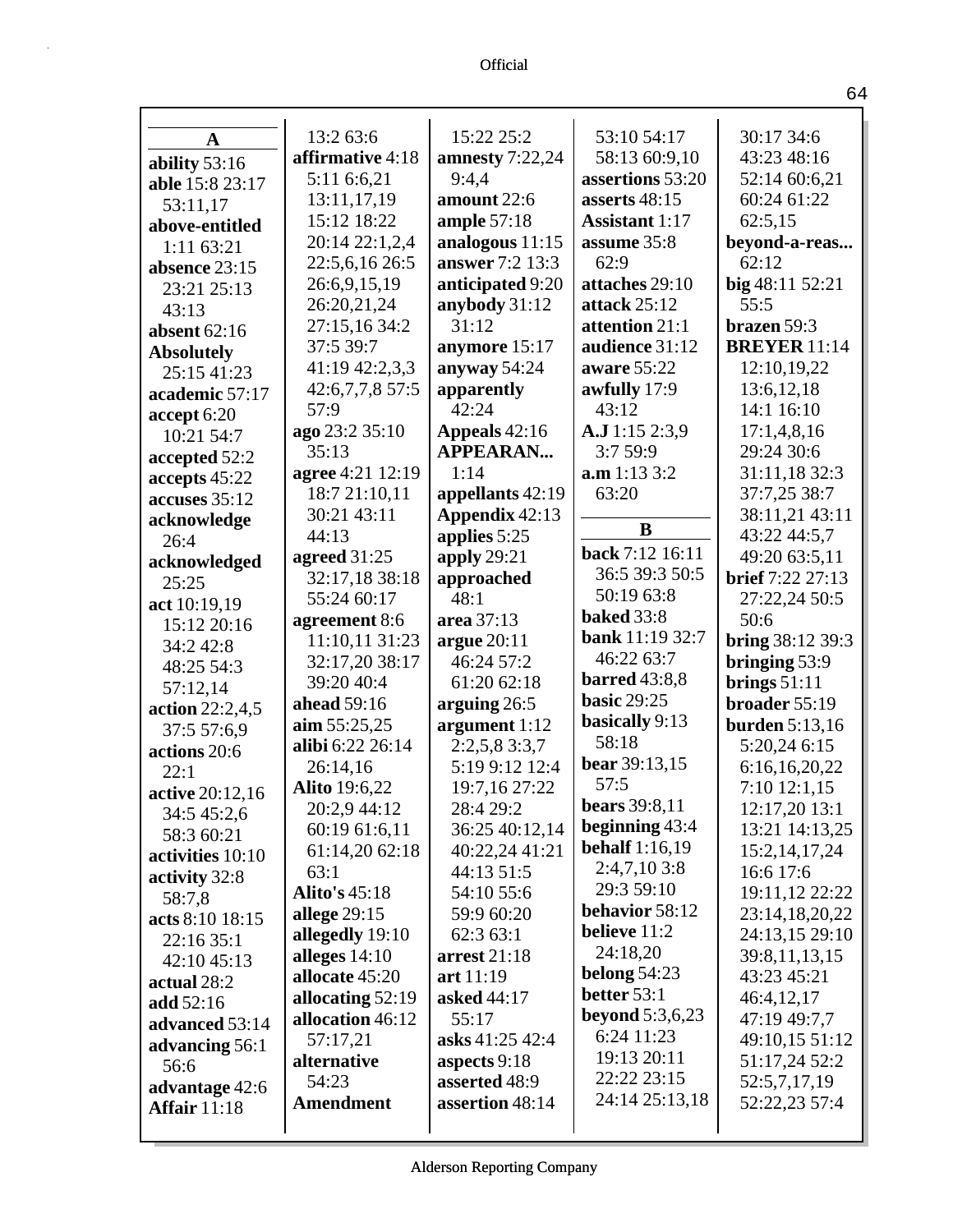| 57:16,21 59:21    | cases 3:16 5:17   | claim $10:16$    | 3:11,134:24     | 49:5,16 50:2      |
|-------------------|-------------------|------------------|-----------------|-------------------|
| 59:24 60:7,17     | 6:47:23,24        | claims $5:9.9$   | 17:22 46:12,17  | 50:14,15,19       |
| 62:19,21          | 15:3,23 21:14     | classified 13:17 | 47:24 52:8,21   | 51:3,8 53:23      |
| burdens 17:3      | 49:5,9,13 53:2    | classify 26:23   | connected 17:19 | 53:24 54:4,8      |
| 46:13             | 53:6 54:13        | Clause 29:6      | connects 17:12  | 54:11,15,24       |
| burden's $12:15$  | 58:5 62:14        | clean 53:3       | consequence     | 55:7,20,22,25     |
| burglary 35:9     | 63:13             | clear 28:7 29:10 | 57:25           | 56:5,7,10 57:6    |
| 35:10,13 37:9     | casually 55:20    | 34:24 36:4       | consequences    | 57:8,10,20        |
| 39:5              | cause 36:4,15     | 40:7 47:13       | 29:13           | 59:4,23 60:22     |
| business 15:16    | caused 58:14      | clearly 27:25    | conspiracies    | 61:1,7 62:6,8     |
| 42:23             | causes 36:1       | coincidence      | 55:15 58:6      | conspirators      |
|                   | certain 44:25     | 30:20            | conspiracy 3:16 | 9:14 46:22        |
| $\mathbf C$       | certainly 50:25   | come 11:12 47:4  | 3:18,18,22 7:5  | conspired 42:22   |
| C2:13:1           | 55:1 58:10,20     | 48:23 58:10,15   | 7:6,10 8:4,5,6  | 46:22             |
| call 7:23,24 15:7 | Certiorari 50:12  | 62:7             | 8:8,18,229:15   | constitutional    |
| 15:19 16:2        | charge $31:12$    | comes 3:15 9:13  | 9:19,19,22,25   | 29:11,12 33:15    |
| called 4:9 20:25  | 34:11 35:17       | 16:15 47:19      | 10:8,10,12,18   | 44:9              |
| calls 19:8        | 37:14 39:6        | 48:24            | 10:23 11:13     | contacts 21:16    |
| Calvin 1:3 42:20  | 45:23 56:10       | coming $6:17$    | 14:6,9 17:13    | contained 27:2    |
| carried 24:13     | charged $4:16$    | commit 9:19      | 17:15 18:2      | contest 45:24     |
| carry 15:23       | 30:7 31:2,8,24    | 39:20            | 19:4,5,10,20    | contesting 36:19  |
| 23:18             | 33:13,22,24       | commits 37:9     | 19:24 20:7,12   | context 33:18     |
| carrying 23:14    | 35:1,1 36:8,12    | 51:9             | 20:14 21:3      | 41:25 48:23,24    |
| case 3:4,15 4:1   | 37:19 38:22,23    | committed 5:19   | 22:3,7 23:4,6   | 49:6,16 55:12     |
| 4:10,106:9,10     | 42:25 43:1,3      | 9:8 17:24 28:2   | 24:8 28:10      | continue 20:7     |
| 11:1,7,22         | 55:20 58:7        | 30:3 40:15,17    | 29:9 30:8 31:1  | 39:15 45:6        |
| 12:11,14 16:1     | charges $37:10$   | 41:13,14 48:25   | 31:8,10,14,15   | continued 10:18   |
| 16:7 17:17        | charging $31:13$  | 51:10,24         | 31:24,25 32:5   | 20:19 21:3        |
| 18:6 19:25        | Chief 3:3,9 7:1   | common 4:23      | 32:18,19,21,25  | 23:12 34:9        |
| 20:4,23,24        | 9:12,17 10:7      | communicating    | 33:3,18,22      | 39:2 59:4         |
| 21:15,15 22:9     | 10:20 15:13       | 21:21            | 34:1,3,8,9,12   | 62:10             |
| 25:18,20 26:6     | 22:25 23:13,24    | complete 16:11   | 35:2,4 36:1,17  | continues 32:21   |
| 26:17 28:20       | 24:6,20,25        | 42:1,5           | 36:20 37:2,4,4  | 39:22 41:22       |
| 29:16,17,18,19    | 25:10 28:25       | comply $21:23$   | 37:6,14,19      | 44:23 45:11       |
| 30:10 32:2        | 29:5 36:10,12     | component 10:5   | 38:19,23 39:2   | continuing $3:19$ |
| 33:14,19 35:16    | 36:21 47:11,18    | concerns 30:9    | 39:2,15,21,21   | 8:18 44:18        |
| 36:5,16 37:2      | 48:10 49:22       | 46:6             | 39:25 40:1,10   | controverted      |
| 37:19 38:12       | 50:22 54:5        | conclusion 51:6  | 40:17,18,19     | 5:24              |
| 39:5,14 40:8      | 55:3,9 56:2,9     | conduct 42:22    | 41:15,17,18,21  | conversation      |
| 45:22 47:9        | 56:15,19,22       | 42:22 47:15      | $41:25\,42:1,5$ | 19:9,14,18        |
| 48:18 49:18       | 57:1 58:16,23     | 51:19            | 42:25 43:2,4    | convicted 62:3    |
| 50:3,13 51:13     | 59:6 63:18        | conducting       | 44:15,19,20     | conviction 31:16  |
| 51:16,17 53:4     | choice 17:23      | 35:13            | 45:9,11,12,14   | 43:8              |
| 55:4,5,14,21      | circuit $21:13$   | confirm 38:18    | 45:16 46:9,13   | Cook 4:10 35:16   |
| 57:2,14 58:2,9    | circuits 28:21    | conflicting      | 46:20,24,25     | 36:5              |
| 58:17 59:5,15     | civil $5:9,106:2$ | 62:16            | 47:5,7,9,12     | cooperating       |
| 60:15 63:19,20    | 55:4              | Congress 3:11    | 48:5,5,6,21     | 16:8 20:5         |
|                   |                   |                  |                 |                   |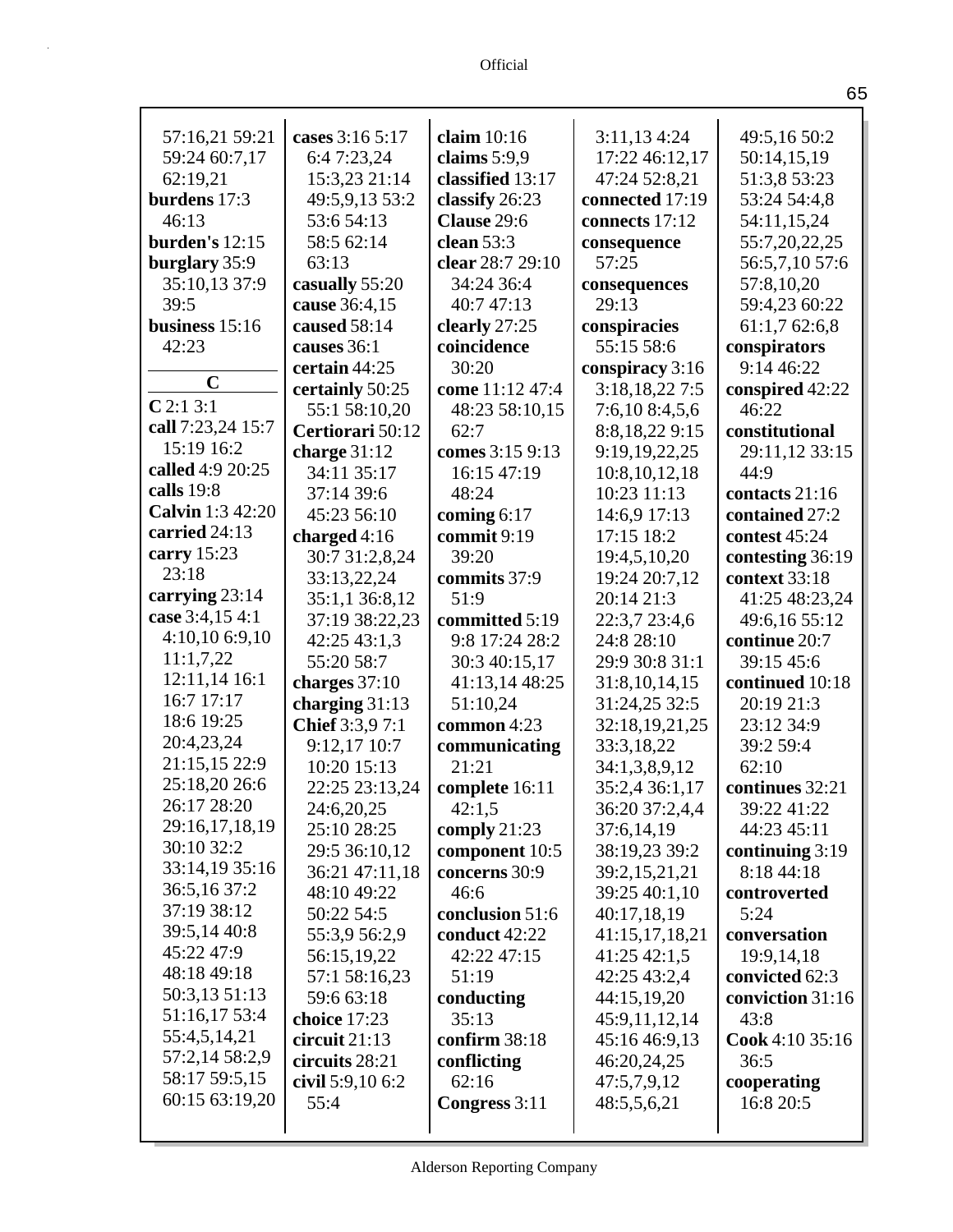| 49:25                            | 45:9,11 46:9                 | 12:13,16,18,20                  | 41:24 42:2,3,4<br>42:7,7 45:19        | dispositive 50:9                      |
|----------------------------------|------------------------------|---------------------------------|---------------------------------------|---------------------------------------|
| correct 30:5                     | 51:24 52:11,13               | 13:1,21 14:5                    |                                       | 50:11                                 |
| 45:4,7                           | 52:15,17<br>crimes 3:18 36:7 | 15:3,4 16:2,15                  | 45:23 51:23                           | disprove 19:18<br>29:7 38:5           |
| cost 54:10                       |                              | 16:19,23,24                     | 53:15 54:9,23                         |                                       |
| counsel 28:25                    | 48:1<br>criminal 4:22        | 17:5,13 18:1                    | 55:14 60:13                           | 44:11 48:8,15                         |
| 39:4 63:18                       |                              | 18:25,25 19:9                   | defenses 6:21<br>26:15                | disproving<br>62:22                   |
| course 3:13 15:5<br>15:7 16:24   | 5:9,14,17,25                 | 19:10,14,20<br>20:18,21 21:3    | define 47:7                           |                                       |
| 17:1,130:1                       | 6:2,59:10<br>12:12 24:8      |                                 | defined 46:20                         | dispute $31:7$<br>32:1 34:20          |
| 62:25                            | 26:12 32:8                   | 24:23 25:5,7<br>25:11 27:6      |                                       |                                       |
|                                  |                              |                                 | definitely 43:21                      | 36:16 47:9                            |
| court $1:1,12$                   | 46:20 47:6                   | 28:14,18 29:18                  | 58:15,25                              | dissimilar 7:3                        |
| 3:10,16,204:9                    | 55:4,11,20<br>58:6           | 31:24 32:18                     | definition 18:20<br>41:21             | distinguished                         |
| 5:1,176:1,4                      |                              | 33:14,20 34:7<br>34:22 35:20,21 |                                       | 6:1                                   |
| 8:24 11:4 13:9                   | criminally 9:22<br>44:24     |                                 | deliberation<br>59:15                 | distribution<br>42:23                 |
| 13:16 18:12,13<br>22:11,17 26:24 | cross $25:18$                | 38:3,18 39:1,6<br>39:25 40:5,8  | deny 50:12                            | district 11:3                         |
|                                  |                              |                                 |                                       | 22:10 42:17                           |
| 27:4,8,11                        | cross-examina                | 42:5,8 43:7                     | <b>Department</b><br>1:18             |                                       |
| 28:17,22 29:5                    | 15:5,10<br>cross-examined    | 45:25 46:2,18                   |                                       | disturbance<br>44:9                   |
| 29:9,14 33:25<br>33:25 35:15,15  | 24:4                         | 48:15,17,25<br>49:7,15 50:14    | depending 38:5<br>deprive $12:5,9$    | <b>Dixon 13:9</b>                     |
| 36:3,6 39:10                     | <b>Crown</b> 11:18           | 51:22 52:24,25                  | described 7:22                        | 18:12,13,16                           |
| 42:16,17 44:9                    | 13:2 63:6                    | 53:11,13 54:2                   | 42:15                                 | 48:2                                  |
| 45:11 47:3                       | crux 32:23                   | 54:14,19 55:2                   | description                           | doctrine 3:23                         |
| 48:1 50:12                       | 60:19                        | 55:19,22,23,24                  | 42:25                                 | 4:1                                   |
|                                  |                              |                                 |                                       |                                       |
|                                  |                              |                                 |                                       |                                       |
| 51:25 54:16                      | curious 49:24                | 56:3,4 57:5,7,8                 | designed 38:14                        | documentary                           |
| <b>Court's 33:19</b>             | D                            | 57:22,23 60:25                  | determine 3:20                        | 16:9                                  |
| 40:7                             | D3:1                         | 62:17,19                        | 3:21 33:6                             | doing $19:11$                         |
| co-conspirators                  |                              | defendants                      | determines                            | doubt 5:3,7,23                        |
| 8:11 15:8                        | danger 44:23                 | 60:12                           | 56:11                                 | 6:24 11:24                            |
| 45:13 49:1                       | dangerous<br>44:21           | defendant's                     | developing                            | 14:15 19:13                           |
| 53:7,12                          |                              | 3:21 8:8 17:13                  | 44:13                                 | 20:12 22:22                           |
| create 30:3                      | date 4:3 27:9,10             | 53:15 58:12                     | difference 8:1                        | 23:16 24:14                           |
| 61:17                            | 37:17 39:6<br>dates 43:13    | Defender 1:15                   | 32:24 45:25                           | 25:14,19 30:17                        |
| created 3:13                     | day 60:24 61:21              | defending 16:21                 | 57:24 58:2,5                          | 34:6 37:11,21                         |
| creatures 3:13                   | 62:2 63:13                   | defense $4:1,5,6$               | 58:17,24                              | 43:24,24,25                           |
| credibility 25:12                | days $59:15$                 | 4:10,18,25                      | different 5:14                        | 48:16 52:14                           |
| crime 4:8 5:3,6                  | deal 48:11 55:2              | 5:11 6:6,7,17                   | 5:16 9:6 10:22                        | 60:21,24 61:17                        |
| 6:247:5,7,7                      | dealing $13:9$               | 10:16 13:8,11                   | 10:24 11:2,3,6                        | 61:22 62:1,5                          |
| 8:3,3 9:7 13:14                  | decided 58:19                | 13:13,17,19                     | 11:8,12,18                            | 62:15 63:15                           |
| 13:16,21 17:23                   | 58:21                        | 16:3,5 17:6,7                   | 17:2 18:18,22                         | driving $12:2$                        |
| 18:20 28:2                       | decision 3:12                | 18:22 19:8                      | 55:11                                 | $\frac{drug}{42:23}$                  |
| 29:9 30:9<br>31:19 34:5,7        | 4:24 33:19                   | 22:23 26:1,2,5                  | differently 3:17<br>difficult $15:14$ | drugs $50:16,20$<br><b>duck</b> 43:16 |
|                                  | 40:7                         | 26:6,9,16,20                    | difficulties 5:18                     | <b>due</b> 29:6 46:6,7                |
| 36:2,5,15 38:3                   | defend 16:20                 | 26:21,24 27:15<br>27:16 28:14   |                                       | 46:10 47:22                           |
| 39:6,15,20<br>40:12 41:6,13      | defendant 4:12               | 33:21 38:17                     | directly $17:19$<br>disagree 15:25    | duress $13:8,9$                       |
| 41:14,22 44:18                   | 5:21 6:8,15                  | 39:7 40:9                       | disavow 15:12                         | 16:13,16 17:6                         |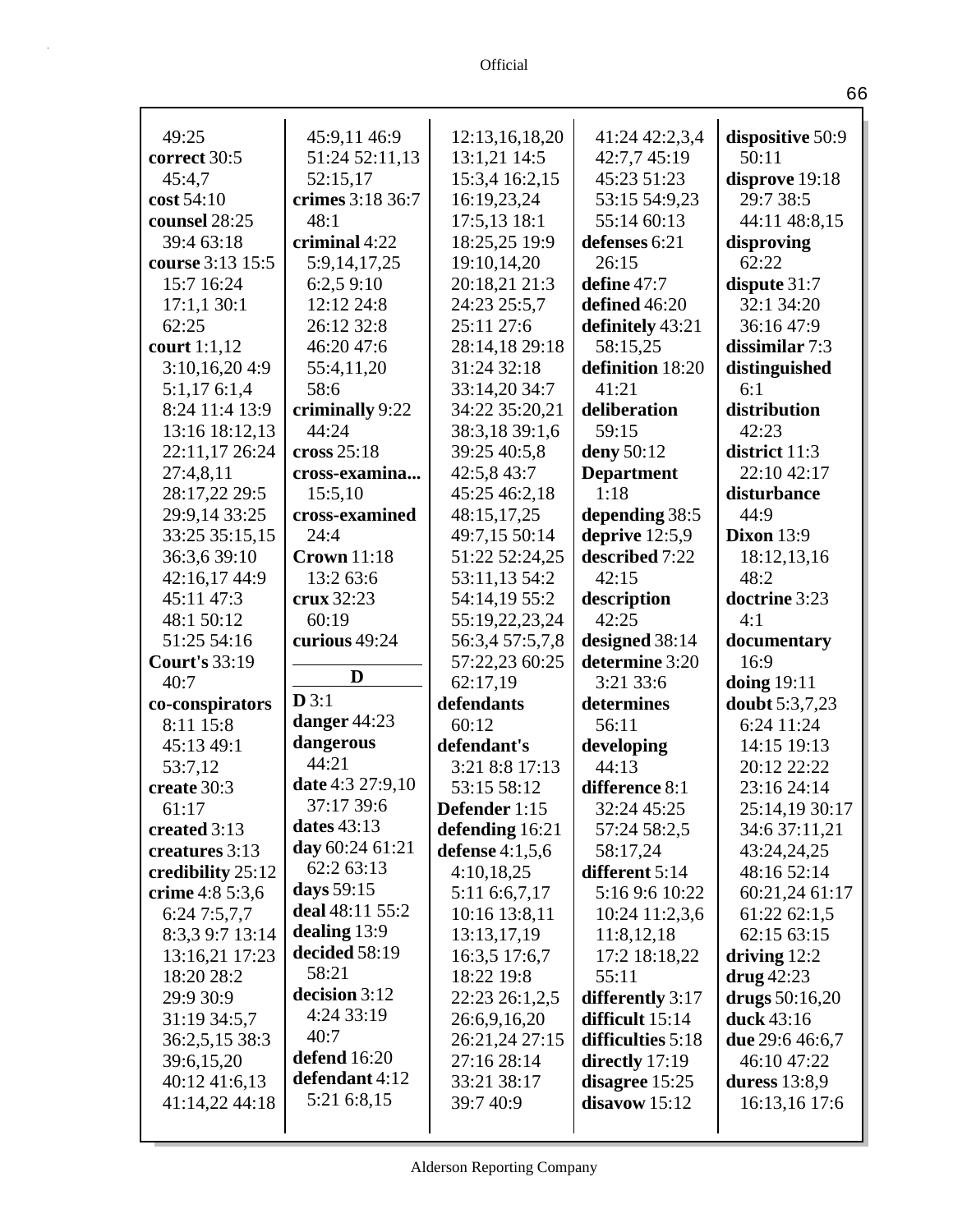| 17:20 18:10          | ESQ 1:15,17 2:3   | 48:6 53:24              | 52:25 54:8,11       | 15:16,20 23:6     |
|----------------------|-------------------|-------------------------|---------------------|-------------------|
| 44:2 48:2            | 2:6,9             | existence 4:18          | 55:6                | 24:9,10 53:4      |
| <b>D.C</b> 1:8,16,18 | essence 36:7      | 55:22                   | five 3:15 10:24     | 55:7 60:20        |
| E                    | 40:14             | explain 27:22           | 43:1 46:21          | 63:8              |
|                      | essential 41:20   | explained 33:12         | five-year 30:2      | good 54:9 55:2    |
| E 1:17 2:1,6 3:1     | essentially 51:15 | explanation             | 34:13,16 35:2       | 58:3,18 59:3      |
| 3:129:2              | 53:21 54:2        | 52:1                    | 35:4,11 36:1        | government 5:2    |
| easier 25:21         | establish 26:9    | extensive 15:5          | 60:25 61:3          | 6:12,16,23        |
| effect 25:5 53:21    | 54:21             | 16:8                    | 62:20               | 7:10 8:5,21 9:3   |
| either 37:9 38:1     | established 45:9  | extinguish $7:16$       | <b>follow</b> 29:13 | 9:7 10:16,17      |
| element 4:8,16       | 45:10             | 9:2                     | 33:4,5              | 11:23 12:7,11     |
| 4:19,21,25 7:5       | establishes 26:6  | extinguishes            | follows $42:16$     | 14:2,8,14         |
| 7:6,78:2,3           | event 4:2         | 8:17                    | foreseeable 8:10    | 15:14, 17, 22, 23 |
| 10:5 18:19           | everybody 21:1    | extinguishment          | 8:12 45:14          | 16:3,7,14,22      |
| 19:3 26:7,9,21       | everybody's       | 7:24                    | forward 6:17        | 19:12 20:11,17    |
| 27:2,4,6,23          | 56:12             | extra 53:22             | 47:19               | 22:9,18,20        |
| 28:4,8 29:9,12       | evidence 6:12,18  | <b>Extreme 44:8</b>     | found 11:18         | 23:2,7,9,16       |
| 30:11 31:18,22       | 8:20 11:20,23     | F                       | 12:10,14            | 24:11,19 25:16    |
| 31:23 32:14,16       | 14:22 15:9,11     |                         | four 10:24 29:13    | 27:9,10 28:6      |
| 32:25 33:2,12        | 16:9,16,16        | facie 38:12             | 52:21 59:8          | 28:12,17,19       |
| 33:15,18 34:5        | 19:1,21 20:21     | 48:18                   | fourth 29:18        | 29:7,15,16        |
| 36:2,4,7,15          | 20:22 21:5        | fact 5:1,2,3 6:4,9      | 53:19               | 30:3 31:6,23      |
| 38:3 46:8            | 24:3,18,21,22     | 9:13 17:16              | <b>friend</b> 32:24 | 32:1,13 34:6      |
| 47:23 51:7,13        | 25:1,6,8 30:12    | 19:2 23:10              | 55:16 57:2          | 34:11 35:16       |
| 51:20,21 52:5        | 30:13 42:17       | 25:17,21 32:4           | 59:13               | 36:17 37:1        |
| 59:23                | 47:20 48:20       | 38:17 50:14             | further 57:15       | 38:4 39:1,11      |
| elements 6:24        | 50:13,15,17,19    | 52:5 54:7               | furtherance         | 43:23 44:10       |
| 12:5 13:10,13        | 51:2 53:9,16      | 55:14 60:15             | 45:14               | 48:4,8,17,18      |
| 13:14,16,20          | 57:19 58:3,11     | facts 5:24              | G                   | 51:22,23 52:7     |
| 16:14 17:19          | 58:18 59:4,17     | failing 29:19           |                     | 52:10,20 53:3     |
| 18:14,17 26:15       | 60:1,13,14        | fairly $16:1$           | $G$ 3:1             | 53:8,22 54:1      |
| 29:11 33:8           | 61:12,17,23,25    | far 36:5                | General 1:18        | 54:18 55:21       |
| 37:11,20 39:18       | 62:16,21,22,24    | fast $41:11$            | generally 52:13     | 57:4,7,13,23      |
| eliminate 18:10      | 63:3,3,6,14       | favor 59:1              | Ginsburg 5:5        | 59:13,24,25       |
| embodied 44:16       | evidentiary 56:8  | Federal 1:15            | 6:14,197:8          | 60:3,4,13,20      |
| emotional 44:8       | 57:4              | 3:12 4:22 9:10          | 14:7,23 20:22       | government's      |
| enacted 46:13        | exactly 35:6      | 17:3 58:7               | 21:10 45:17         | 35:25 52:16       |
| 47:25                | example 11:17     | <b>Fifth 15:21 25:2</b> | 57:16               | 53:16,25          |
| encourage 11:9       | 26:12,19 51:7     | find $10:25,25$         | give 22:11 26:12    | Gray 21:17,20     |
| 53:20                | excuse 34:8 54:1  | $11:15$ 13:2            | 53:13 63:8          | 21:23 42:19       |
| ended 3:22,23        | excused 13:11     | 21:4 46:3               | given $26:22$       | 49:25             |
| engrafted 4:22       | exist 5:8 31:8    | fine $34:1$             | 27:14               | grounded 46:6     |
| 9:10                 | 34:10 36:17       | Finish 7:2              | go 7:4 16:11        | grounds $6:1$     |
| entitled 9:3,4       | 39:2              | first $3:4,11\,5:15$    | 47:5 59:16          | $group\ 46:25$    |
| entrapment           | existed 30:8      | 9:8 13:24 14:3          | goes 4:17 32:13     | <b>Grunewald</b>  |
| 6:22 26:15           | 34:12 35:4        | 21:1 29:14              | 51:2 54:14          | 10:15 27:4        |
| equation 46:11       | 36:141:15         | 31:5 50:17              | going 8:11 10:22    | 39:11 52:1,4      |
|                      |                   |                         |                     |                   |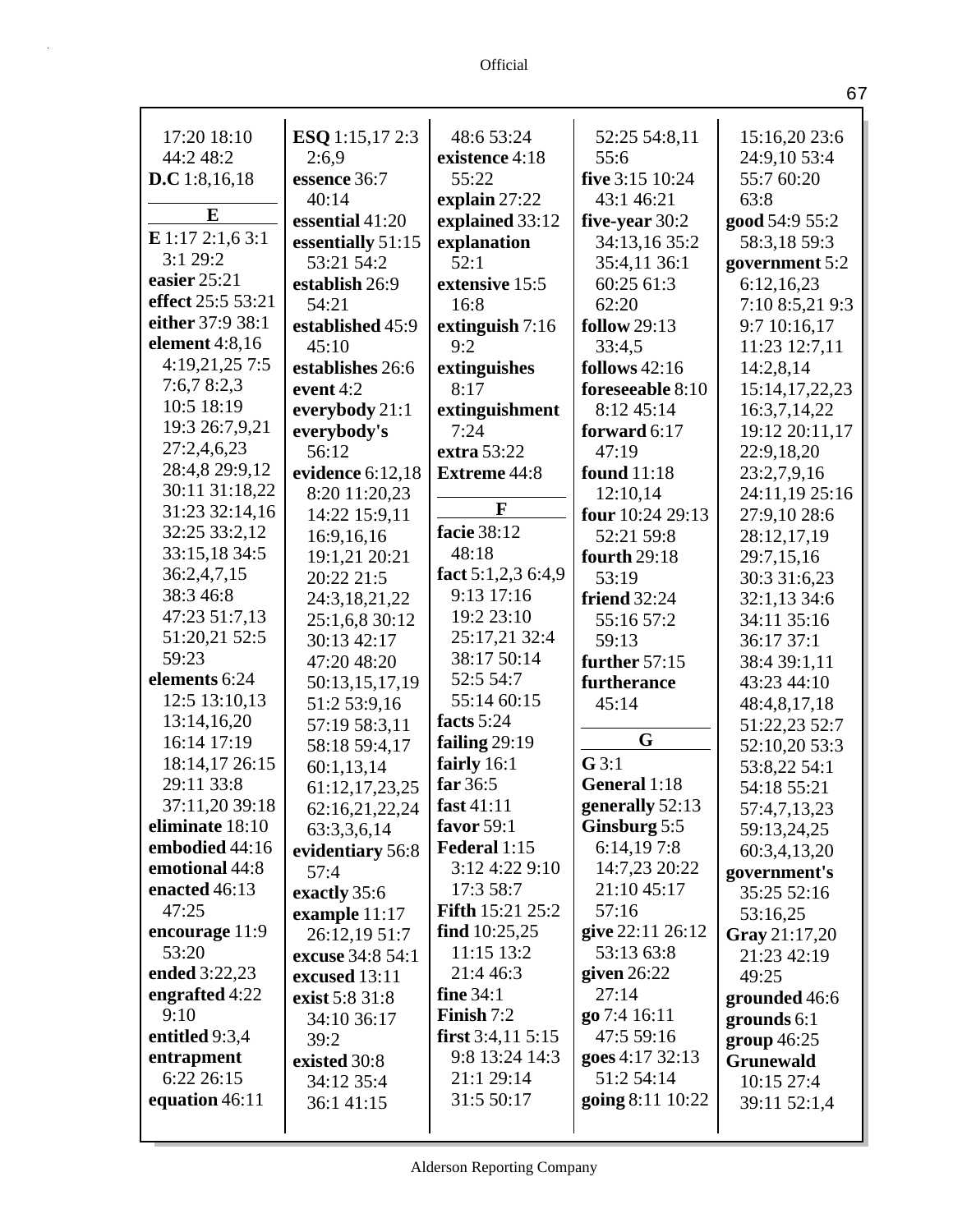| guess 13:5 31:4                 | hear $3:3$ 16:4       | 42:21 47:12,12                         | intention 53:14                | 63:9                          |
|---------------------------------|-----------------------|----------------------------------------|--------------------------------|-------------------------------|
| 35:24                           | 49:12 62:21,22        | 47:13 53:5                             | intentionally                  | jury's 22:11,18               |
| guilty 9:7 21:4                 | 63:3                  | indictment 4:17                        | 31:25                          | justice $1:183:3$             |
| H                               | <b>heard</b> 13:4,6   | 6:11 21:7 27:2                         | intuitive 40:11                | 3:9 4:7,11,15                 |
|                                 | 24:4 43:19            | 27:9,11 29:15                          | invalid $35:14$                | 5:5,25 6:14,19                |
| halfway 27:19                   | 63:14                 | 30:7 31:2                              | invoked 25:2                   | 7:1,8,21 8:1,9                |
| <b>Handy</b> 42:20              | heart $28:3$          | 33:13 34:12                            | involve 58:7                   | 8:14,17,23 9:1                |
| happen $8:12$                   | heat $5:20$           | 35:7,9,12,14                           | involved 20:8                  | 9:5,12,17 10:7                |
| 26:17 30:22                     | held 35:16 44:10      | 35:18 36:8,13                          | 58:9                           | 10:20,20 11:10                |
| 51:17                           | help 16:11 30:2       | 37:10 42:12,17                         | involvement                    | 11:14 12:10,19                |
| happened 25:17                  | 50:18                 | 43:13 53:5                             | 3:22                           | 12:22 13:6,12                 |
| 32:4,6,20 35:2                  | high $15:256:8$       | indictments                            | irrelevant 22:17               | 13:18 14:1,7                  |
| 37:12 39:6                      | 57:4                  | 11:5                                   | 50:2                           | 14:23 15:13                   |
| 40:4 52:12,14                   | history $46:16$       | individual 9:25                        | <b>issue</b> 21:1 22:9         | 16:10 17:1,4,8                |
| 52:15                           | homicide 5:19         | 10:13 17:12                            | 24:15 26:1                     | 17:16,25 18:4                 |
| happens $25:15$<br>38:11 44:25  | hook 56:12            | 35:12 47:13                            | 28:8 30:16,21                  | 18:7,10,18                    |
|                                 | horrendous            | individuals 9:15                       | 30:23 35:24                    | 19:6,22 20:2,9                |
| 60:11 62:2                      | 55:6                  | 56:23                                  | 39:14 44:14                    | 20:22 21:8,10                 |
| 63:12<br>hard 48:16 53:4        | <b>Hyde</b> 3:16 8:25 | individual's                           | 49:2,17 52:20                  | 21:25 22:13,24                |
| 58:13                           | 20:18 23:11           | 47:15                                  | 52:24 53:17                    | 22:25 23:13,24                |
|                                 | 33:19 39:3            | inference 14:17                        | $\mathbf{J}$                   | 24:6,20,25                    |
| <b>Harrington</b> 1:17          | 40:8 54:16            | 20:18 23:11                            |                                | 25:10,23 26:4                 |
| 2:6 29:1,2,4,23<br>30:5 31:4,17 | hypothetical          | 61:8 62:14                             | jackalope 43:18<br>jail $22:3$ | 26:11,18 27:1                 |
| 31:20 32:16,23                  | 24:7 57:17            | inferred 20:20                         | job $40:14,16$                 | 27:5,17,21                    |
| 33:11 34:14,17                  | I                     | information                            | John 1:3 42:19                 | 28:12,25 29:5                 |
| 34:19,24 35:5                   | idea 24:8 59:24       | 53:1                                   | join 31:25 32:17               | 29:23,24 30:6                 |
| 35:15,21,23                     | identity 49:25        | initially $4:14$                       | 32:19 38:19,20                 | 31:11,18 32:3                 |
| 36:3,11,14,24                   | illegal $55:23$       | <b>Insanity 44:3,4</b>                 | joined 9:2 14:5                | 32:22 34:11,15                |
| 37:24 38:2,9                    | 56:1,6                | 44:5                                   | 14:6 34:7,8                    | 34:18,21 35:3                 |
| 38:15,25 39:10                  | imagine 48:16         | <b>inside</b> 37:22<br>insofar $16:11$ | 37:1,3 39:1,20                 | 35:8,19,22,24                 |
| 39:16,23 40:3                   | 53:4                  |                                        | 39:25 41:17                    | 36:10,12,21                   |
| 40:20,23 41:4                   | imply $20:15$         | instance 11:15<br>11:25 12:23,24       | 48:5,21 51:2                   | 37:7,25 38:7<br>38:11,21 39:4 |
| 41:12,23 42:14                  | impossible            | 13:3 32:7                              | 53:23 56:5                     | 39:12,17,24                   |
| 43:3,9,21 44:3                  | 60:23                 | 38:12                                  | joining $44:24$                | 40:11,21 41:1                 |
| 44:6,8,12                       | impression            | instruct 59:16                         | joins $45:12,15$               | 41:7,10,20                    |
| 45:10 46:5                      | 26:23 27:15           | instructed 11:4                        | <b>Joint 42:13</b>             | 42:11,15 43:6                 |
| 47:3,8,17,21                    | inaction $54:15$      | 29:17 60:18                            | judge 45:23                    | 43:11,18,22                   |
| 48:13 49:9,13                   | incarcerated          | instruction                            | jury 11:4 14:14                | 44:4,5,7,12                   |
| 50:4,10,25                      | 21:6                  | 22:11,19 60:16                         | 18:5 20:25                     | 45:17,18 46:19                |
| 51:5,14,21                      | incarceration         | instructions                           | 24:3,18 25:6                   | 47:6,11,18                    |
| 52:6 54:13                      | 58:14                 | 18:5 22:21                             | 29:17 33:24                    | 48:10,22 49:12                |
| 55:1,8,13 56:4                  | incentive 54:17       | insufficient                           | 45:24 46:3                     | 49:20,22,22,23                |
| 56:13,17,20,24                  | inconsistent          | 61:10,12,16                            | 50:23 55:17,20                 | 50:7,22 51:4,7                |
| 57:3 58:1,20                    | 19:2                  | intended 12:8                          | 56:11 58:18,25                 | 51:15 52:3                    |
| 59:2,7                          | indicates 10:21       | intent $11:20,21$                      | 59:15,16 60:6                  | 54:5,22 55:3,9                |
| head $23:4,5$                   | indicted 11:5         | 11:24 12:4,7                           | 60:17 62:15                    | 56:2,9,15,19                  |
|                                 |                       |                                        |                                |                               |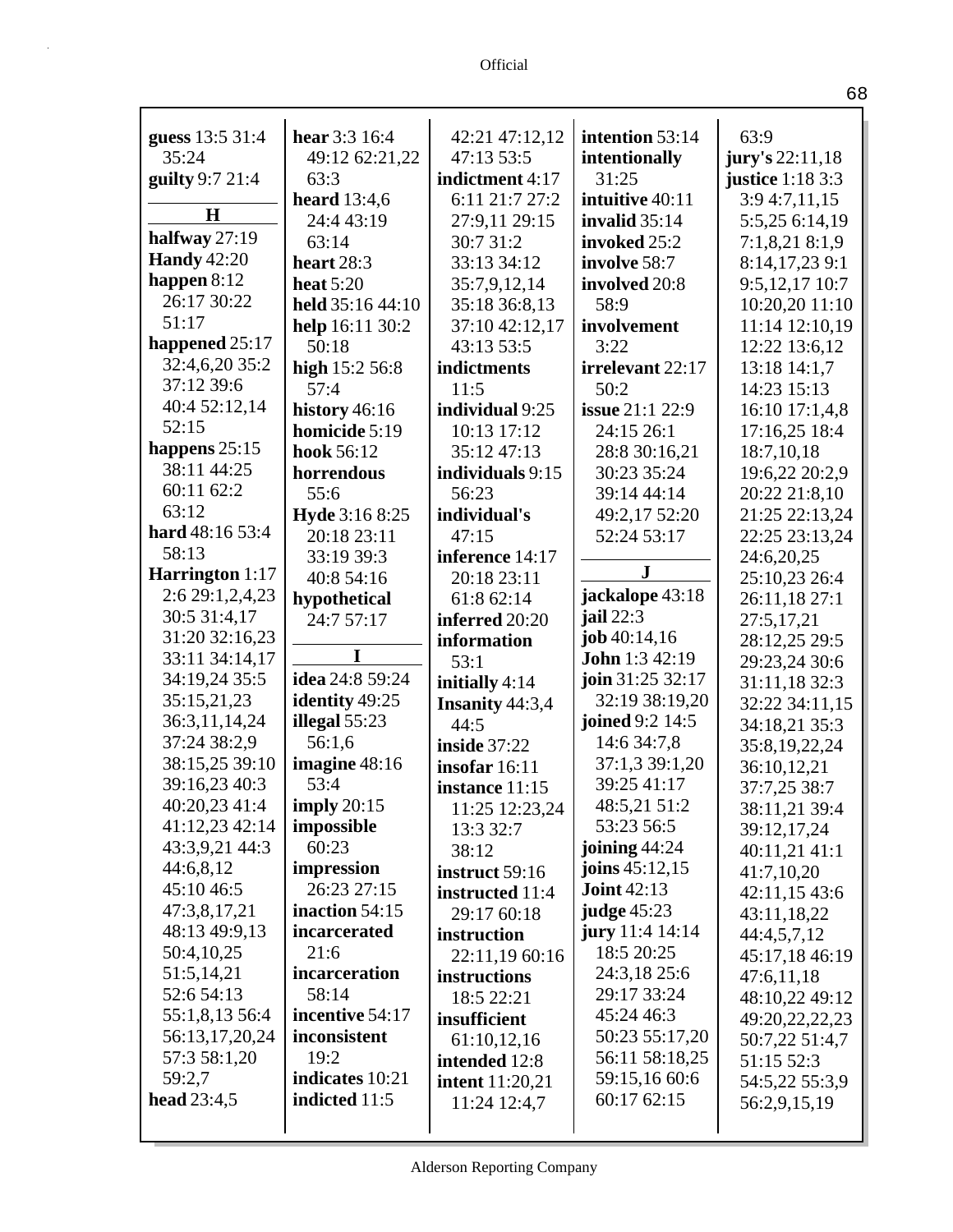| 56:22 57:1,16      | 17:2,5,11,21            | 9:22,22 10:4             | longer 7:14,19  | 9:19                     |
|--------------------|-------------------------|--------------------------|-----------------|--------------------------|
| 58:16,23 59:6      | 18:3,5,9,12,24          | 44:24 45:4,13            | look 24:3 25:25 | membership               |
| 59:20 60:8,19      | 19:17,25 20:4           | 48:4,25 55:19            | 37:8,18 38:5    | 3:23 7:6,11,12           |
| 61:6,11,14,20      | 20:15,24 21:13          | limitation 37:12         | 40:25 41:4,5    | 8:8 10:5 14:9            |
| 62:4,18 63:1,5     | 22:8,15,24              | 39:19                    | looking 12:24   | 17:14 19:3               |
| 63:11,18           | 23:9,19 24:1            | limitations 3:14         | 37:7            | 23:11,12,22              |
|                    | 24:17,22 25:4           | 3:17,254:3,4,6           | loose 44:22     | 24:2 28:4,9,10           |
| $\mathbf K$        | 25:15 26:3,10           | 5:8,8,11 6:2,5           |                 | 31:21 32:25              |
| <b>KAGAN 22:24</b> | 26:14,22 27:3           | 7:17,188:22              | M               | 33:2,9,9 34:5            |
| 29:23 32:22        | 27:7,19 28:3            | 9:9,14,24                | mad 21:19 22:4  | 37:18 38:8,10            |
| 51:4,15 52:3       | 28:16 48:10             | 10:12,18,23,24           | making 53:3,21  | 38:14,16,16,22           |
| 59:20 60:8         | 59:8,9,11 60:4          | 11:3,8,16                | matter 1:11     | 38:24 45:3               |
| 62:4               | 60:11 61:5,13           | 12:25 14:18              | 12:12 32:5,11   | 46:21 54:3               |
| Kennedy 10:20      | 61:16,24 62:4           | 17:17,18,24              | 33:1 44:9 46:7  | 59:23 61:18              |
| 11:10 41:20        | 62:13,25 63:2           | 19:15,21 20:3            | 46:15,15,16     | 62:6,8                   |
| 46:19 47:6         | 63:10,12                | 20:13,19 23:22           | 48:3 58:6       | mentioned 50:5           |
| 49:12,22,23        |                         | 24:1 25:22,24            | 63:21           | merits 6:10              |
| 50:7               | L                       | 26:2,23 27:11            | mean 20:15 22:1 | metaphysically           |
| <b>Kevin</b> 21:17 | lack 29:8 46:8          | 28:1,9 29:8,22           | 22:14 26:14     | 46:24                    |
| 42:19              | 47:23                   | 30:20,21,23              | 32:7 36:5 37:7  | mind 8:2 39:14           |
| kidding 63:9       | language 35:6           | 31:6,9 32:20             | 37:9 38:2       | minutes 59:8             |
| kind 19:21         | late 42:18              | 33:1,3,7,21,23           | 43:14 44:1      | money 21:20              |
| 48:13 50:8         | Laughter 27:20          | 34:23 35:11,18           | 48:11 50:25     | 50:16,20                 |
| 55:5 62:12         | 41:3,9 43:20            | 36:18,20,22              | 52:3 54:24      | <b>Moore 42:19</b>       |
| <b>knew 8:11</b>   | laurels 48:19           | 37:13,23 39:8            | 55:3,4 57:18    | morning 3:4              |
| know 12:13         | 59:14                   | 39:13 40:1,4,6           | 58:1 59:3 60:2  | motion 45:5              |
| 13:23 33:6,11      | law 4:23 12:12          | 40:9,10,13,16            | 60:11 62:11     | motivates 43:14          |
| 34:4 43:15         | 18:8 22:1               | 40:19 41:6,13            | 63:12           | <b>Mullaney 5:17</b>     |
| 47:4,24 49:4       | 26:12 37:2              | 41:15,16,24              | means $4:15$    | murder 9:20              |
| 51:1,2 53:6        | 41:16 43:17             | 43:5,8 44:15             | 20:16           | 16:15 49:3               |
| 58:5,11 59:25      | 47:1,25                 | 45:7 47:16               | meant 21:11     | museum $11:19$           |
| 62:9               | lead 19:16              | 48:7,21,23               | 56:24           |                          |
| knowing 17:14      | leader 50:18            | 49:21 51:18,23           | meet 16:6 60:6  | $\mathbf N$              |
| 18:1 28:10         | leaders 50:15           | 51:25 53:24              | member $7:10$   | $N$ 2:1,1 3:1            |
| knowingly 14:5     | leads $52:18$           | 58:4 60:22               | 8:9,21 9:25     | nature 20:10             |
| 18:16,20           | leave $11:12$           | 61:7,9,19 62:7           | 10:8,23 14:16   | 44:15                    |
| <b>Kramer</b> 1:15 | leaving $12:25$         | 62:9                     | 14:17 18:2      | necessarily 19:3         |
| 2:3,9 3:6,7,9      | Ledbetter 27:7          | line $50:8$              | 19:2,5,20       | 21:11                    |
| 4:9,13,20 5:15     | 27:12                   | <b>Lionel</b> $42:20$    | 20:18 30:8,11   | necessary $5:2,4$        |
| 6:19 7:3,15,23     | left $21:3$             | lions 44:22              | 30:13,14,15,17  | need $44:10$             |
| 8:4,13,16,19       | <b>let's</b> 16:13 19:7 | <b>little</b> 3:17 55:11 | 31:1,10,15      | 49:18                    |
| 8:24 9:5,16        | 35:8,9,10 51:8          | 58:24                    | 32:10,12,15     | needless 62:2            |
| $10:2,14$ 11:1     | liability $7:16,25$     | logic $46:15\,48:3$      | 34:1 37:4       | needs 52:11              |
| 12:3,17,21         | 8:18 9:2 10:6           | logical $27:18,18$       | 41:18 44:19     | <b>negate</b> $7:4,9,12$ |
| 13:5,8,15,24       | 49:17 54:21             | long 8:12,15             | 50:14 57:7,19   | 13:10,13,14,15           |
| $14:2,11$ 15:1     | 56:17                   | 32:21 34:5               | 61:6,8 63:4,16  | 13:20 18:14,17           |
| 15:25 16:23        | liable $8:10,14$        | 35:22 42:14              | members 9:15    | 26:15 38:14,16           |
|                    |                         |                          |                 |                          |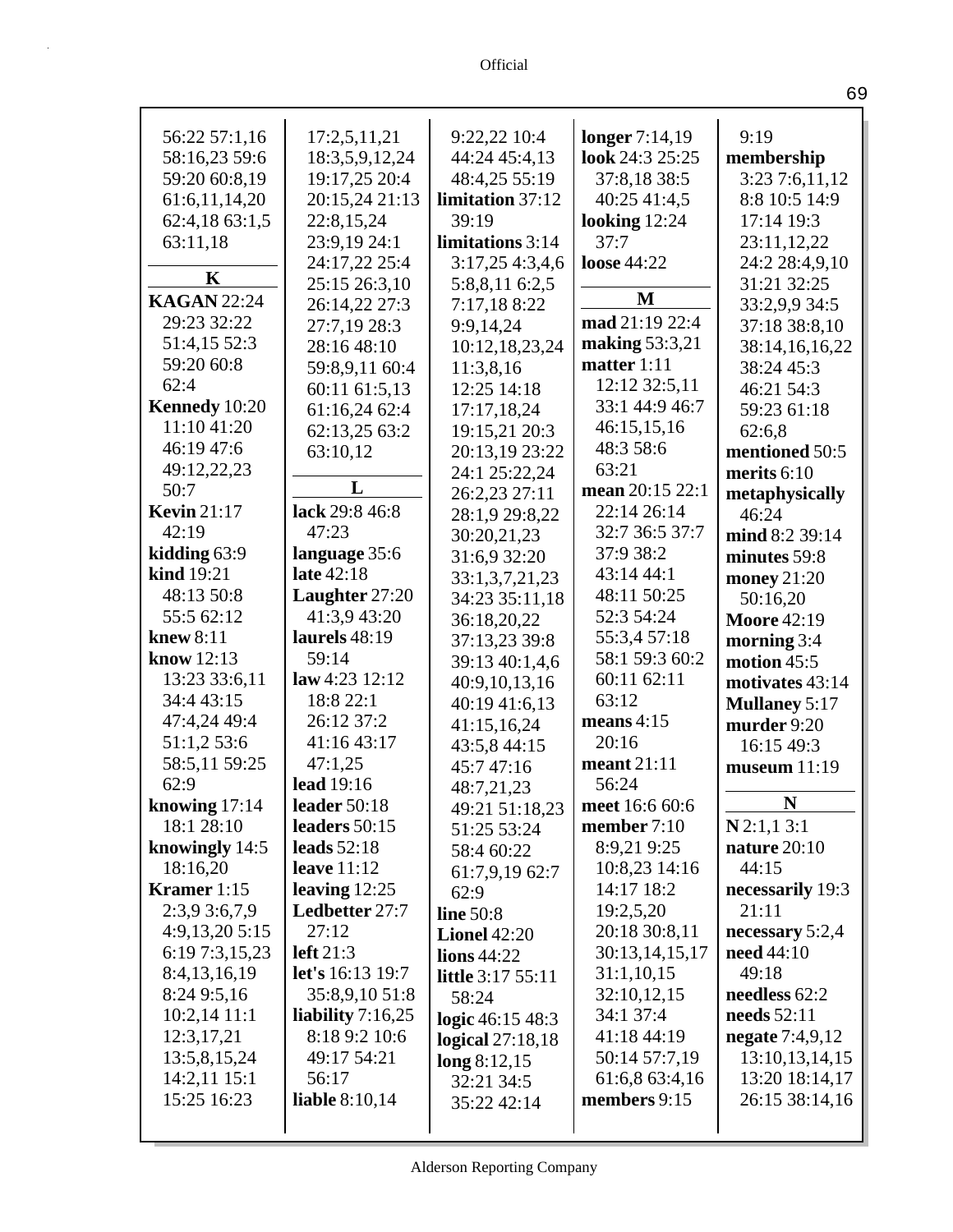| negated 27:23       | 58:20 63:7                       | page 2:2 27:12                        | 40:16,19 41:14                         | pleaded 6:11                    |
|---------------------|----------------------------------|---------------------------------------|----------------------------------------|---------------------------------|
| negates 7:7 19:3    | okay 25:10                       | paid 50:19                            | 41:15,16 43:5                          | please 3:10 29:5                |
| 28:4,9 38:22        | 27:17 41:4                       | paper 37:17                           | 45:747:16                              | plenty $50:13$                  |
| negating $5:19$     | 49:3 59:2 63:8                   | part 6:9 9:22                         | 48:7,21 51:25                          | 60:6 61:25                      |
| negation 8:3        | 63:11                            | 23:5 35:1                             | 53:5,24 54:14                          | point 10:7 17:9                 |
| negative 57:13      | once 7:9 9:1                     | 36:20 39:25                           | 54:20 58:4                             | 29:25,25 31:2                   |
| never 5:7 6:6,7     | 10:8 11:22                       | 40:13,17,18                           | 60:23,25 61:4                          | 33:1 34:8,9                     |
| 8:24 12:10,14       | 12:14 14:9                       | 47:22 50:2                            | 61:7,9,19 62:7                         | 40:2 41:17                      |
| 13:4 19:15          | 30:15 36:25                      | 51:5 55:10                            | 62:9,20,23                             | 44:25 48:6                      |
| 23:17 28:18         | 37:1 45:12,15                    | participate 10:9                      | permanently                            | 54:6 59:13                      |
| 43:19 51:20,21      | 46:10 47:17                      | 20:7 33:22                            | 12:6                                   | pointed 55:17                   |
| 59:13               | 48:8,15,17                       | 44:18 55:25                           | permissive                             | 57:18                           |
| new 46:25,25        | 57:6,6                           | participating                         | 14:17 62:13                            | points 30:1                     |
| nonsense 14:15      | ongoing 37:4                     | 28:1 56:10                            | person 7:9 9:20                        | 54:25                           |
| 24:3 60:14          | 42:23 43:4                       | participation                         | 15:19,20 16:2                          | policy 46:16                    |
| non-existence       | 47:10                            | 17:14 20:12,16                        | 16:4 37:3,9                            | 52:19,22                        |
| 4:18                | operates 41:24                   | 20:20 28:11                           | 39:20 45:12,15                         | position 53:1                   |
| normal 39:4,13      | operation 41:16                  | 31:21 34:23                           | 51:10,10 55:16                         | practical 57:25                 |
| note 21:2 22:12     | opinion $42:16$                  | 54:11 58:4                            | 56:18,18 61:2                          | 58:6                            |
| 22:18 55:19         | Oppenheimer                      | 60:21                                 | 61:6                                   | practice 11:17                  |
| <b>notice</b> 53:14 | 4:10                             | particular 3:15                       | persuasion 5:13                        | precisely 59:14                 |
| <b>November 1:9</b> | opposed 33:9                     | 3:21 20:24                            | 12:1,15,17                             | 59:18                           |
| number 6:4 20:1     | opposite 10:15                   | 21:15 31:10                           | 13:1,21 16:18                          | preponderance                   |
| 20:5 21:5           | 47:4,20 61:14                    | 33:10 34:15                           | 46:4,18 51:12                          | 17:6                            |
| <b>Nunn</b> 42:20   | oral 1:11 2:2,5                  | 38:18 40:5                            | 51:17 52:19                            | presence 43:12                  |
| $\mathbf 0$         | 3:7 29:2                         | 42:5 43:13                            | 57:22,23                               | present 6:12                    |
| Q2:13:1             | order 21:23                      | 55:15 58:12                           | Pete's 18:19                           | 15:9 30:12,13                   |
| objection 22:21     | 31:15 32:9                       | 59:23                                 | petition 50:12                         | 54:22                           |
| objective 55:24     | 54:21                            | passion 5:20                          | Petitioner 31:21                       | presented 59:18                 |
| 56:1,7,7            | originally 12:8                  | Patterson 44:10                       | 32:2 36:18                             | 60:5,14 61:25                   |
| objects 46:21       | 14:5,13,20                       | <b>people</b> 11:5,9,11               | 49:24 59:4                             | 62:16                           |
| 47:7                | 19:19 25:20                      | 15:15 24:9                            | <b>Petitioners</b> 1:4                 | presents 30:15                  |
| obviously $5:16$    | 60:5                             | 46:21 47:4                            | 1:16 2:4,10 3:8                        | 60:13                           |
| 8:6                 | outside 20:19<br>23:10 29:7      | 56:10 62:2                            | 44:16 46:6                             | presume 60:2                    |
| occur 19:14         | 37:12,22 48:21                   | <b>period</b> 7:9 8:22<br>10:18 14:18 | 50:23 59:10<br><b>Petitioner's</b>     | presumes 37:3<br>prevail 16:17  |
| occurred 11:16      | 61:8                             |                                       | 53:19 54:1                             |                                 |
| 35:10 49:4          |                                  | 19:16,21 20:13                        |                                        | prevented 53:9<br>pre-1995 32:5 |
| 51:19               | overcome 20:20<br>overt 10:19,19 | 20:19 23:11,23                        | phrase 34:25                           |                                 |
| occurs 7:17         | 20:16 35:1                       | 24:2 25:22,24                         | pieces $21:5$<br><b>Pinkerton 8:13</b> | prima 38:12<br>48:17            |
| offense 4:25        |                                  | 27:11 28:5,13                         |                                        |                                 |
| 7:16 9:9 12:5       | overwhelming<br>60:14            | 29:8 31:1,9<br>32:20 33:2,3           | 10:4,5,6 49:17                         | primarily 21:6                  |
| 13:10 17:20         |                                  |                                       | place 9:8 21:1                         | prior 38:22                     |
| 18:15 32:14         | owner 12:5,9                     | 33:23 34:13,16                        | 37:15 54:8,12                          | prison 50:18,21<br>58:12        |
| offenses 3:19       | P                                | 35:2,4,18 36:1<br>36:18,20,23         | placed 52:7<br>placing 22:21           |                                 |
| offer $52:1$        | P3:1                             | 37:13,15,23                           | plaintiff 5:12                         | probably 24:9<br>problem $45:3$ |
| oh 25:4 48:19       | pack 44:21                       | 40:5,6,10,13                          | plead 5:12,12                          | process 29:6                    |
|                     |                                  |                                       |                                        |                                 |
|                     |                                  |                                       |                                        |                                 |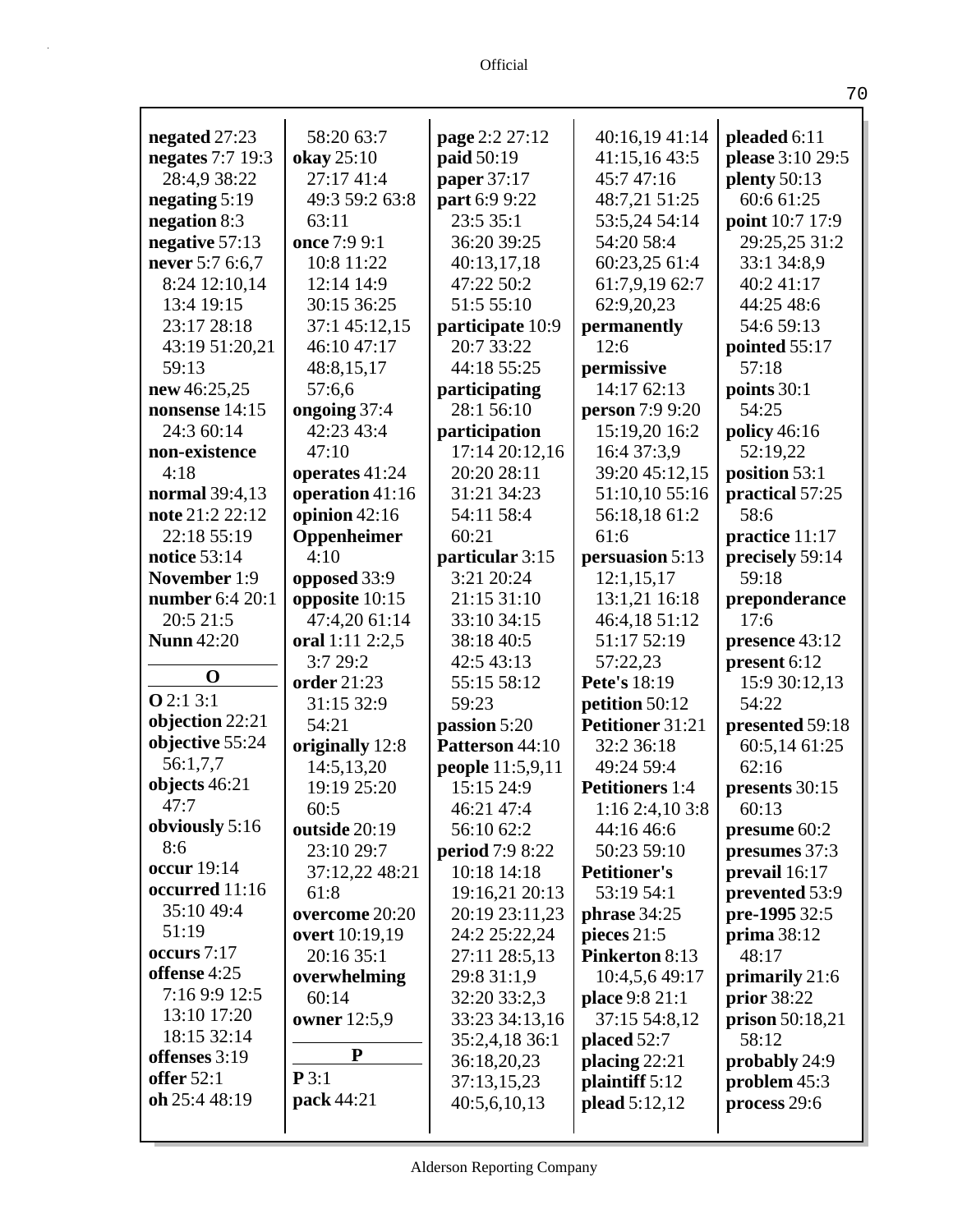| 46:6,7,10                  | 31:23 32:9,11     | 45:18,20 48:2     | 45:14                   | reserve 28:23           |
|----------------------------|-------------------|-------------------|-------------------------|-------------------------|
| 47:22                      | 32:17,19,21       | 49:14 51:11,19    | reasons 5:15            | <b>respect</b> 7:4 9:18 |
| procure 53:16              | 38:4,8,9 39:1     | 55:17 57:18       | 11:9 33:12,16           | 10:1,12,13              |
| 53:17                      | 39:18,24 40:3     | questions 44:17   | 52:19,21,23             | 32:2 36:23              |
| produce 8:19               | 40:15,16 41:12    | 50:23 57:15       | 58:2                    | 54:15                   |
| 14:24 15:11                | 42:9 43:7 46:1    | quick 6:9 59:12   | rebut 14:21 53:9        | respond 60:9            |
| 19:1 20:23                 | 48:4 49:15        | quite $15:2$      | 54:19 58:13             | responded               |
| 46:2                       | 52:10,11,11,15    |                   | rebuttal 2:8            | 29:25                   |
| produced 12:15             | 53:22,23 54:2     | $\bf R$           | 28:24 59:9              | <b>Respondent</b>       |
| 24:23 25:8                 | 54:6,21 55:21     | $\mathbf{R} 3:1$  | recall $21:16$          | 1:19 2:7 29:3           |
| produces $11:20$           | 56:3,16,17,18     | rabbit 43:15,21   | recalled 21:16          | response 31:3           |
| 11:22 20:21                | 57:5,8,12,13      | rabbit-duck       | recognize 45:17         | 41:2,8                  |
| producing 6:17             | 60:6,21,24        | 43:15,19          | 45:18                   | responses 31:5          |
| production 5:13            | 61:5, 12, 15, 18  | raise 27:6 28:14  | recognized 6:15         | responsible             |
| 6:16,20,23                 | 62:5 63:2         | 28:15 29:20       | reduces 9:13            | 10:10 40:12             |
| 12:20 14:13,25             | proved $14:16$    | 35:23 38:4        | <b>referred</b> 5:1 6:6 | rest 5:20 14:12         |
| 15:2 19:11                 | 17:23 25:18       | 54:10,17          | 27:12                   | 14:19 20:17             |
| 47:19 57:22                | 29:19 31:7        | raised 4:11,13    | refused 21:22           | 23:10,11 48:19          |
| proffer 62:17              | 32:1,14,18        | 5:7 10:17         | related 40:9            | 48:20 53:3              |
| $\text{proof } 5:16,20,23$ | 33:14 34:6        | 33:20             | relation 46:20          | 59:14 60:5              |
| 6:13 15:18,24              | 36:17 37:1        | raises 39:7       | relevance 32:3,6        | <b>rested 59:17</b>     |
| 23:10 24:13,16             | 41:14 51:3        | 51:22             | relevant 53:17          | <b>return</b> 11:20,21  |
| 26:20 32:5                 | 61:22             | raising $28:18$   | relies $25:16$          | 11:25                   |
| 45:20 57:22                | proven $36:22$    | 40:8              | rely $50:1,4$           | re-agree 40:6           |
| 60:7 62:12,15              | proves $27:10$    | rare 43:17,22     |                         |                         |
|                            |                   |                   | 53:14                   | re-agreed 54:4          |
| property 12:6              | 57:7              | <b>Raynor</b> 1:3 | remainder               | right 4:12 13:18        |
| prosecute 7:14             | provided 61:23    | 42:19             | 28:23                   | 16:5,13 17:8            |
| prosecuted 7:19            | proving 39:8      | reach $7:12$      | remained 57:19          | 18:2,8 26:2             |
| prosecution                | 43:23 48:5,20     | really 9:6 31:22  | remaining 59:8          | 27:18 30:6              |
| 49:8 60:23                 | 49:6 51:24        | 38:16 40:13       | remains 12:16           | 32:17 33:4,5            |
| 61:22,24 63:8              | 52:13,17 54:19    | 44:14 52:16       | 12:18 13:21             | 34:23,24 35:23          |
| 63:13                      | 62:19,21          | 57:24 60:9        | 37:441:18               | 39:12,23 43:6           |
| prove 5:2,2,6,12           | Public 1:15       | 62:5              | remarkable              | 43:9 45:2 46:5          |
| 5:12 6:8,23 8:5            | punished 7:20     | reason $46:16$    | 48:14                   | 47:8 50:24              |
| 8:8, 15, 21 9:3, 7         | purpose 10:3      | 50:11,18 52:9     | repeating $12:24$       | 52:4 57:3               |
| 9:8 10:8,11,17             | put 15:14 17:2    | reasonable 5:3,6  | 38:13                   | 58:19,21 59:22          |
| 11:23 12:7,8               | puts 23:3 63:8    | 5:7,23 6:24       | report $49:24$          | 60:2,3 63:10            |
| 14:1,3,4,8,8,10            | puzzle 37:8       | 11:24 14:15       | requested 22:10         | rights $15:21$          |
| 14:12,18 17:6              | puzzling $10:25$  | 19:13 20:12       | 22:19,20                | 25:3                    |
| 18:1,25 19:13              |                   | 22:22 23:15       | require 17:23           | ringleader              |
| 19:18,19,22                | Q                 | 24:14 25:14,19    | 29:6 42:9 48:7          | 21:17 22:5              |
| 20:11 21:8                 | qualified $22:16$ | 30:17 34:6        | 54:18 57:11             | 25:12                   |
| 23:15,21,22                | question 22:17    | 43:24,25 48:16    | required 6:8            | risk $55:2$             |
| 24:19 25:13,19             | 30:22,25 31:6     | 52:14 60:21,24    | 61:18                   | rob 32:6 46:22          |
| 25:20,23,25                | 31:9 33:8,8       | 61:17,22 62:1     | requirement             | robbery $30:2,3$        |
| 28:6, 13, 17, 19           | 37:18,20,23       | 62:5,15 63:15     | 5:23 29:19              | 39:5 40:15              |
| 29:16 30:10,16             | 41:25 42:4        | reasonably        | requiring $57:12$       | 51:9,10                 |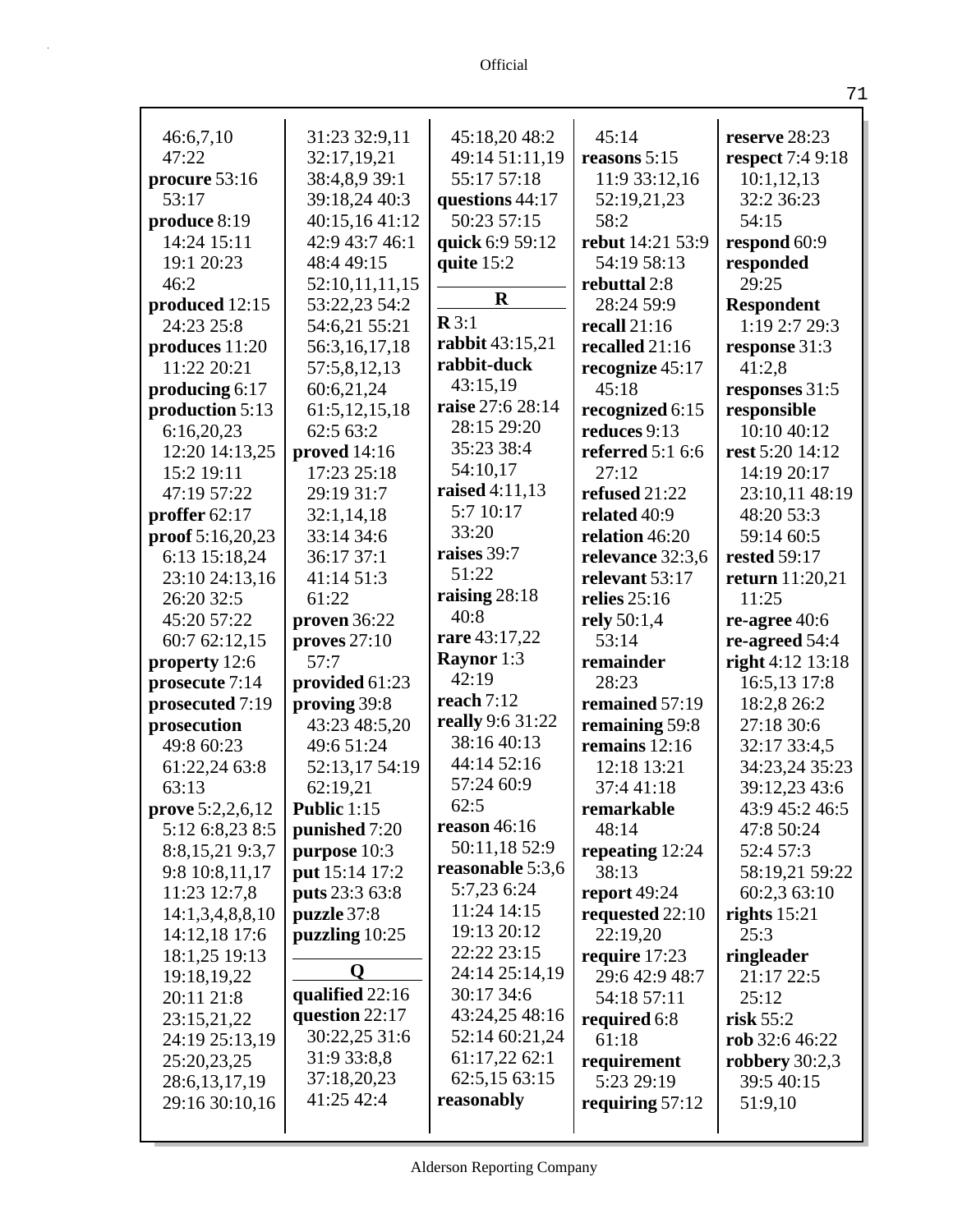| <b>ROBERTS</b> 3:3  | 48:11,12 51:18        | 16:20 30:10,18        | specific $33:17$   | strike 59:22     |
|---------------------|-----------------------|-----------------------|--------------------|------------------|
| 7:19:12,17          | 61:25 63:7,9          | 32:13 47:14           | specifically       | stronger 17:18   |
| 10:7 15:13          | 63:14                 | 51:9 54:3             | 27:12 34:25        | 17:22 27:22      |
| 22:25 23:13,24      | <b>SCALIA</b> 4:7,11  | 57:19                 | spurious 53:20     | subject $3:14$   |
| 24:6,20,25          | 4:15 17:25            | showing $50:1$        | 54:6,17            | 15:10            |
| 25:10 28:25         | 18:4,7,10,18          | shown $14:3$          | standard 16:18     | subjects 15:5    |
| 36:10,12,21         | 21:8,25 22:13         | 31:14                 | stands $61:25$     | submitted 63:19  |
| 47:11,18 48:10      | 25:23 26:4,11         | shows 16:14           | 63:13              | 63:21            |
| 49:22 50:22         | 26:18 27:1,5          | 18:25 63:6            | start 59:12        | substantive      |
| 54:5 55:3,9         | 27:17 28:12           | side 5:10,14          | started 43:4       | 12:12            |
| 56:2,9,15,19        | 34:11,15,18,21        | similar $17:10$       | starts $4:4$       | sufficient 25:13 |
| 56:22 57:1          | 35:3,8,19,22          | 32:11                 | state 16:25        | 27:10 61:23      |
| 58:16,23 59:6       | 35:24 42:11,15        | simple 14:21          | 47:25              | suggest 58:3     |
| 63:18               | 43:6,18 44:4          | 16:1 41:7             | stated 39:10       | suggested 5:18   |
| robs 11:19          | 48:22 54:22           | simplicity 40:22      | statement 35:25    | 29:14            |
| <b>Rodney 42:19</b> | Schneider 33:20       | simplified 40:24      | states $1:1,6,12$  | suggesting       |
| role 53:19 54:1     | scuttle 53:15         | simplify $41:1$       | 3:5 17:2 42:18     | 47:20            |
| roughly 30:9        | <b>Second 29:16</b>   | simply $20:17$        | statute 3:14,17    | suggests 43:24   |
| rounding 44:21      | 53:8                  | 61:2                  | 3:25 4:3,4,5,23    | superseding      |
| rule 9:23 16:22     | secret 53:7           | sits $23:16$          | 4:23 5:7,10 6:2    | 11:5             |
| 18:8                | <b>Section 41:5,5</b> | situation 39:9        | 6:3,5 7:5,17,18    | supervening      |
| ruled 58:25         | 52:8                  | $\sin 21:6$           | 7:19 9:9,10,11     | 42:12            |
| run $4:4$           | see 12:1 32:10        | <b>Smith 1:3 3:4</b>  | 9:14 10:12,22      | support 16:3     |
| runs 34:23          | 38:1 43:14            | 20:7 21:19,22         | 10:24 11:3,8       | 45:647:1         |
|                     | <b>Self</b> 13:8      | 42:20 63:4            | 11:16 12:25        | supporting 16:5  |
| S                   | self-defense          | Smith's 20:6          | 17:17,18,24        | suppose 46:19    |
| $S$ 2:1 3:1         | 16:14,17 17:7         | <b>Solicitor</b> 1:17 | 20:2,13 26:2       | 48:22,24 54:22   |
| sake 18:19          | 17:20 44:2            | somebody 24:23        | 26:23 28:1,9       | Supreme $1:1,12$ |
| <b>SARAH</b> 1:17   | sending $21:2,20$     | 49:3 51:9,18          | 28:10 29:22        | sure 27:18 34:25 |
| 2:6 29:2            | sense 10:11           | sorry 4:14 7:1,2      | 30:2,19,20,23      | 35:5,6 51:4      |
| satisfaction        | 17:11,22 22:9         | 25:4 28:6             | 31:5 33:7,20       | surveillance     |
| 35:17               | 22:16 24:5            | 56:14,21 63:5         | 33:23 34:23        | 61:3             |
| satisfied 37:12     | 29:11,12 31:6         | sort 34:4 37:25       | 35:11 37:13        | suspect $43:11$  |
| 56:20               | 33:15 42:9            | 40:6 47:24            | 39:8,13,19         | system 5:25 17:3 |
| satisfies 19:11     | 48:7 52:9             | 48:19 52:18,18        | 40:1,20 41:6       | 58:7             |
| satisfying 14:25    | 57:11                 | 52:21 54:19           | 41:24 43:7         |                  |
| saying 13:2 21:2    | sent 21:23            | 55:18 59:25           | 44:14 47:15        | T                |
| 23:20 30:6,10       | separate $55:15$      | <b>Sotomayor</b> 7:21 | 48:23 49:20        | T2:1,1           |
| 31:13 36:19,21      | separately 42:22      | 8:1,9,14,17,23        | 51:18,23 60:22     | table 47:22      |
| 39:18 46:2          | set 33:4,5            | 9:1,627:21            | statutes $3:12,14$ | take 15:21 16:13 |
| 48:14 51:16         | sets $4:3$            | 39:4,12,17,24         | 3:18 5:8 9:24      | 22:2 42:6,8      |
| 58:18               | setting $44:22$       | 40:11,21 41:1         | 11:2 46:13         | 46:10 47:2,21    |
| says 7:13,19        | 45:5                  | 41:7,10               | statutory 8:22     | 51:7 57:9,13     |
| 15:15,20 16:15      | seven $35:10,13$      | Sotomayor's           | 28:5,13            | taken $34:2$     |
| 23:3,6 25:11        | 35:22                 | 51:7                  | stay $8:15$        | takes 37:5 41:19 |
| 33:2 37:10          | shifts $12:1 13:1$    | so-and-so $15:15$     | stays $49:15$      | talk $50:6$      |
| 38:13 41:6          | show $7:11$ $15:10$   | special 9:23          | step $41:19$       | talked 6:5 15:19 |
|                     |                       |                       |                    |                  |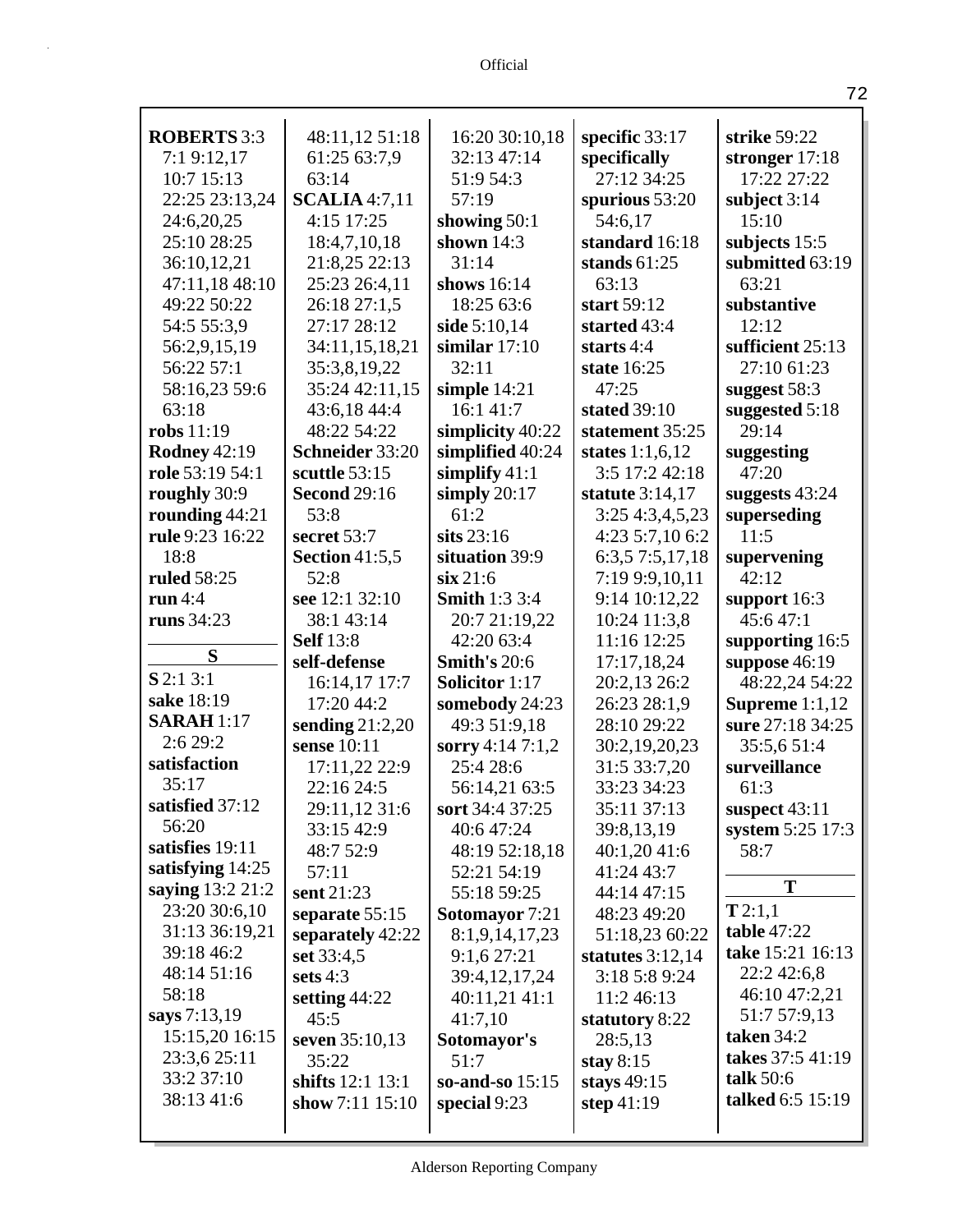Official

| talking $24:7$                   | 52:6,8,8,9 55:1                  | triggers $4:2$             | views $51:1$          | wiretaps 16:8<br>wish $42:11$ |
|----------------------------------|----------------------------------|----------------------------|-----------------------|-------------------------------|
| 31:22                            | 58:6,23 59:3                     | trouble 19:6               | violated 51:19        |                               |
| talks 31:21                      | 60:1,19 62:14<br>63:13,14        | 23:1                       | W                     | withdraw 19:23                |
| tell 24:8 32:22                  |                                  | true 7:15 9:18             | waive 29:18           | 20:8 30:18                    |
| 33:17 60:6                       | thinking $18:13$                 | 15:18 29:24                | 33:14                 | 34:2 37:6                     |
| ten 56:10                        | <b>Third 29:17</b>               | 36:24,25 38:7              | waived 28:15,20       | 38:19 41:19                   |
| <b>tends</b> 38:18               | 53:13                            | 38:25 45:15<br>51:22 55:13 | 28:21                 | 46:23 54:16                   |
| termination                      | third-party 15:9                 |                            | waives $28:18$        | 60:25 62:20,23                |
| 10:17                            | <b>Thomas</b> 11:18              | try 11:10,11               | walk $45:1$           | withdrawal 3:24               |
| testified 20:5                   | 13:2 63:6                        | trying $9:2$ 11:15         | want 15:19            | 4:1,46:187:7                  |
| 25:5                             | thought $25:4$                   | 12:22 27:22                | 16:10 25:12           | 7:13,17 10:3                  |
| testifies 63:7                   | 27:21 44:2,2                     | 57:2                       | 26:19 44:1            | 11:9 14:14                    |
| testify $15:4,21$                | 46:17 59:21                      | Tuesday 1:9                | wanted 23:5           | 19:1 20:10,14                 |
| 19:9 23:6                        | 60:16 61:20                      | turn $43:12$               | wants 22:23           | 20:21,23 21:12                |
| 24:10 25:1,11                    | three $11:3$                     | twice 14:8,12,19           | 30:13                 | 22:7,11,19,20                 |
| 53:11,12                         | three-year                       | two 8:2 31:4               | <b>Washington</b> 1:8 | 23:15,21 24:3                 |
| testimony 16:4                   | 33:23                            | 45:25                      | 1:15,18 42:23         | 25:8,13 26:1,7                |
| 21:22 24:4<br><b>Thank 28:25</b> | threshold 14:24                  | type $58:11$               | wasn't 27:25          | 29:7,8 32:11                  |
|                                  | throwaway 50:8                   | U                          | 30:14,14 32:12        | 38:13,14,15,17<br>38:21 42:2  |
| 29:4 59:6,11                     | thwart $11:11$                   | ultimate 46:4              | 36:19,22 40:12        |                               |
| 63:17,18                         | time 7:13,16                     | understand                 | 55:9 56:11            | 45:19,23 46:8                 |
| theory $55:13$                   | 19:5,15,23                       | 16:24 26:11                | wasting $22:14$       | 47:23 48:8,15                 |
| thing $17:12$                    | 22:14 25:16<br>28:24 31:1        | 45:24 51:5                 | way 3:20,21           | 48:18 51:3                    |
| 43:14,16 44:21                   |                                  | understanding              | 15:22,23 18:24        | 52:20,24 53:10<br>53:14,18,20 |
| 44:22,23 45:5<br>48:22 55:5      | 33:10 37:15,22<br>38:22,24 39:21 | 19:7 23:1 56:6             | 18:25 37:9            | 54:7,9,18                     |
| 58:22                            | 41:22 59:24                      | understood                 | 38:1 41:10,23         | 58:14 59:17                   |
| things $6:21$ 22:6               | 60:12                            | 46:12 47:25                | weaker $17:17$        | withdrawing                   |
| 29:10,21 33:4                    | times $11:6,12$                  | 52:22,23 55:23             | went 50:18            | 22:2                          |
| 33:5 52:10                       | timing 33:7 36:6                 | <b>United 1:1,6,12</b>     | weren't $21:20$       | withdrawn                     |
| 56:21                            | 51:6,6,11,12                     | 3:4 42:18                  | we'll 3:3 48:19       | 55:16                         |
| think $5:15,25$                  | Timothy 42:20                    | unreliability              | we're 60:2            | withdraws 53:3                |
| 6:14 9:5 10:14                   | told 15:15 23:4                  | 25:17                      | we've 14:16 24:4      | withdrew 8:15                 |
| 12:3,23 13:24                    | 24:23 25:11                      | use 32:9,11                | 44:1,2                | 8:20 10:3                     |
| 15:2,3,18 16:1                   | <b>torn</b> 38:1                 | usually $37:16$            | Wilbur $5:17$         | 14:10 19:1,4                  |
| 17:21 19:17                      | tough $43:12$                    |                            | willful $17:14$       | 19:10,15 21:9                 |
| 21:3 22:3,4,5                    | traditional 5:24                 | $\mathbf{V}$               | 28:11                 | 23:4 30:15,22                 |
| 22:15 23:19,19                   | transforming                     | v 1:5 3:4 5:17             | willfully $14:6$      | 37:22 46:1,3                  |
| 23:20 24:17,19                   | 20:9                             | vary 16:25                 | 18:2,11,16,21         | 49:1,2,16 53:2                |
| 27:7,23 28:16                    | treat 9:14 56:22                 | version 40:24              | willing $25:1$        | 54:24 55:6                    |
| 28:19 36:3,16                    | treated 3:17                     | versus $57:22$             | willingly 27:25       | witness 19:8                  |
| 36:18 37:8,15                    | 9:24 10:2                        | video $61:3$               | 37:1,3 41:17          | 21:15,21,22                   |
| 37:16 38:2                       | 51:16                            | view $10:22$               | 53:23 55:24           | 25:17 49:25                   |
| 39:14 40:11,21                   | trial 42:18 59:18                | 44:15,20 45:4              | 56:5                  | witnesses 15:8                |
| 40:24 45:18                      | trials $25:16$                   | 45:9,10 46:6,7             | win $60:10$           | 16:8 20:5                     |
| 46:17 47:22                      | tried $7:19\,42:21$              | 49:10,14,19                | Winship $5:1$         | wolves $44:22$                |
| 48:3,13 50:10                    | triggering $4:2$                 | 50:24                      | 29:10                 | words 3:22 23:3               |
|                                  |                                  |                            |                       |                               |

73